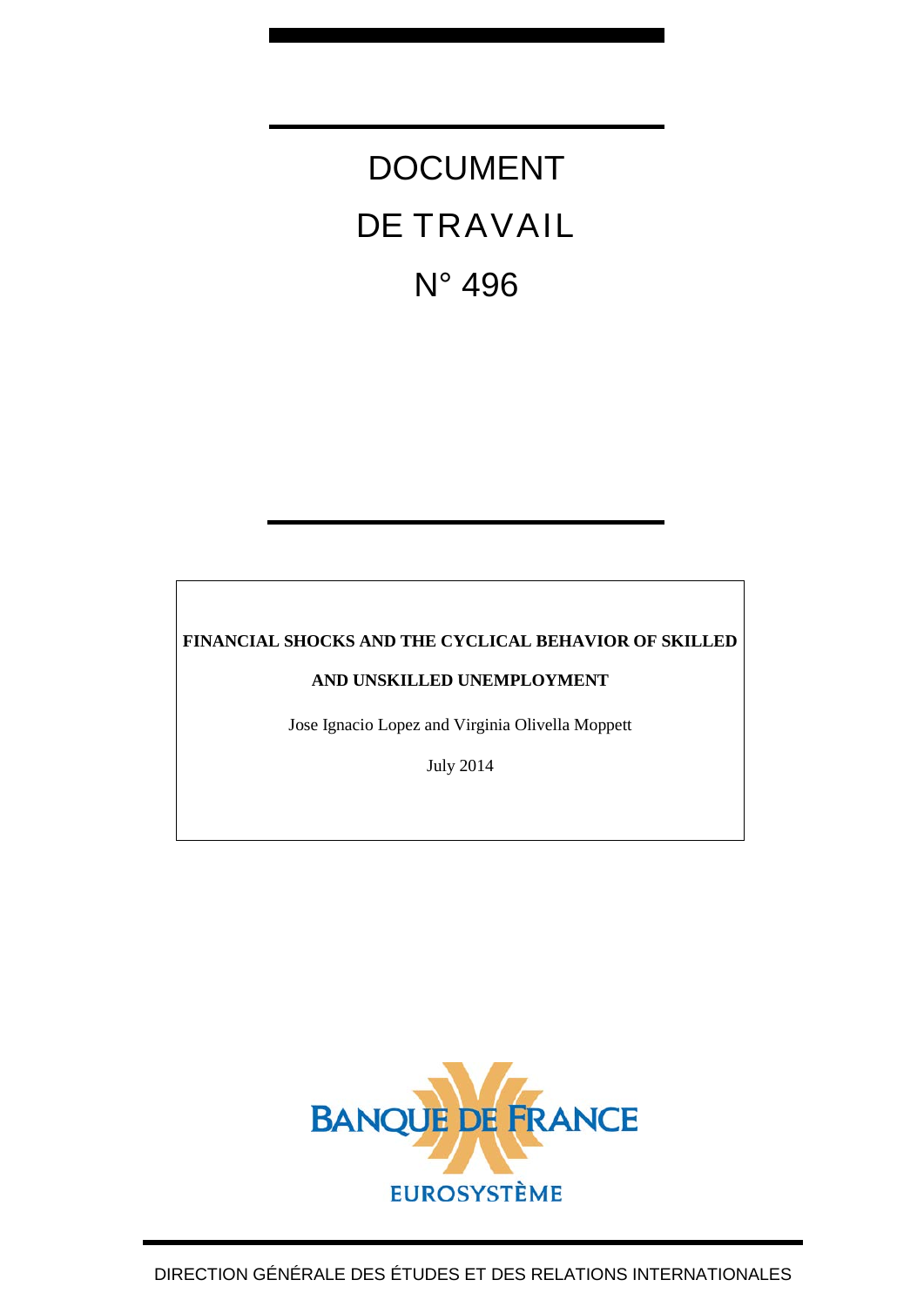## DIRECTION GÉNÉRALE DES ÉTUDES ET DES RELATIONS INTERNATIONALES

## **FINANCIAL SHOCKS AND THE CYCLICAL BEHAVIOR OF SKILLED**

## **AND UNSKILLED UNEMPLOYMENT**

Jose Ignacio Lopez and Virginia Olivella Moppett

July 2014

Les Documents de travail reflètent les idées personnelles de leurs auteurs et n'expriment pas nécessairement la position de la Banque de France. Ce document est disponible sur le site internet de la Banque de France « [www.banque-france.fr](http://www.banque-france.fr/) ».

Working Papers reflect the opinions of the authors and do not necessarily express the views of the Banque de France. This document is available on the Banque de France Website ["www.banque-france.fr"](http://www.banque-france.fr/).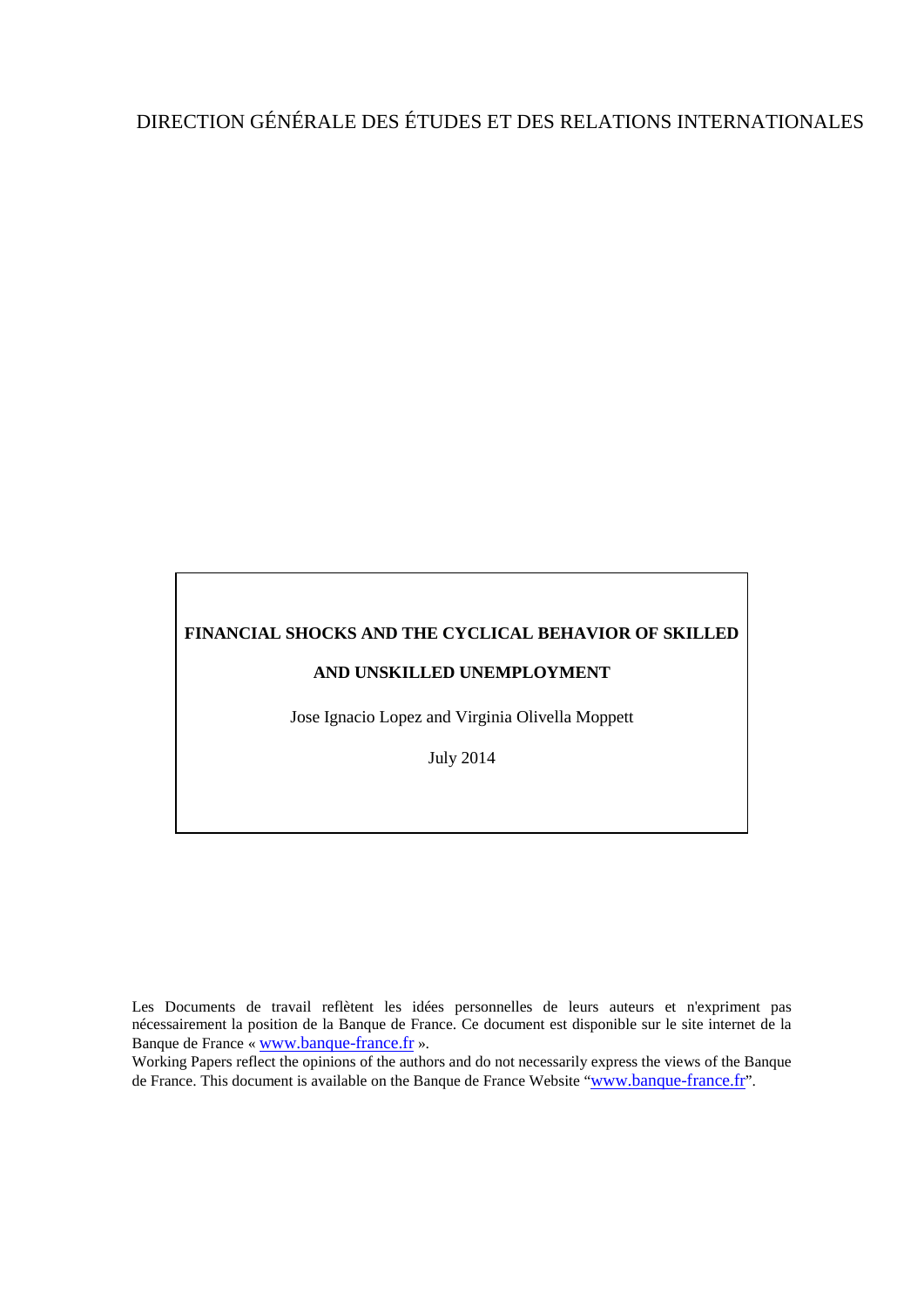## Financial Shocks and the Cyclical Behavior of Skilled and Unskilled Unemployment<sup>∗</sup>

Jose Ignacio Lopez

Virginia Olivella Banque de France

HEC Paris

<sup>∗</sup>We are grateful for comments from Lee Ohanian, Vincenzo Quadrini, Marcus Hagedorn, Christian Hellwig, Julia Thomas, Patrick Pintus, Nicolas Coeurdacier, Pierre-Olivier Weil and participants at the Latin American Econometric Society Conference (2012), Macroeconomics Workshop on Financial Frictions and Labor Markets HEC Paris (2012), the Brown Bag Seminar at Banque de France (2012), European Central Bank Network (2012), Paris School of Economics Seminar (2013), Macroeconomics Midwest Economic Conference (2013), North-American Summer Meetings (2013), Annual Meetings French Economic Association (2013) and the European Econometric Society Meetings (2013). The views expressed in this paper are those of the authors alone and do not reflect those of the Banque de France. First Version April 30th, 2012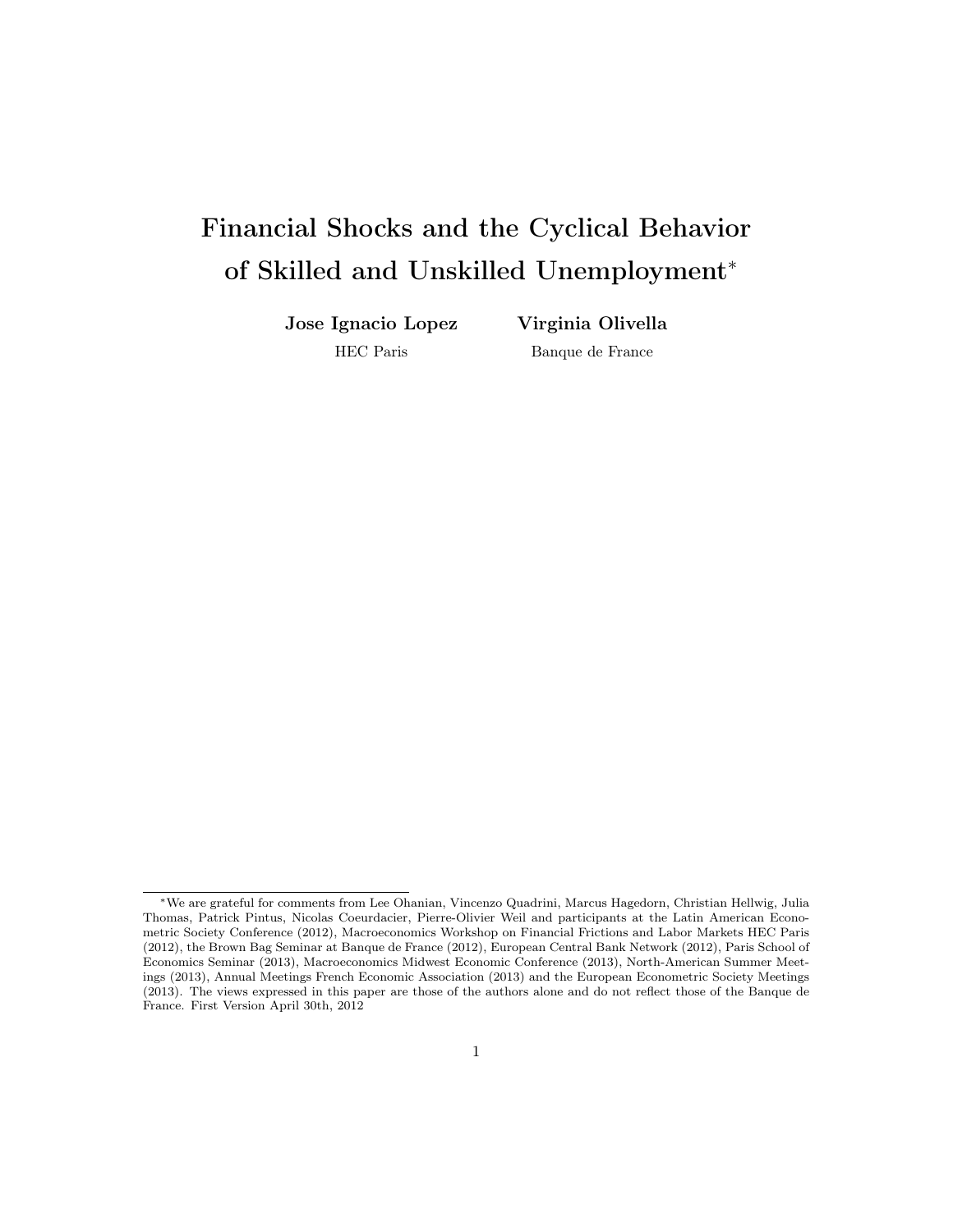#### Résumé

Nous étudions l'effet de chocs financiers sur la dynamique du marché du travail. Nous développons un modèle avec deux types de travailleurs et deux types de capital, ainsi que des frictions financières et sur le marché du travail. Nous constatons que les chocs financiers, modélisés comme des perturbations exogènes de la contrainte d'endettement des entreprises, peuvent générer des mouvements réalistes de l'emploi agrégé et reproduire la volatilité et contracyclicité du rapport entre l'emploi qualifié et non qualifié, observés dans les données. Le resserrement des conditions financières affecte l'emploi par trois canaux : i) la baisse de la productivité marginale du travail, en raison d'une réduction du capital total ii) l'augmentation du coût implicite de la main d'œuvre en termes de financement externe et iii) une rigidité endogène des salaires, provoquée par une augmentation à court terme de la consommation des ménages et de leur valeur marginale du temps. La volatilité de l'emploi relatif s'explique par cette rigidité endogène des salaires ainsi que le calibrage du modèle, qui impliquent une plus forte probabilité de ré-embauche et des coûts de recrutement plus faibles pour les travailleurs non qualifiés.

Mots-clés: Chocs financiers, Cycles économiques, Volatilité de l'emploi, Search

Classification JEL: E24, E32, E44

#### Abstract

We study the effect of financial shocks in labor market dynamics. We build a model with two types of labor, two types of capital and both search and financial frictions. We find that financial shocks, modeled as exogenous disturbances to the borrowing constraint of firms, can generate realistic movements in aggregate employment and reproduce the volatile and countercyclical ratio of skilled to unskilled employment observed in the data. Tighter financial conditions impact employment through three channels: i) a fall in the marginal product of labor as a result of a reduction in aggregate capital, ii) an increase in the shadow cost of labor in terms of external financing and iii) an endogenous wage rigidity caused by a short-lived increase in households' consumption and in their marginal value of time. This endogenous wage rigidity together with the model's calibration implying a higher re-hiring probability and lower recruitment costs for unskilled workers, explains the volatility of relative employment.

Keywords: Financial Shocks, Business Cycles, Employment Volatility, Search

JEL Codes: E24, E32, E44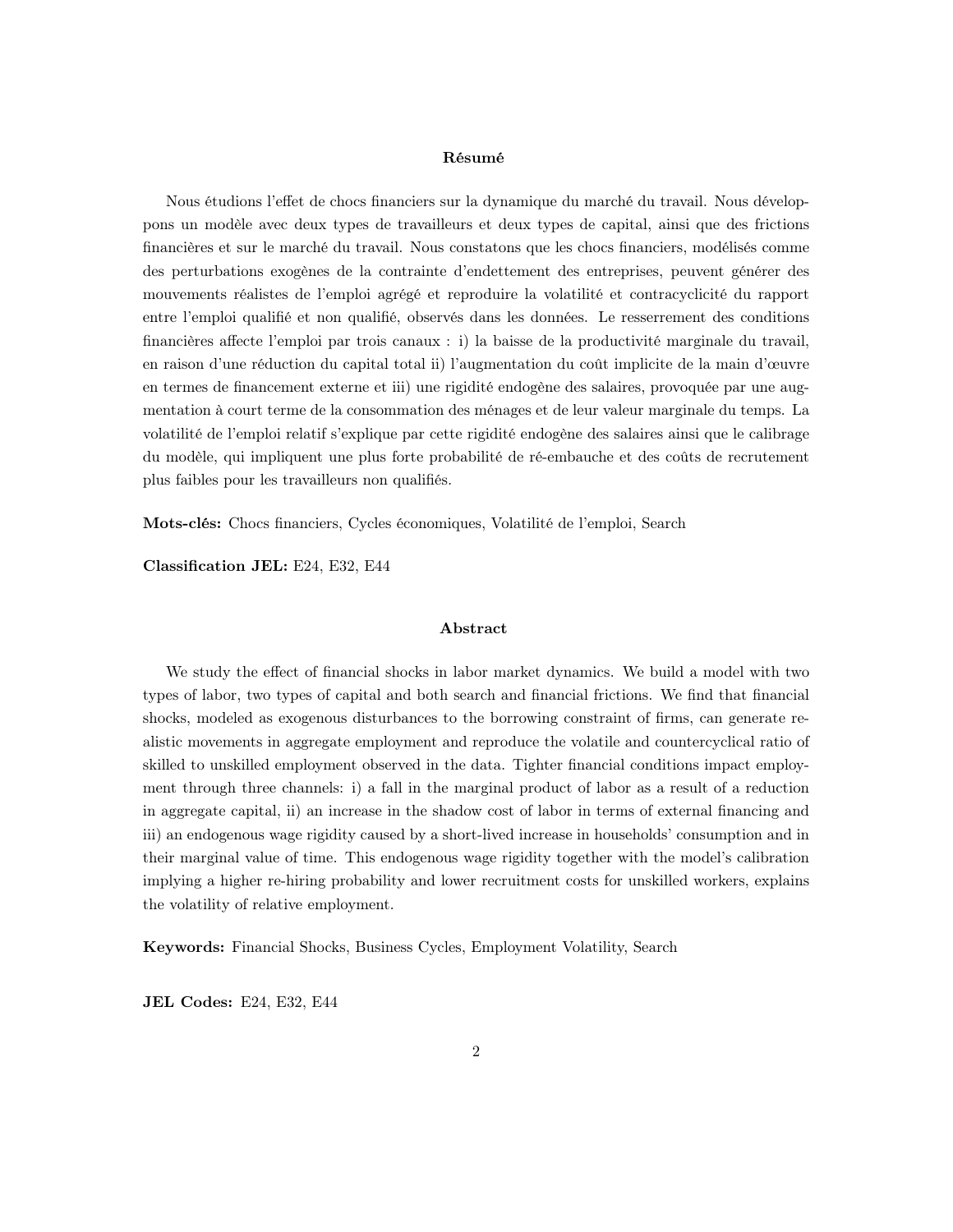#### Non-technical summary

The last financial and economic crisis in the US has brought renewed interest in models of financial frictions and their impact on economic fluctuations. Whereas most of the literature prior to the great recession had focused on the role of the financial sector in propagating real shocks, new research has began to explore the importance of financial shocks, that is, shocks originating directly in the financial sector. In this paper we try to shed light on this issue by studying the role of financial shocks in the business cycle dynamics of labor markets. In particular, we ask whether financial shocks can help to improve the performance of the standard search model in terms of aggregate and skill-specific employment volatilities relative to the case in which the only source of uncertainty comes from productivity shocks.

To address this question, we build a model with two types of labor, two types of capital and both search and financial frictions. We begin by analyzing the behavior of our benchmark model when hit by a negative shock to aggregate productivity and find that the results in Shimer (2005, 2010) carry over to our model with financial frictions. TFP shocks cannot on their own produce enough volatility of employment because wage dynamics offset any changes in labor productivity. The same can be said about relative employment.

Financial shocks have a very different impact. Modeled as a tightening of the borrowing constraint, a financial shock generates a big drop in employment in this economy as well as a fairly volatile and countercyclical ratio of skilled to unskilled employment. The high volatility of employment in the model generated by financial shocks can be explained as follows. On the production side, a tighter borrowing constraint forces entrepreneurs to reduce their debt and scale down their operation. It also gives them incentives to reallocate resources towards the pledgable asset at the expense of investment in the non-collateralized one, so as to offset the tighter borrowing constraint. The overall effect is a decline in aggregate capital that reduces the marginal product of labor and thus the incentives to hire workers. On the cost side, the financial shock introduces an endogenous wage rigidity in the model, as a result of a short-lived increase in households' consumption and in the marginal rate of substitution between consumption and leisure of workers that occurs at the time of the shock, which prevents wages from falling as otherwise. Additionally, as a result of the need for working capital, the tightening of the borrowing constraint generates an increase in the shadow cost of financing labor, providing further incentives for firms to cut back employment.

We also find that financial shocks trigger a larger drop in unskilled employment relative to the skilled. The reason for this is twofold. First, entrepreneurs internalize that future re-hiring is easier in the unskilled market given the larger pool of unemployed and the lower cost of recruitment. This asymmetry results from our calibration, which is consistent with higher steady state unemployment of unskilled workers, but does not rely on a larger replacement ratio for this type. Moreover, the endogenous wage rigidity generated by the financial shock reinforces this effect. This follows from the full risk sharing assumption, which implies that the outside option of both types of workers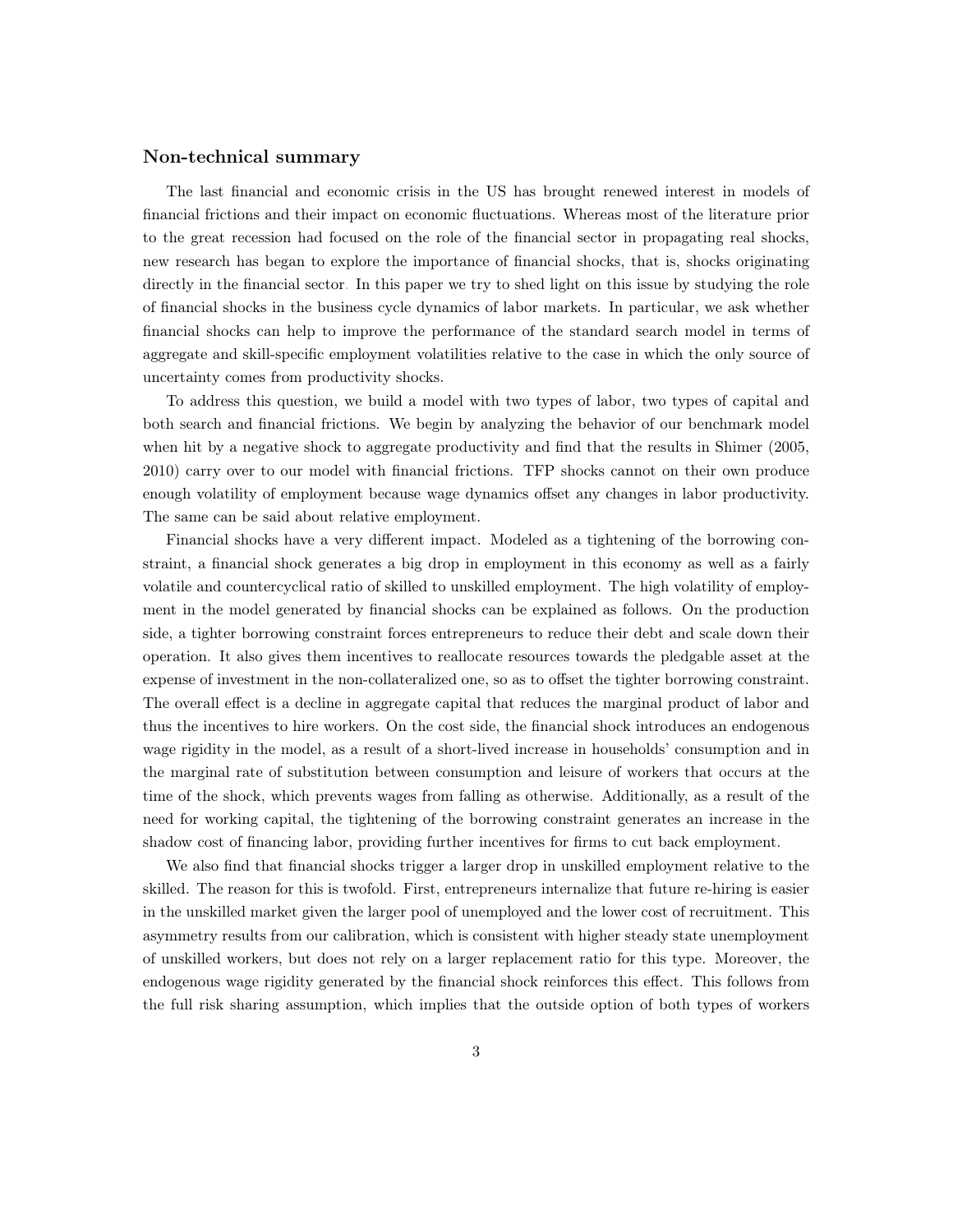exhibit the same dynamics. Thus, wages of the unskilled do not fall as much, giving additional incentives for firms to cut hiring in the unskilled labor market.

Finally, we feed into the model times series for productivity and financial shocks estimated from US data, and find that financial shocks are capable of replicating the behavior of employment during the whole sample period (1976.II-2012.II.), including the sharp drops during all four recessions: 1980s, 1990-1991, 2001 and 2008-2009. In particular, for the last recession the financial shock generates a drop in employment almost of the same magnitude as observed in the data. The model with financial shocks is also able to capture the dynamics of relative employment between skilled and unskilled workers, and can account for all of its increase during the last crisis. When feeding the model with the time series of productivity shocks, we find that it fails to produce enough movements in either aggregate or skill-specific employment, consistent with the literature and our previous results.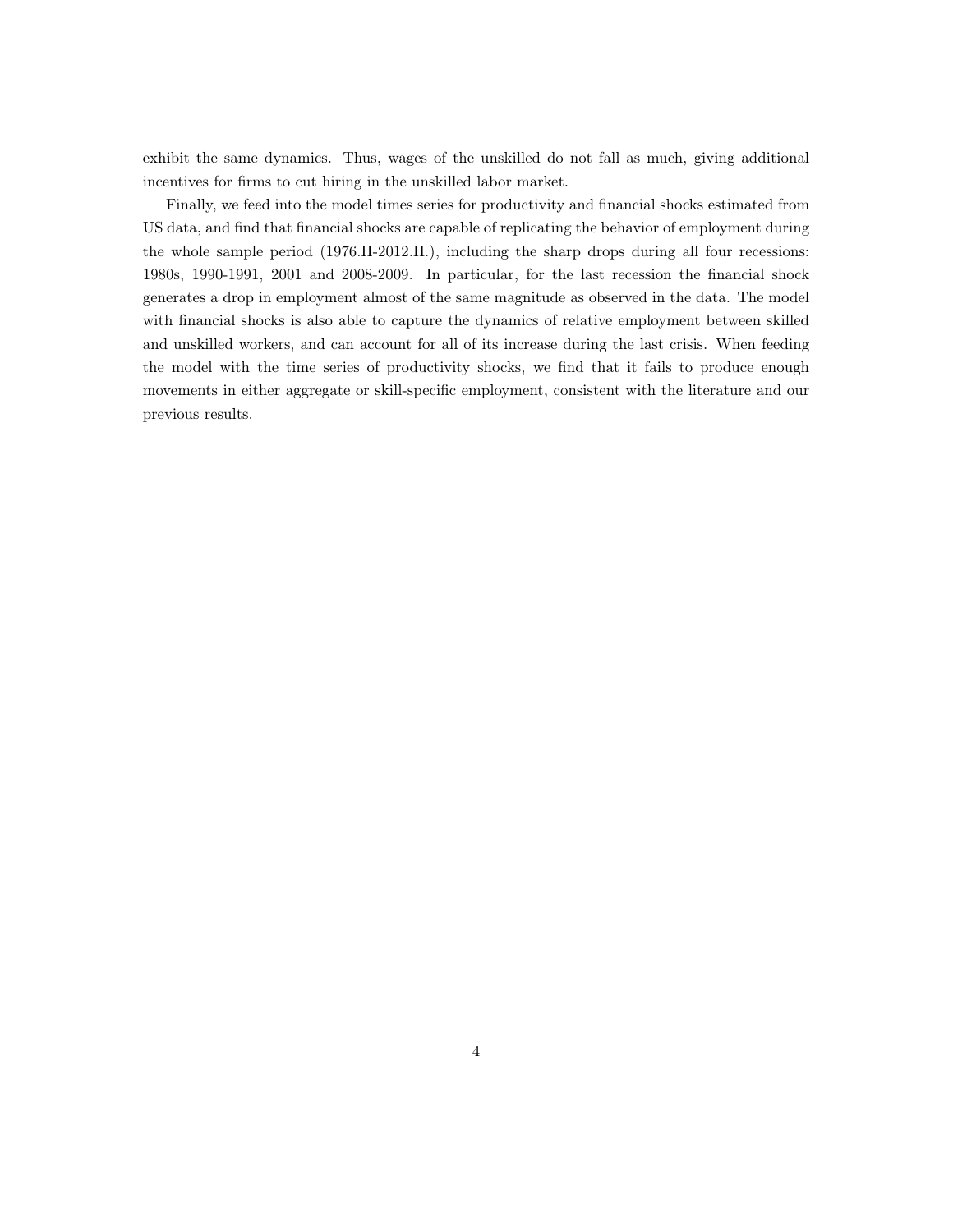## 1 Introduction

The last financial and economic crisis in the US has brought renewed interest in models of financial frictions and their impact on economic fluctuations<sup>1</sup>. Whereas most of the literature prior to the great recession had focused on the role of the financial sector in propagating real shocks, new research has began to explore the importance of financial shocks, that is, shocks originating directly in the financial sector<sup>2</sup>. In this paper we try to shed light on this issue by studying the role of financial shocks in the business cycle dynamics of labor markets. In particular, we ask whether financial shocks can help to improve the performance of the standard search model in terms of aggregate and skill-specific employment volatilities relative to the case in which the only source of uncertainty comes from productivity shocks<sup>3</sup>.

We construct a model with labor search frictions and financial frictions, in the form of a collateral constraint. Our economy is populated by relative impatient entrepreneurs and a representative household with two types of workers: skilled and unskilled, calibrated to capture differences in labor shares, wages, job exit rates and costs of recruitment. Households supply labor in exchange for labor income and provide funds to finance the entrepreneurs' productive activity. Entrepreneurs use the skilled and unskilled labor input to run a constant returns to scale production function with two types of capital: structures and equipment. Because of limited enforceability of contracts, entrepreneurs can only borrow up to a fraction of the value of their stock of capital structures<sup>4</sup>. Entrepreneurs cannot use capital equipment as collateral and need working capital , which introduces a labor wedge in our economy.

We find that a financial shock, modeled as a tightening of the borrowing constraint, generates a big drop in employment in this economy as well as a fairly volatile and countercyclical ratio of skilled to unskilled employment. When feeding into the model productivity and financial shocks estimated from the data, we find that financial shocks are capable of replicating the behavior of employment during the whole sample period, including the sharp drops during all four recessions: 1980s, 1990-1991, 2001 and 2008-2009. For the last recession the financial shock generates a drop in employment almost of the same magnitude as observed in the data. The model with financial shocks is also able to capture the dynamics of relative employment between skilled and unskilled workers, and can account for all of its increase during the last crisis. At the same time, we find that productivity shocks fail to produce enough movements in either aggregate or skill-specific

<sup>&</sup>lt;sup>1</sup>Quadrini (2011) has a recent survey on the literature.

<sup>2</sup>See, for example, Christiano, Motto and Rostagno (2010), Jermann and Quadrini (2012), Kiyotaki and Moore (2012), Gilchrist and Zakrajsek (2012) and Khan and Thomas (2013), for models with financial shocks.

<sup>&</sup>lt;sup>3</sup>Since the seminal work of Merz (1995), Andolfato (1996) and the influential paper by Shimer (2005), there has been a lot of work devoted to study the quantitative performance of the search and matching Mortensen and Pissarides (1994) model with productivity shocks and flexible wages. Hornstein, Krusell and Violante (2005) and Shimer (2010) present a summary of this literature.

 $^{4}$ The introduction of collateralized debt as a way of modeling procyclical credit supply follows Kiyotaki and Moore (1997).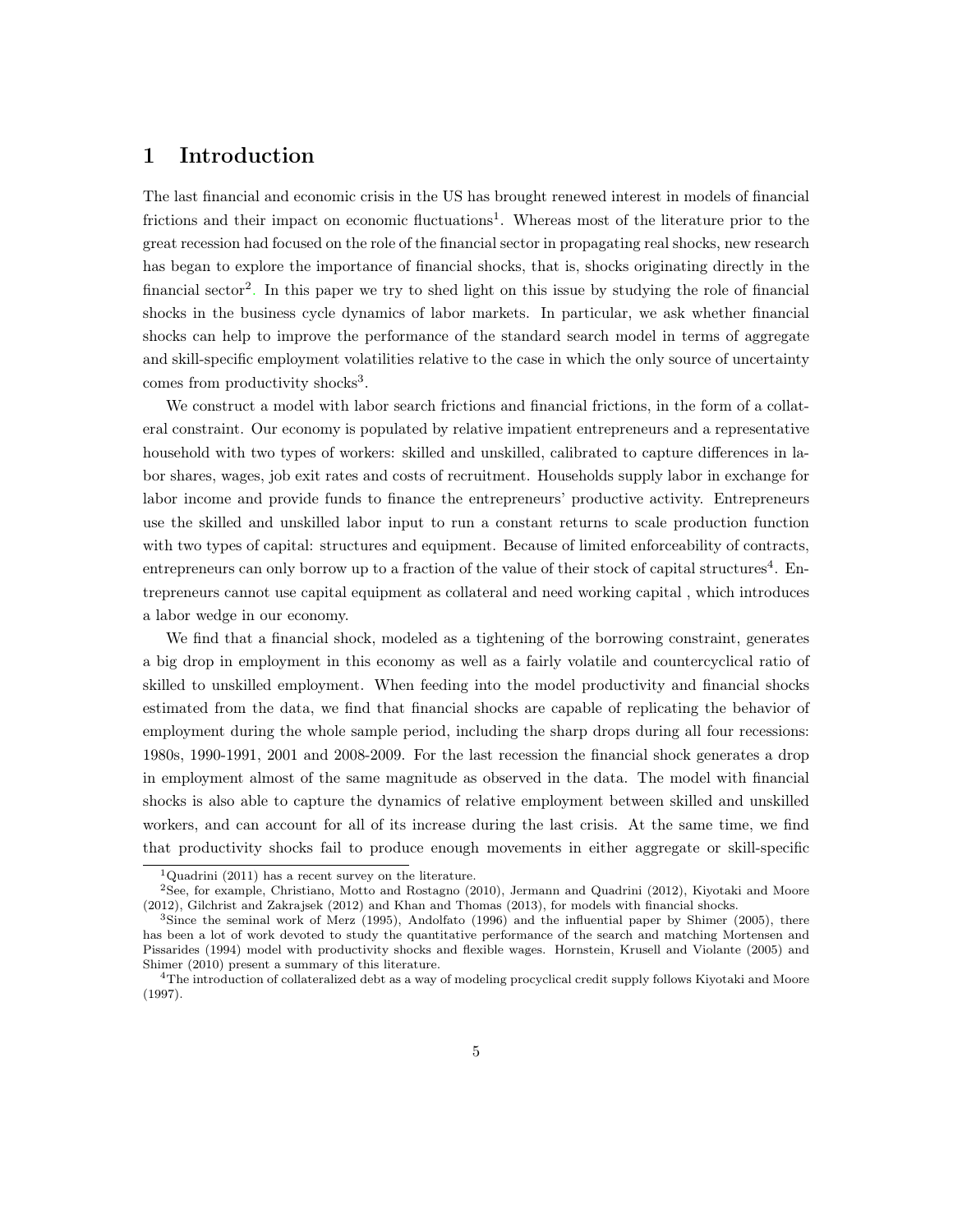employment, consistent with the literature.

The high volatility of employment in the model generated by financial shocks can be explained as follows. On the production side, a tighter borrowing constraint forces entrepreneurs to reduce their debt and scale down their operation. It also gives them incentives to reallocate resources towards the pledgable asset at the expense of investment in the non-collateralized one, so as to offset the tighter borrowing constraint. The overall effect is a decline in aggregate capital that reduces the marginal product of labor and thus the incentives to hire workers. On the cost side, the financial shock introduces an endogeneous wage rigidity in the model, as a result of a short-lived increase in households' consumption and in the marginal rate of substitution between consumption and leisure of workers that occurs at the time of the shock, which prevents wages from falling as otherwise. Additionally, as a result of the need for working capital, the tightening of the borrowing constraint generates an increase in the shadow cost of financing labor, providing further incentives for firms to cut back employment. Overall, the dynamics of labor costs cannot offset the fall in marginal product, causing a significant decrease in employment.

We also find that financial shocks trigger a larger drop in unskilled employment relative to the skilled. The reason for this is twofold. First, entrepreneurs internalize that future re-hiring is easier in the unskilled market given the larger pool of unemployed and the lower cost of recruitment. This asymmetry results from our calibration, which is consistent with higher steady state unemployment of unskilled workers, but does not rely on a larger replacement ratio for this type<sup>5</sup>. Moreover, the endogenous wage rigidity generated by the financial shock reinforces this effect. This follows from the full risk sharing assumption, which implies that the outside option of both types of workers exhibit the same dynamics. Thus, wages of the unskilled do not fall as much, giving additional incentives for firms to cut hiring in the unskilled labor market.

With respect to TFP shocks, the results in Shimer (2005, 2010) carry over to our model with financial frictions. TFP shocks cannot on their own produce enough volatility of employment because wage dynamics offset any changes in labor productivity. The same can be said about relative employment. Even when we introduce capital-skill complementarity in the model, movements in relative employment resulting from a TFP shock are of several orders of magnitude smaller than in the data and than in the specification with financial shocks.

We perform sensitivity analysis to assess how much of the model's employment volatility depends on our specific modeling assumptions and find thathaving only one pledgeable asset and assuming that entrepreneurs need working capital are quantitatively important for our results. In a model in which both types of capitals can be used as collateral, or equivalently there is only one type of capital, a tightening of the borrowing constraint leads to a higher stock of capital in the economy, and with it an increase in the marginal product of labor. In this setup a financial shock cannot

<sup>5</sup>Hagedorn and Manovskii (2008) show that a calibration that implies a high replacement ratio, defined as the flow of utility of being unemployed relative to the worker's productivity, translates into high employment volatility.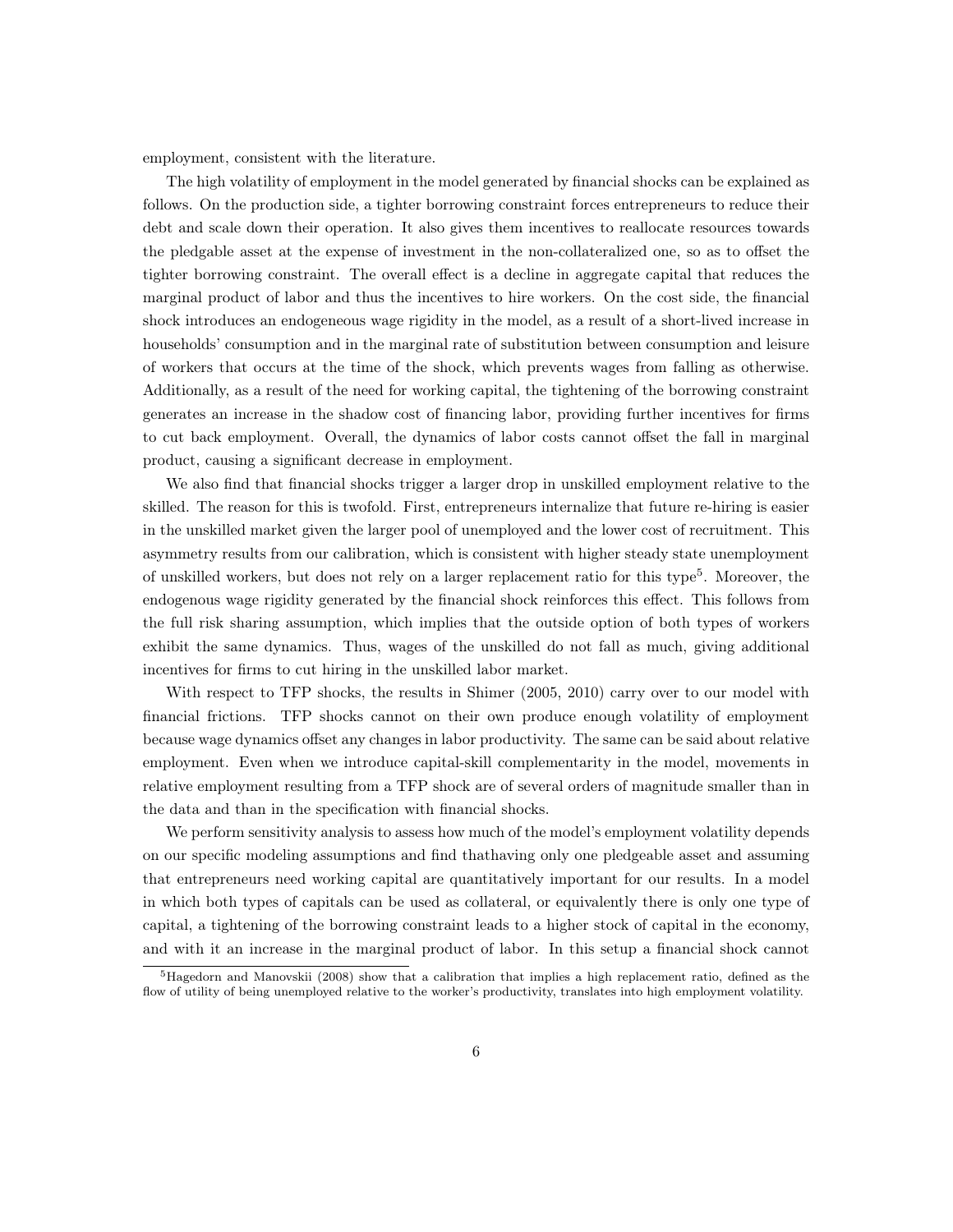explain a large decline in employment, and for some parameterizations can result in an expansion of output rather than in a contraction, depending on the strength of the accumulation motive of the collateral asset.

We also find the calibration of the inter-temporal elasticity of substitution (risk aversion) of consumers and the difference in discount rates between households and entrepreneurs, which determines the amount of borrowing in steady state, to be quantitatively important for the endogenous wage rigidity caused by financial shocks. If households are risk linear, the marginal rate of substitution between consumption and leisure is constant. Thus, changes in consumption have no effect on wages, which will only respond to variations in the marginal product of labor. Alternatively, if households' utility exhibits more curvature, changes in consumption have a stronger effect on wages, bringing higher employment volatility. The same is true if the model is calibrated to sustain higher borrowing and lending in steady-state. If a large fraction of the household's income is derived from lending, consumption falls less during unemployment spells. This raises the reservation wage of workers and increases the volatility of employment implied by the model.

Our model is in line with recent work by Wasmer and Weil (2004), Caggese and Perez (2013) and Petrosky-Nadeau and Wasmer (2013), that incorporates both search and financial frictions. It differs however in that we consider shocks directly affecting the financing conditions in the economy. These shocks resemble the financial shocks studied in Jermann and Quadrini (2012), in which the financial sector acts too as a source of business cycles. Moreover, we follow their procedure regarding the construction of financial shocks based on the model's enforcement constraint. Different to their work, we focus on the interaction between financial and labor market frictions rather than on the interaction between financial frictions and the firm's equity and debt flows. Monacelli, Quadrini and Trigaru (2011) also study how labor markets respond to shocks on financing conditions. Our paper differs from theirs in that in our model the financial shock is transmitted through the standard credit channel (higher cost of financing employment), while in theirs financing costs are constant over time. In addition, in their environment a reduction in borrowing put firms in a less favorable bargaining position with workers, which explains why after a contraction in credit their model predicts high wages and depresses job creation. Other papers that study financial shocks but in the context of models with heterogenous agents include Lorenzoni and Guerrieri (2012), Khan and Thomas (2013), Buera and Moll (2012) and Gilchrist, Sim and Zakrajsek (2013).

Finally, our paper is related to the literature that studies skill-specific labor market dynamics. A recent paper by Cajner and Cairo (2013) analyzes the importance of on-the-job training in explaining the level and dynamics of skilled and unskilled employment, but does so in a standard search model, abstracting from financial frictions. Regarding the skill wage premium, we find several papers that study the effects of skill-biased technological change on its dynamics, such as Greenwood et al. (1997), Krusell et al (2000), Lindquist (2004) and Baller and Van Rens (2013). However, none of these consider models with labor market frictions or financial frictions.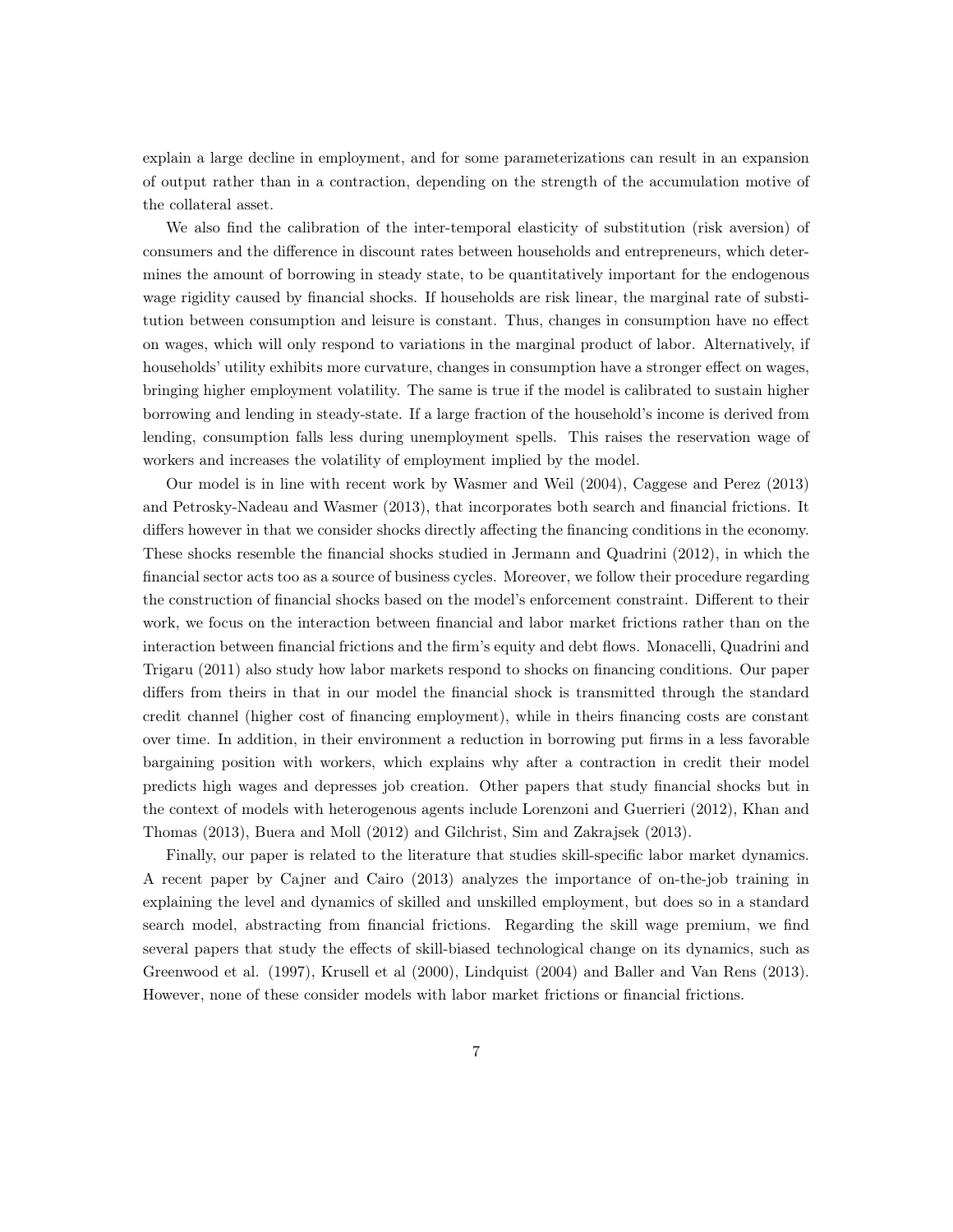The rest of the paper is organized as follows. In the next section we present the model and equilibrium conditions. Section 3 discusses the effect of leverage on steady state employment while the main quantitative results are presented in section 4, where we analyze the dynamics of the model induced by shocks estimated from the data, and compute the impulse response functions of the model as well as the standard business cycle statistics. In section 5 we perform sensitivity analyses to assess the impact that changes in key elements of the model have on our results. Finally, we conclude.

## 2 Model Description

#### 2.1 Households

There is a representative household composed by a unit measure of infinitely lived individuals with the same preferences over consumption and disutility of working. There are two types of family members, skilled and unskilled, with measure s and u respectively, where  $u = 1-s$ . In every period, each member of the household can be either employed or unemployed. The disutility of working of the two types is represented by  $\hat{\gamma}_S$  and  $\hat{\gamma}_U$  for skilled and unskilled members, respectively. Each type searches for employment in a separate labor market, but there is only one level of consumption within the household, as if markets were complete. Wages of the two types of workers are determined in separate markets and in equilibrium there is a fraction  $n_s$  and  $n_u$  of family members of the skilled and unskilled type, respectively, that are employed.

The representative household supplies funds to entrepreneurs in the form of non-contingent oneperiod bonds,  $D_t$ . There is a household-level budget constraint, which states that the consumption of all family members,  $c_t$ , and the amount of funds supplied to the firm should be equal to the total labor income of the household plus the return on the previous period bond holdings.

The optimization problem of the representative household can be written as:

$$
max_{c_t,D_{t+1}} E_0 \sum_{t=0}^{\infty} \beta^t \left[ log(c_t) - \hat{\gamma}_S n_{S,t} - \hat{\gamma}_U n_{U,t} \right]
$$

subject to the budget constraint

$$
c_t + D_{t+1} = n_{s,t}W_{S,t} + n_{u,t}W_{U,t} + (1 + r_t)D_t
$$

and laws of motion of the fraction of skilled and unskilled employed workers given by:

$$
n_{S,t+1} = (1 - x_S) n_{S,t} + f_{S,t} (\theta_{S,t}) (s - n_{S,t})
$$
  

$$
n_{U,t+1} = (1 - x_U) n_{U,t} + f_{U,t} (\theta_{U,t}) (u - n_{U,t})
$$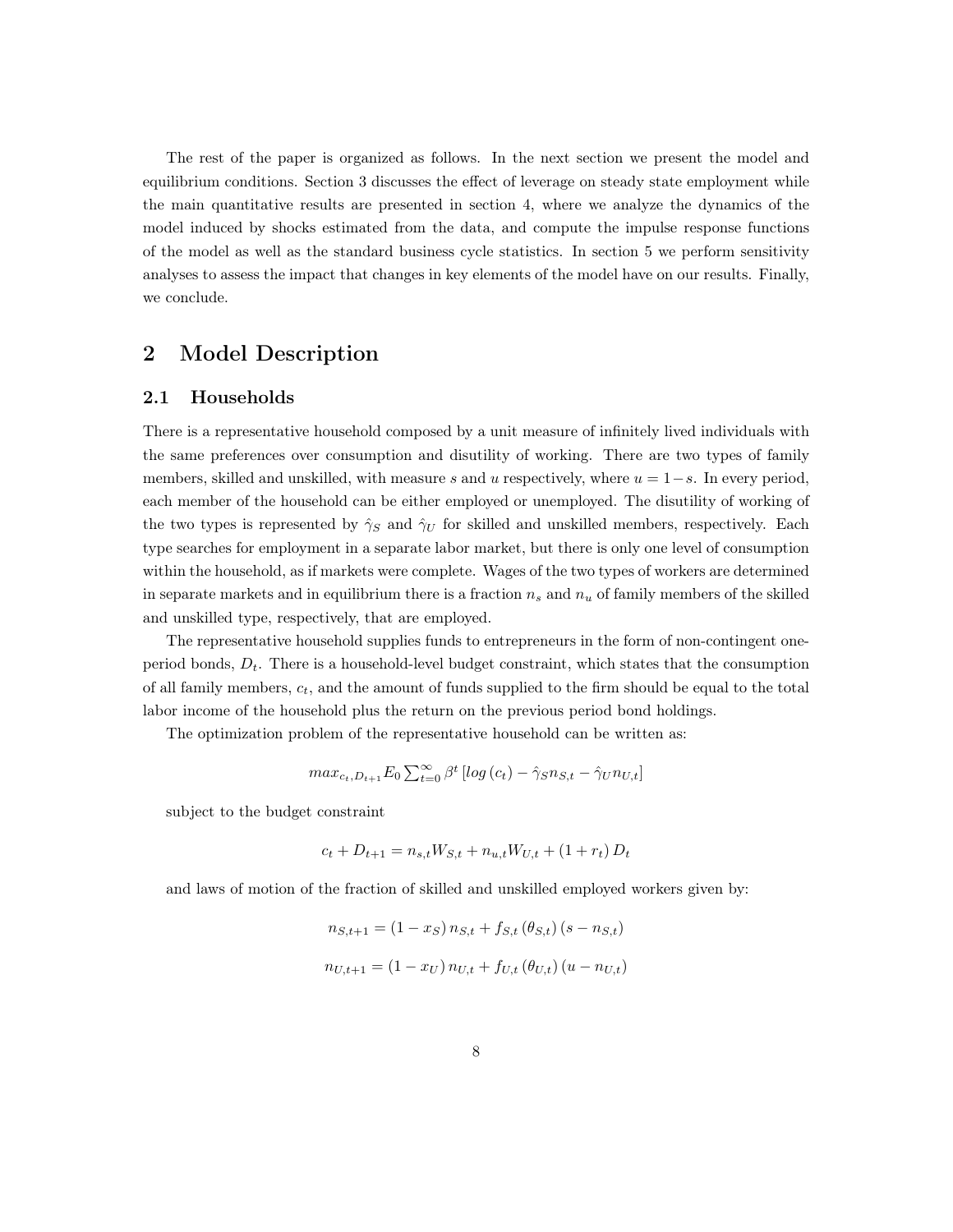where  $W_{S,t}$  and  $W_{U,t}$  are wages of skilled and unskilled workers respectively,  $r_t$  is the interest rate on loans determined in the bond market,  $f_{S,t}$  and  $f_{U,t}$  are the job finding rates of skilled and unskilled, respectively, which depend on the market tightness of each labor market,  $\theta_{S,t}$  and  $\theta_{U,t}$ . Finally,  $x_S$  and  $x_U$  are exogenous death shocks, specific to each match type<sup>6</sup>. The laws of motion indicate that skilled and unskilled employment in the next period will be determined by this period's surviving matches plus the new matches formed in each market. The first-order optimal conditions for the household problem are summarized in the following Euler equation:

$$
\frac{1}{c_t} = \beta E_t \left[ \frac{1}{c_{t+1}} \left( 1 + r_{t+1} \right) \right]
$$

#### 2.2 Entrepreneurs

Entrepreneurs own capital and produce final goods using capital structures  $K_{S,t}$ , capital equipment  $K_{E,t}$ , skilled labor  $L_{S,t}$  and unskilled labor  $L_{U,t}$ . The production technology exhibits constant returns to scale and is given by:

$$
F(K_{S,t}, K_{E,t}, L_{S,t}, L_{U,t}) = Y_t = Z_t K_{S,t}^{\alpha_{K_S}} K_{E,t}^{\alpha_{K_E}} L_{S,t}^{\alpha_{L_S}} L_{U,t}^{1-\alpha_{K_S}-\alpha_{K_E}-\alpha_{L_S}}
$$

where  $\alpha_{K_S}, \alpha_{K_E}, \alpha_{L_S}$  are the income shares of structures, equipment and skilled labor and  $Z_t$ is an aggregate productivity shock.

Firms use some of their labor input to recruit new workers<sup>7</sup>. For this purpose the firm divides workers of each type between two tasks: production  $(L_{S,t}, L_{U,t})$  and recruiting  $(V_{S,t}, V_{U,t})^8$ . Total labor demand for each type can be written as:

$$
n_{S,t} = L_{S,t} + V_{S,t}
$$

$$
n_{U,t} = L_{U,t} + V_{U,t}
$$

and their laws of motion given by:

$$
n_{S,t+1} = (1 - x_S) n_{S,t} + \omega (\theta_{S,t}) V_{S,t}
$$

$$
n_{U,t+1} = (1 - x_U) n_{U,t} + \omega (\theta_{U,t}) V_{U,t}
$$

<sup>6</sup> In the next section we discuss the calibration of the parameters governing the dynamics of each labor market. Given that in the data most of the employment fluctuations for both skilled and unskilled workers are driven by changes in the job finding rate, we don't find the assumption of an exogenous separation rate restrictive.

<sup>7</sup>This specification follows Shimer (2010) and is consistent with the view that recruiting is a time-intensive activity. Our results are robust to the alternative specification in which recruiting costs are denominated in units of the final good (as in Mortensen and Pissarides)

<sup>8</sup> In the sensitivity analysis section we modify this assumption and make recruiting an activity exclusive of the skilled type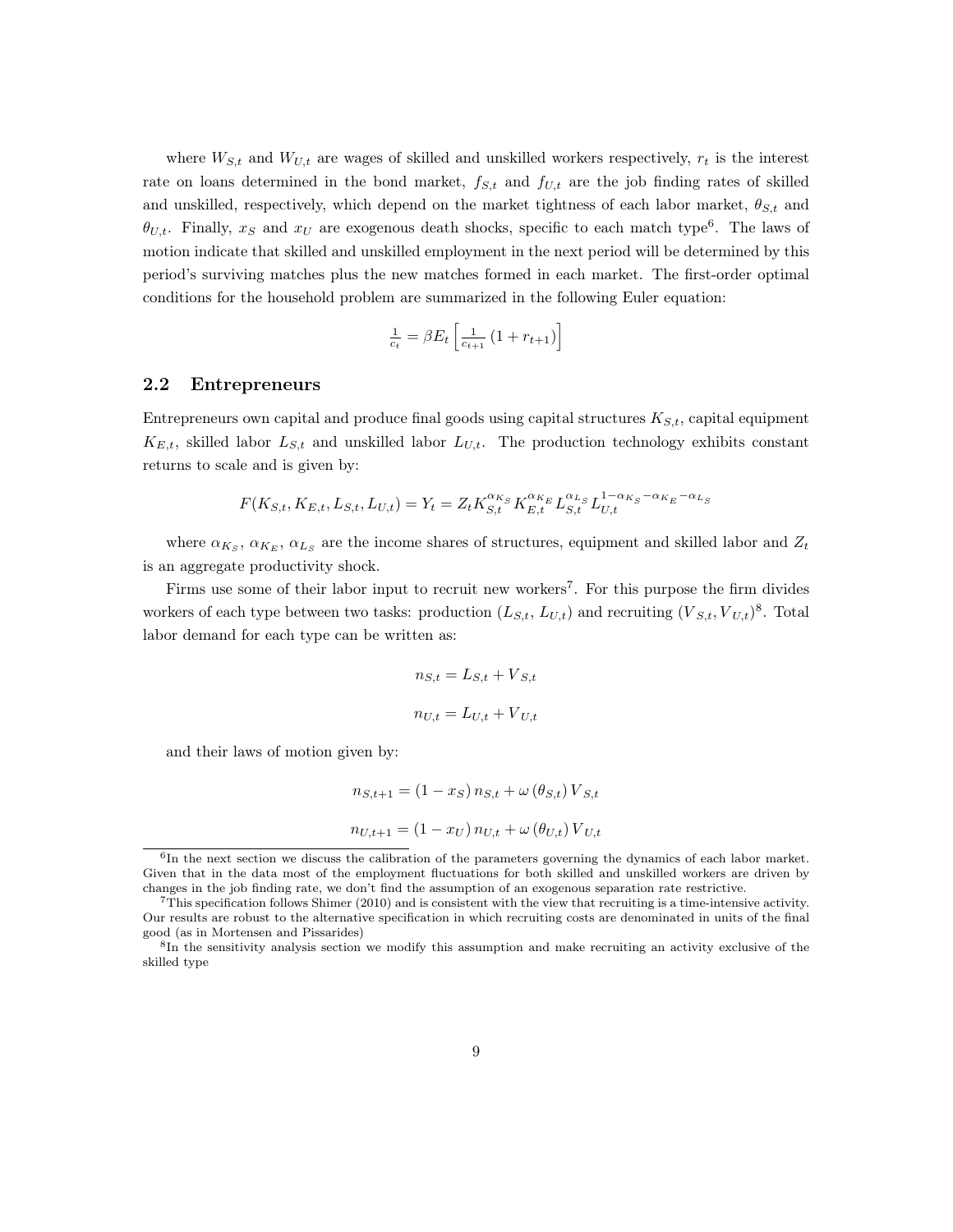where  $\omega(\theta_{S,t})$  and  $\omega(\theta_{U,t})$ , are functions of the market tightness of each labor market and represent the number of workers that a skilled and an unskilled recruiter can hire, respectively. From the entrepreneurs's point of view, next-period employment will be a function of the surviving matches this period and the amount of new workers that current recruiters are able to hire

Entrepreneurs maximize their expected discounted flow of consumption  $C_t^E$ , by choosing how much to invest in physical capital, structures and equipment, how two divide workers of each type between production and recruiting activities and how much to borrow from households  $B_{t+1}$ . The optimization problem of the entrepreneur is thus summarized by:

$$
max_{C_t^E, K_{S,t+1}, K_{E,t+1}, V_{S,t}, V_{U,t}, B_{t+1}} E_0 \sum_{t=0}^{\infty} \gamma^t \frac{(C_t^E)^{1-\sigma_E}}{1-\sigma_E}
$$

subject to the following budget constraint:

$$
C_t^E + (1+r_t)B_t + (K_{S,t+1} - (1-\delta_S)K_{S,t}) + (K_{E,t+1} - (1-\delta_E)K_{E,t}) + W_{U,t}n_{U,t} + W_{S,t}n_{S,t} = F(K_t, L_{S,t}, L_{U,t}) + B_{t+1}
$$

where  $\delta_S$  and  $\delta_E$  are depreciation rates of capital structures and equipment respectively. The entrepreneurs are assumed to be less patient and less risk adverse than households, thus, their discount factor satisfies  $\gamma < \beta$  and their coefficient of risk aversion  $\sigma_E < 1$ . In fact, in order to insure that entrepreneurs are financially constrained, we set their risk aversion coefficient such that they are very close to being risk neutral<sup>9</sup>. Finally, entrepreneurs cannot commit to repaying their loans, and thus face the following borrowing constraint:

$$
B_{t+1}(1 + r_{t+1}) \le \chi_t K_{S,t+1} - (W_{U,t} n_{U,t} + W_{S,t} n_{S,t})
$$

This constraint implies that entrepreneurs are able to borrow up to the point where the repayment equals a fraction  $\chi_t$  of the total value of their capital structures minus the wage bill. This means that even in the event of default in which the entrepreneur appropriates  $1 - \chi_t$  of the collateral and liquidates the firm, there is enough pledgable asset to pay the workers. The fraction of collateralized capital  $\chi_t$ , sometimes referred to as the "hair-cut", evolves stochastically in this economy and reflects shocks to the terms of loans or current financial conditions. For example, a negative shock to  $\chi_t$  implies that creditors are willing to lend less to the entrepreneur, relative to the same level of collateral. The timing of the constraint implies the following sequence of events: At the beginning of every period entrepreneurs repay their debt,  $B_t(1 + r_t)$ , and ask for a new loan,  $B_{t+1}$  to finance production. Then they produce, invest in physical capital, pay workers, and consume. In equilibrium there is no default and entrepreneurs maximize their external financing, so the borrowing constraint always holds with equality.

Let  $\mu_t(c_t^E)^{-\sigma}$  be the multiplier associated to the borrowing constraint. The Euler equation for capital structures is described by:

 $9$ The risk aversion coefficient is set to be very small, but not zero, to insure that the consumption of the entrepreneurs does not become negative in any of the simulations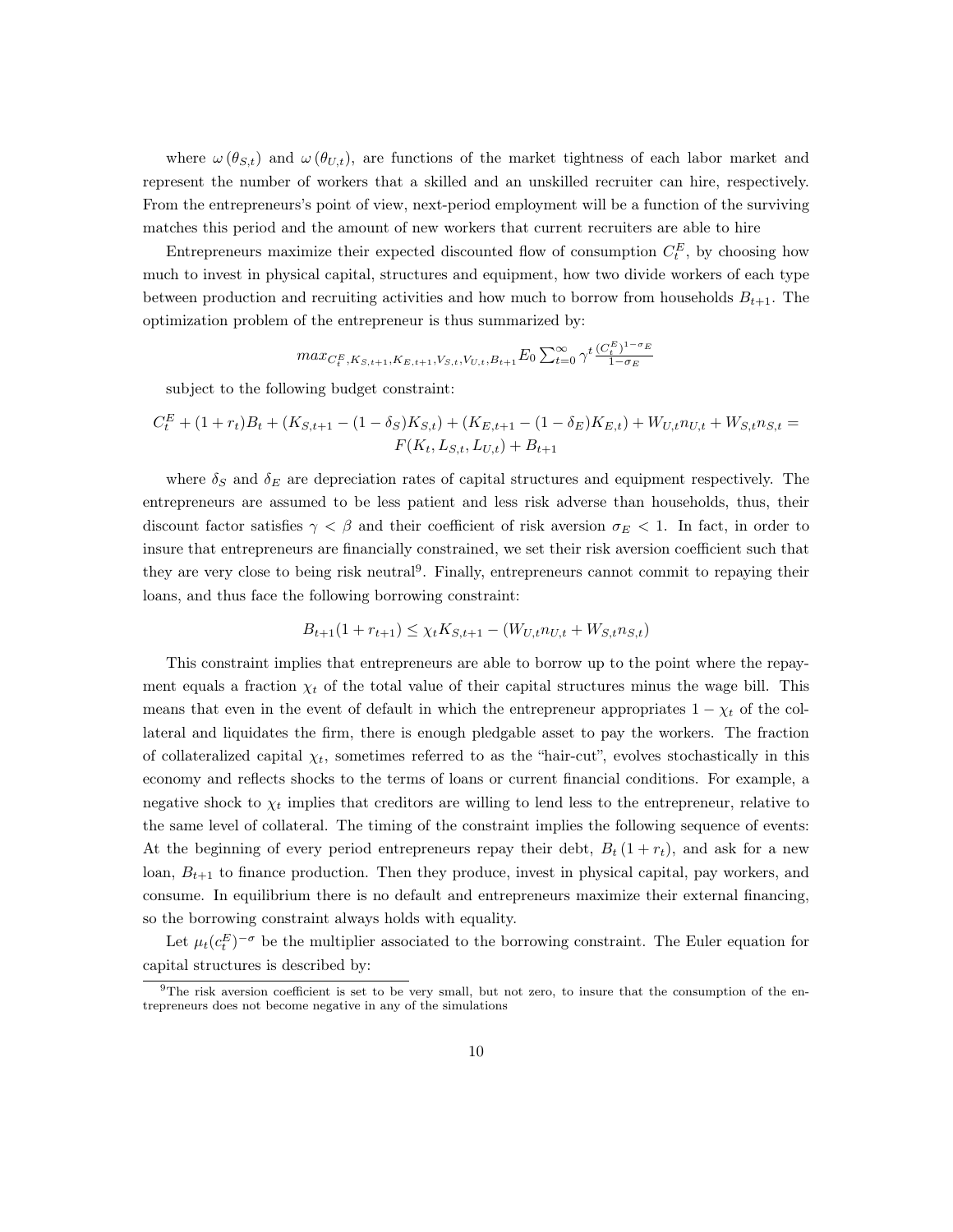$$
1 - \mu_t \chi_t = \gamma \left(\frac{c_{t+1}^E}{c_t^E}\right)^{-\sigma} E_t \left[r_{S,t+1} + (1 - \delta_S)\right]
$$

where  $r_{S,t+1}$  is the return on physical capital in terms of the final good defined by the standard capital-output ratio:  $r_{S,t+1} = \alpha_{K_S} \frac{Y_{t+1}}{K_{S,t+1}}$  $\frac{Y_{t+1}}{K_{S,t+1}}$ . The multiplier associated to the borrowing constraint  $\mu_t$  affects the optimal decisions regarding capital structures directly. In particular, whenever the borrowing constraint binds, it provides incentives for entrepreneurs to increase investment in capital structures, so as to relax their financial constraint. The Euler equation of capital equipment is completely standard:

$$
1 = \gamma \left(\frac{c_{t+1}^E}{c_t^E}\right)^{-\sigma} E_t \left[r_{E,t+1} + (1 - \delta_E)\right]
$$

where  $r_{E,t+1}$  is the return of equipment, defined as:  $r_{E,t+1} = \alpha_{K_E} \frac{Y_{t+1}}{K_{E,t+1}}$  $\frac{r_{t+1}}{K_{E,t+1}}$ . The Euler equation for debt can be expressed as:

$$
\mu_t = \tfrac{1}{(1+r_{t+1})} - \gamma E_t \left( \tfrac{c_{t+1}^E}{c_t^E} \right)^{-\sigma}
$$

Given the differences in discount factors between the representative household and the entrepreneur, the multiplier  $\mu_t$  is positive in steady-state, which implies that in steady-state the borrowing constraint is satisfied with equality. In addition, a low value of the risk-aversion coefficient for the entrepreneur ensures that the borrowing constraint remains binding in the stochastic approximation around the steady-state.

Regarding the decision of assigning workers between productive labor and recruiting, the following Euler equations describe the trade-off faced by the entrepreneur in each market:

$$
\frac{MPL_{S,t}}{\omega(\theta_{S,t})} = \gamma \left(\frac{c_{t+1}^E}{c_t^E}\right)^{-\sigma} E_t \left[ MPL_{S,t+1} \left(1 + \frac{1-x_S}{\omega(\theta_{S,t+1})}\right) - W_{S,t+1} \left(1 + \mu_{t+1}\right) \right]
$$
\n
$$
\frac{MPL_{U,t}}{\omega(\theta_{U,t})} = \gamma \left(\frac{c_{t+1}^E}{c_t^E}\right)^{-\sigma} E_t \left[ MPL_{U,t+1} \left(1 + \frac{1-x_U}{\omega(\theta_{U,t+1})}\right) - W_{U,t+1} \left(1 + \mu_{t+1}\right) \right]
$$

In each of these two equations the left-hand side indicates the opportunity cost of hiring one extra worker, which implies increasing the number of recruiters today, at the expense of productive labor. As we indicated before, the functions  $\omega(\theta_{S,t})$  and  $\omega(\theta_{U,t})$  indicate the number of workers that a skilled and unskilled recruiter can hire respectively, so their inverses,  $1/\omega(\theta_{S,t})$  and  $1/\omega(\theta_{U,t})$ represent the number of recruiters needed to hire one worker. Thus, the left-hand side of each euler equation is equal to the value of foregone production associated with increasing the number of recruiters, so as to increase the number of productive workers by one. The right-hand side of both equations is the expected discounted value of increasing the size of the firm by one worker. The first term is given by the benefit in terms of marginal product of hiring a new worker plus the saving (also in terms of marginal product) associated to the need of less recruiters in  $t+1$  to keep the number of workers constant. The second term is the cost of increasing the firm's payroll which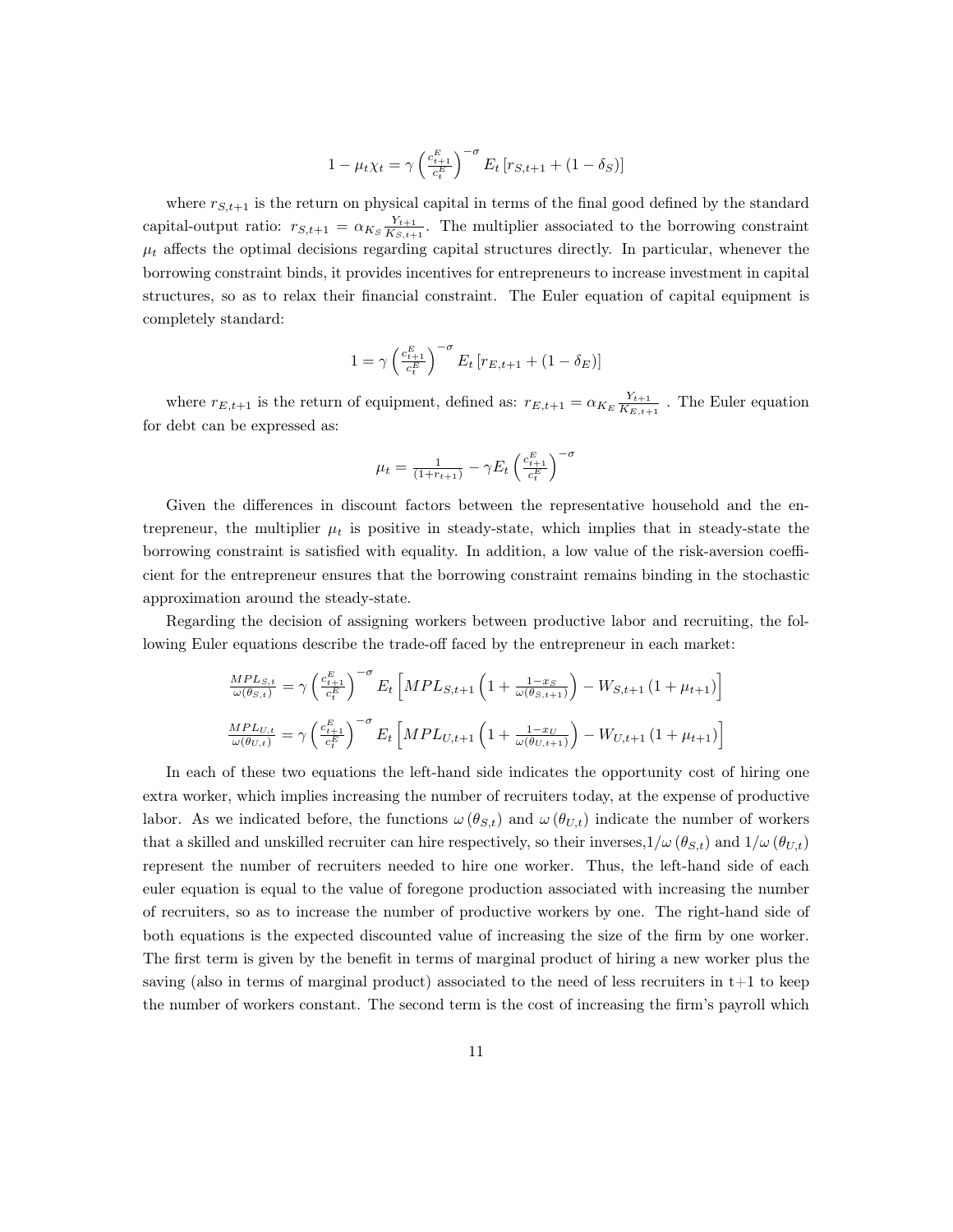includes the wage of the newly hired worker plus the shadow cost in terms of external funds. In all these expressions  $MPL_{S,t}$  and  $MPL_{U,t}$  stands for the marginal product of skilled and unskilled labor in terms of the final good:  $MPL_{S,t} = \alpha_{L_S} \frac{Y_t}{L_{S,t}}$  and  $MPL_{U,t} = \alpha_{L_U} \frac{Y_t}{L_{S,t}}$ .

#### 2.3 Wage Determination

Following most of the literature, we assume Nash Bargaining in the wage determination for both the skilled and unskilled markets<sup>10</sup>. Each type of worker bargains with the entrepreneur, separately, over the surplus created in the match. The wage conditions for skilled and unskilled workers are given by the following two equations (see the Appendix for the full derivation).

$$
W_S = \frac{\beta \phi}{\phi \beta + (1 - \phi)\gamma} \frac{MPL_S}{(1 + \mu)} \left( 1 + \theta_S + \frac{\gamma - \beta}{\gamma \beta} \frac{1}{\omega(\theta_S)} \right) + \frac{\gamma (1 - \phi)}{\phi \beta + (1 - \phi)\gamma} \hat{\gamma}_S \cdot c
$$
  

$$
W_U = \frac{\beta \phi}{\phi \beta + (1 - \phi)\gamma} \frac{MPL_U}{(1 + \mu)} \left( 1 + \theta_U + \frac{\gamma - \beta}{\gamma \beta} \frac{1}{\omega(\theta_U)} \right) + \frac{\gamma (1 - \phi)}{\phi \beta + (1 - \phi)\gamma} \hat{\gamma}_U \cdot c
$$

As in the standard search model, equilibrium wages in each market are determined as a weigthed average of two terms, the marginal product of labor and the marginal rate of substitution between leisure and consumption. In our setup however, the wedge between the discount factors of household and firms and the shadow cost of financing labor that results from the working capital assumption give rise to some differences relative to the standard specification. In particular, in our equilibrium wages the marginal product of labor is adjusted by the financing cost of labor, and the weights used are a function not only of the bargaining power of workers ( $\phi$ ), but of  $\beta$  and  $\gamma$  as well. Note that if these two parameters were equal, then the weights would only be function of the bargaining power of workers, as in the standard model. In addition, the difference in impatience between households and entrepreneurs introduces a new term, multiplying the marginal product of labor, which modifies the value of the surplus of a match relative to the standard model. Increasing the size of the firm by one worker, frees up resources by an amount equivalent to the cost of recruiting in terms of units of the final good:  $\frac{MPL_S}{(1+\mu)} \frac{1}{\omega(\theta_S)}$ . The present value associated to these savings is valued differently by households and entrepreneurs, as the two agents discount the future at different rates. If there was no wedge between  $\beta$  and  $\gamma$ , then this additional term would disappear, as happens in the standard model.

<sup>10</sup>As in Shimer (2010), we assume that firms don't internalize that investment and hiring decisions affect wages through changes in the marginal product of labor. We study the quantitative implications of departing from this assumption in an online appendix. In order to solve for the equilibrium wages assuming intra-firm bargaining, we follow Cahuec and Wasmer (2007). We find that after re-calibrating the steady-state of the model, this specification delivers business cycle statistics for aggregate variables almost identical to our benchmark. This result is in line with the findings by Krause and Lubik (2007).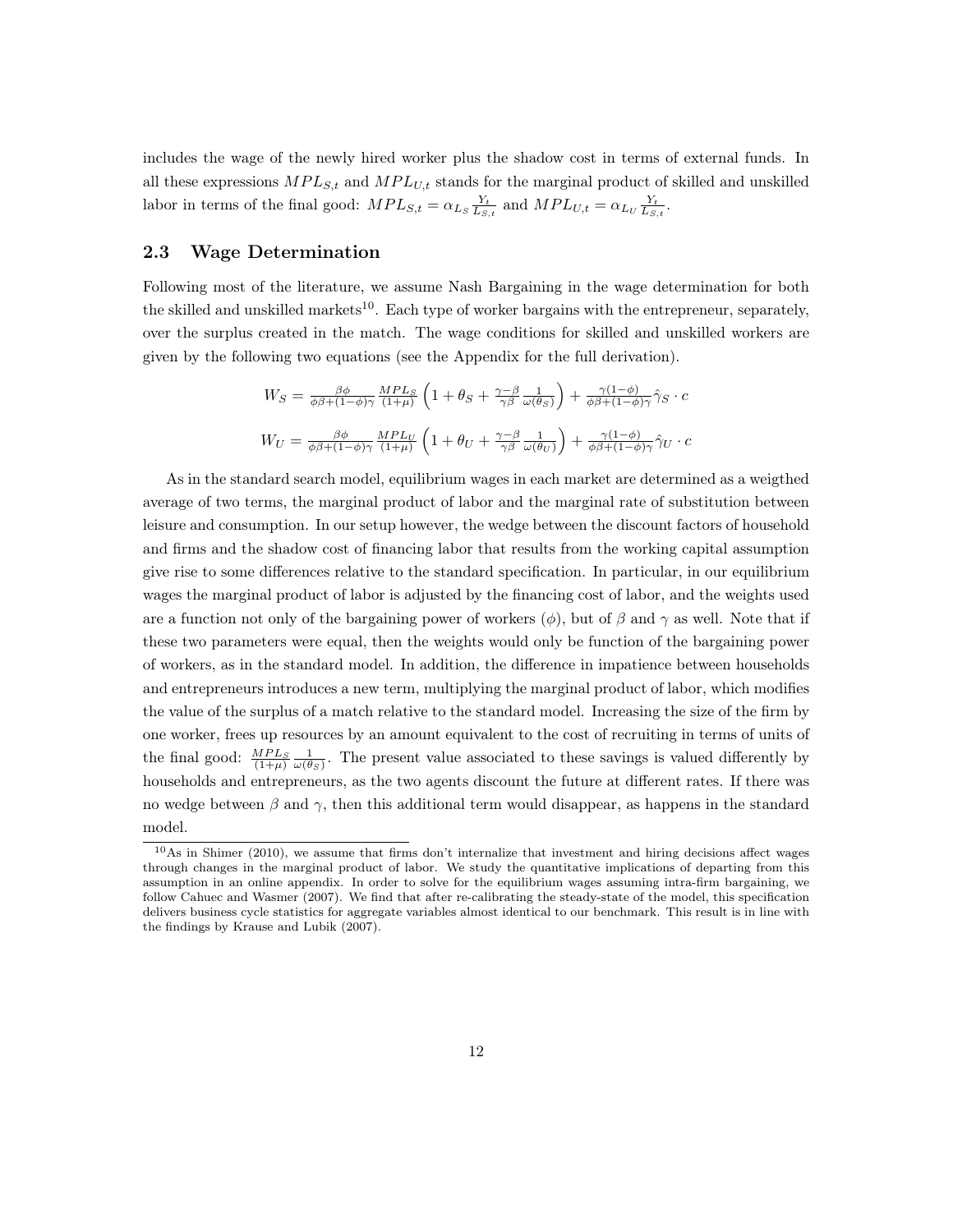#### 2.4 Equilibrium

An equilibrium in this economy consists of sequences of prices  ${r_t, W_{S,t}, W_{U,t}}_{t=0}^{\infty}$  and allocations for the households and entrepreneurs such that, given prices, initial conditions, the borrowing constraint of the entrepreneur and the stochastic processes, these allocations are optimal, as defined by the first-order conditions mentioned before, and labor and debt markets clear:

$$
f_{S,t}(\theta_{S,t}) (s - n_{S,t}) = \omega (\theta_{S,t}) V_{S,t}
$$

$$
f_{U,t}(\theta_{U,t}) (u - n_{U,t}) = \omega (\theta_{U,t}) V_{U,t}
$$

$$
D_{t+1} = B_{t+1}
$$

Finally, we assume a constant returns to scale matching function in which the elasticity with respect to the market tightness is the same as the bargaining power of workers, meeting the Hosios (1990) condition:

$$
m_{i,t} = \bar{\omega_i} u_{i,t}^{\phi} V_{i,t}^{1-\phi}
$$

where  $m_i$  is the number of matches and  $u_i$  is the number of unemployed workers in each labor market for  $i = S, U$ . Under this assumption the recruiting cost function can be expressed as:

$$
\omega(\theta_i) = \bar{\omega}_i \theta_i^{-\phi}
$$

and the market-tightness for unskilled and skilled labor market is defined by:

$$
\theta_U = \frac{V_U}{1 - s - n_U}
$$
 and  $\theta_S = \frac{V_S}{s - n_S}$ 

## 3 Leverage, Financial Shocks and Elasticity of Employment

Before solving the model numerically we explore the response of employment to financial shocks around the steady state. We find that as a result of the assumptions that guarantee a balancedgrowth, aggregate productivity plays no role in steady state. On the contrary, the fraction  $\chi$  has a first-order effect on market tightness and all other endogenous variables.

To simplify the analysis, we focus on a parameterization of the model in which there are no differences between skilled and unskilled workers. We begin by solving for the wage from the steady state Euler equation for employment as a function of the marginal product of labor:

$$
W = \frac{MPL}{(1+\mu)} \left( 1 + \frac{[1-x-1/\gamma]}{\omega(\theta)} \right)
$$

Also, from the Nash Bargaining equation:

$$
W = \lambda \frac{MPL}{(1+\mu)} \left( 1 + \theta + \frac{\gamma - \beta}{\gamma \beta} \frac{1}{\omega(\theta)} \right) + (1 - \lambda) \hat{\gamma} \cdot c
$$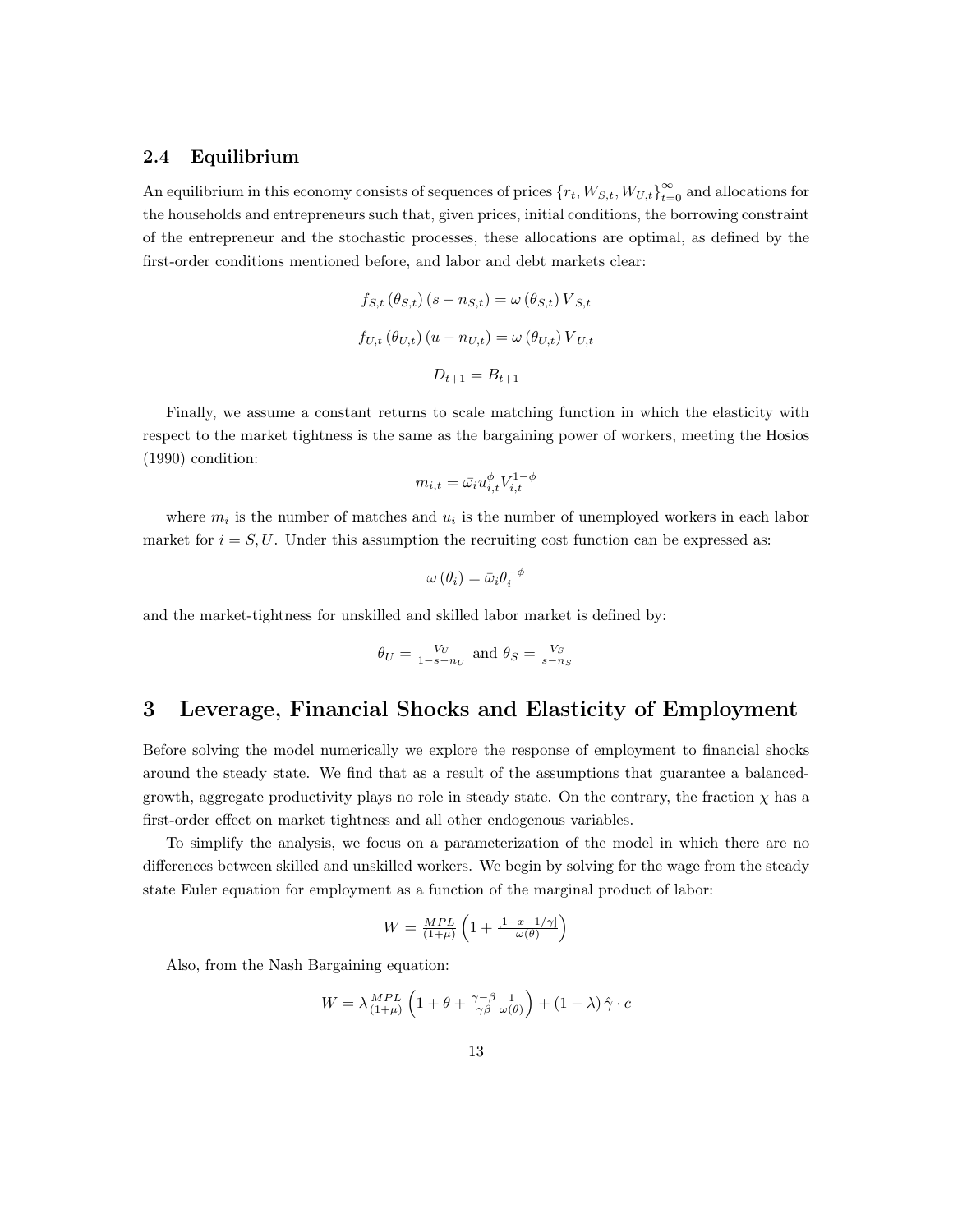where  $\lambda = \frac{\beta \phi}{\phi \beta + (1-\phi)\gamma}$ . In the steady state allocation, in which bond asset holdings are constant, the budget constraint of the household, combined with the borrowing constraint of entrepreneurs, allows us to express consumption as follows:

$$
c = \beta W n + (1 - \beta) \chi K_s
$$

Combining the steady state Euler equation with the Nash-Bargaining equation and substituting for consumption we get the following labor market clearing expression:

$$
\frac{MPL}{(1+\mu)}\left(1+\frac{[1-x-1/\gamma]}{\omega(\Theta)}\right)=\lambda\frac{MPL}{(1+\mu)}\left(1+\theta+\frac{\gamma-\beta}{\gamma\beta}\frac{1}{\omega(\theta)}\right)+(1-\lambda)\,\hat{\gamma}\left(\beta Wn+(1-\beta)\chi K_s\right)
$$

From the Euler-equation we get the capital structures-output ratio:

$$
\frac{K_s}{Y} = \frac{\gamma \alpha_{K_S}}{1 - \mu \chi - \gamma (1 - \delta_S)}
$$

Finally, using the fact that  $MPL = \alpha_L \frac{Y}{L}$ ,  $L = n - V = \frac{f - \theta_x}{f + x}$  and  $\omega(\theta) = \frac{f(\theta)}{\theta}$ , we can rewrite the labor market clearing expression (after diving both sides by Y and simplyfing) as:

$$
\begin{pmatrix}\n\frac{f(\theta)+x}{f(\theta)-\theta x}\n\end{pmatrix}\n\begin{bmatrix}\n1+\frac{\theta}{f(\theta)}(1-x-1/\gamma) - \lambda \left(1+\theta+\frac{\gamma-\beta}{\gamma\beta}\frac{\theta}{f(\theta)}\right)\n\end{bmatrix} =
$$
\n
$$
(1-\lambda)\hat{\gamma}\beta \begin{pmatrix}\n\frac{f(\theta)}{f(\theta)-\theta x}\n\end{pmatrix}\n\begin{bmatrix}\n1+\frac{\theta}{f(\theta)}(1-x-1/\gamma)\n\end{bmatrix} + (1-\lambda)\hat{\gamma}(1-\beta)\frac{(1+\mu)\gamma(\alpha_{K_S}/\alpha_L)}{1-\mu_X-\gamma(1-\delta_S)}\chi
$$

Solving for the labor market equilibrium implies solving for the market tightness  $\theta$ . The last equation defines market tightness as a function only of parameters and  $\chi$ . Productivity shocks do not appear in this equation, which means that in the steady state the ratio of recruiters to unemployed workers is independent of productivity<sup>11</sup>. The high non-linearity of this equation prevents us from getting a closed form solution for  $\theta$  as a function of  $\chi$ , but using total derivatives we can show that there is a negative relationship between the two. The numerical simulation allows us to verify this relationship, by changing the steady state level of  $\chi$  and comparing the results.

The intuition behind this is the following. A higher  $\chi$  implies that higher debt can be sustained in equilibrium. This in turn implies that a higher fraction of household income is unrelated to the employment status of its members. Hence, as more borrowing and lending can be sustained, the marginal rate of substitution between leisure and consumption increases as consumption falls less during unemployment spells. In addition, as entrepreneurs become less constrained they can borrow more, they produce more, thus using more labor which reduces its marginal product. Overall, the outside option of workers and wages increase and the marginal product of labor falls, reducing the total surplus of a match in the steady state. In the sensitivity analysis section we quantitatively assess the effect of changes in the steady state value of  $\chi$  on the volatilty of aggregate variables.

 $11$ Shimer (2010) shows that this neutrality result for the steady state also carries through to the stochastic simulation of a model with no capital, one type of labor and no financial frictions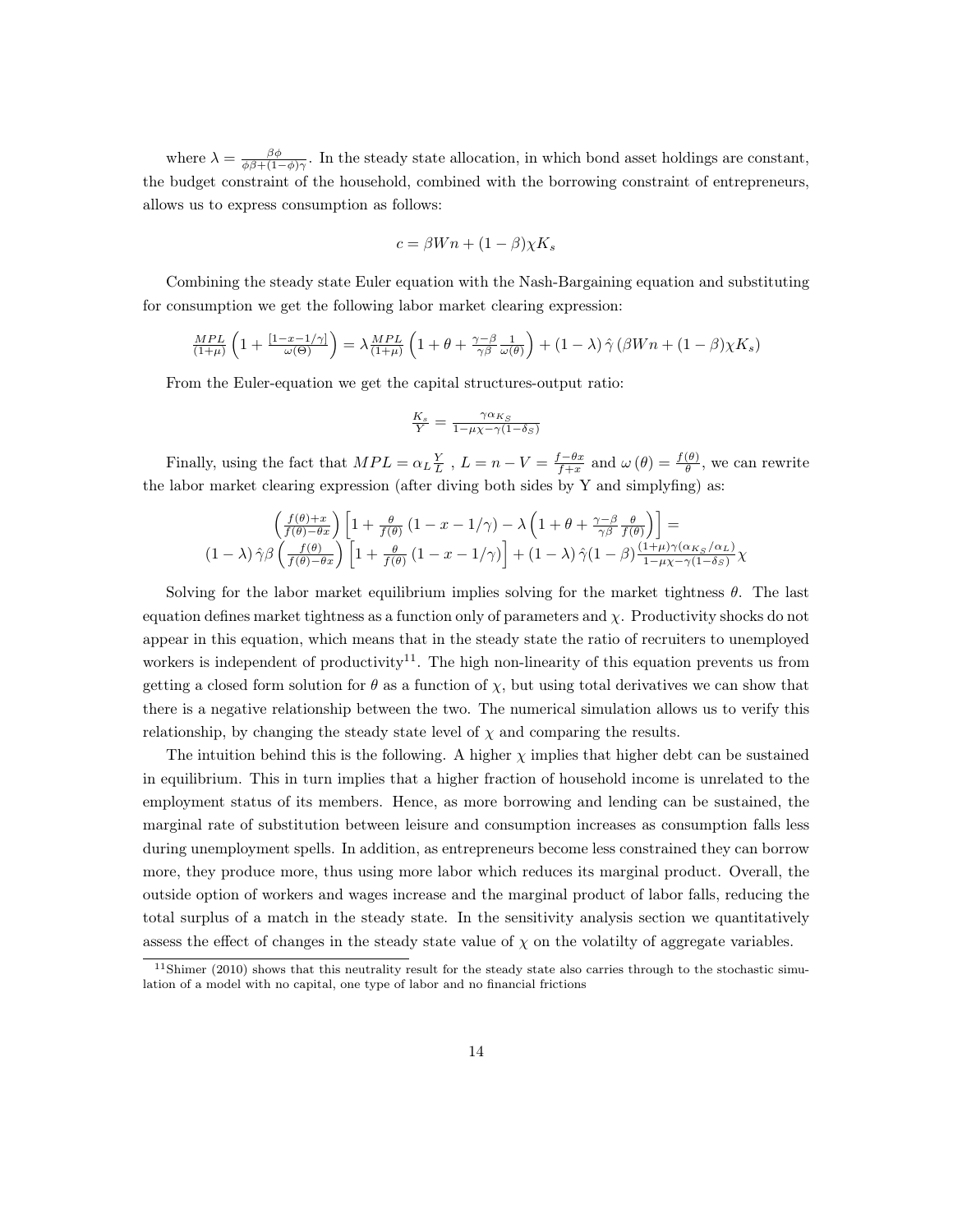Regarding its effect on employment volatility, a calibration with high steady state leverage can be compared to that in Hagedorn and Manovskii (2008) with high unemployment benefits (a high replacement ratio)<sup>12</sup>.

## 4 Quantitative Analysis

### 4.1 Calibration

Following most of the literature on search models, we calibrate the model on a monthly basis. Table 1 presents the complete list of parameter values used in our numerical simulation. Using BLS data for civilian labor force and employment by educational attainment we calculate the average labor force participation rate and the unemployment rate for skilled and unskilled workers<sup>13</sup>. Based on these numbers we set the fraction of skilled workers in the labor force to 0.31. We use the disutility parameters  $\gamma_s$  and  $\gamma_u$  to match the long-run average unemployment rate for skilled and unskilled workers of 2.8% and 5.2%, respectively. The discount factor of the representative household,  $\beta$ , is set to 0.996, implying a real annual interest rate of 5%. The income share of capital structures and equipment,  $\alpha_{K_S}$  and  $\alpha_{K_E}$  are set equal to 0.13 and 0.17, following estimates by Greenwood, Hercowitz, and Krusell, (1997), used also in Krusell et al (2000) and Lindquist (2004). The depreciation rates of capital structures and of capital equipment,  $\delta_S$  and  $\delta_E$ , are set equal to 0.01 and 0.05 respectively, to match the ratio of investment in capital structures and capital equipment to output, as observed in the National Income and Product Accounts data. The income share of skilled workers is consistent with a wage premium of 60%, as suggested by the estimations of Acemoglu (1998) and Krusell et al (2000).

The entrepreneur's discount factor,  $\gamma$ , is set equal to 0.85, so as to match, together with the mean value of the share of collateralized capital,  $\bar{\chi}$ , a steady state ratio of debt to quarterly GDP of 0.63 (1.89 in our monthly calibration). This is the average ratio over the period 1976.II-2012.III for the nonfinancial business sector based on data from the Flow of Funds (for debt) and National Income and Product Accounts (for GDP). The mean value of the share of collateralized capital is computed by assuming that the borrowing constraint is always binding. We first compute  $\chi_t$  as a residual using empirical series for end of period debt (Flow of Funds), capital structures (NIPA and own calculations) and wage bill (also from NIPA), all relative to GDP and transformed into monthly frequency. Then,  $\bar{\chi}$  is determined as the average of this residual over the sample period.

 $12$ An alternative way to see this effect is by looking at the steady-state replacement ratio of workers defined as  $\frac{\gamma C(1+\mu)}{MPL}$ . The higher the value of the multiplier  $\mu$ , which is given in steady-state by the difference between  $\beta$  and  $\gamma$ , the higher the replacement ratio in the model.

<sup>13</sup>Series: LNS11027659, LNS12027659, LNS11027660 for less than High School Diploma, LNS11027660, LNS12027660 for High School Graduates, LNS11027689, LNS12027689 For less than Bachelor's Degree and LNS11027662, LNS12027662 for College Graduates. Monthly data from January 1992 to July 2012. We also complete this data we time series for job finding and destruction rates from Elsby et al (2010).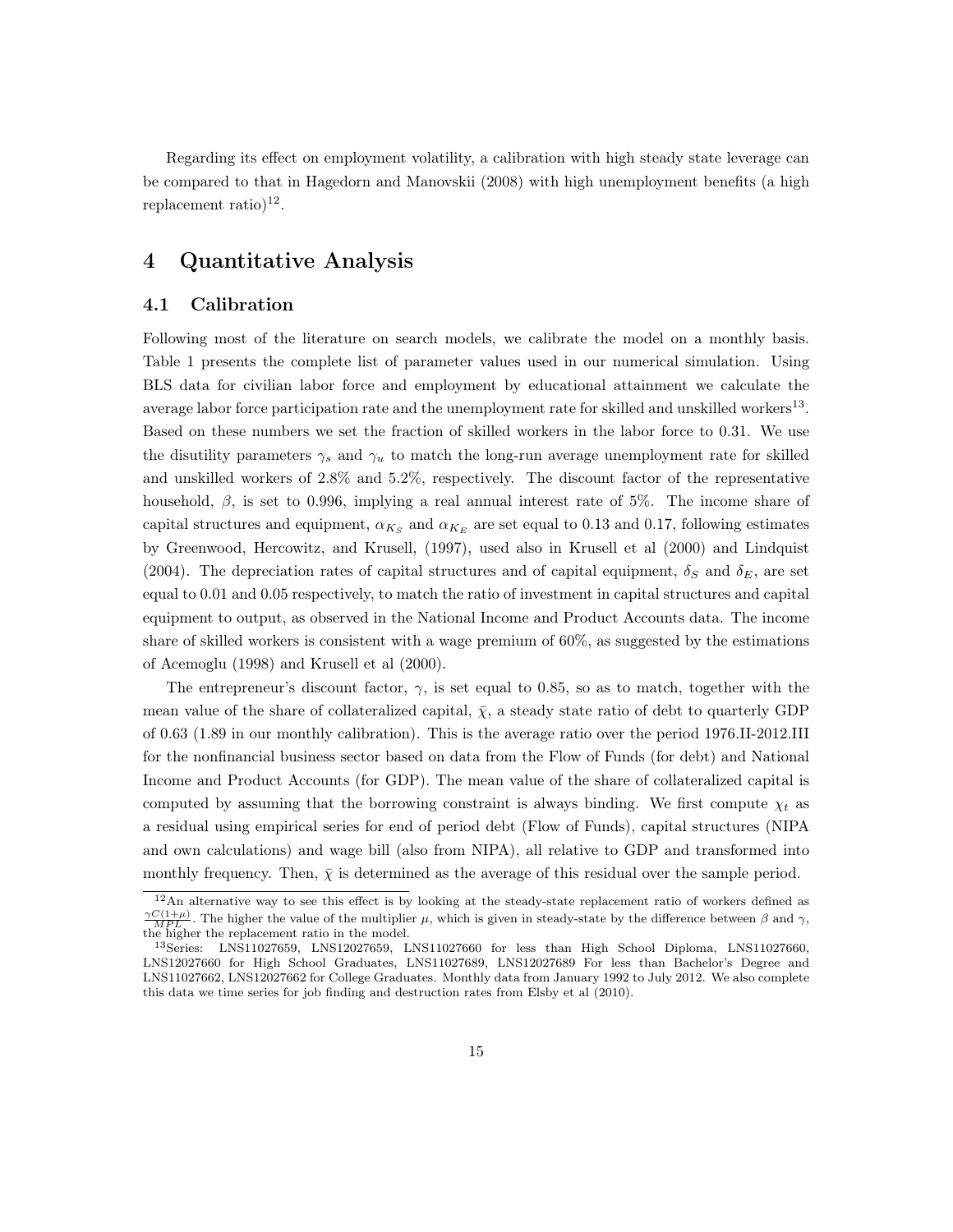The intertemporal elasticity of substitution of the entrepreneur,  $\sigma_E$ , which is also the risk aversion parameter, is set to 0.08, so that the entrepreneur is close to being a risk neutral agent but always exhibits non-negative consumption. Regarding the workers' bargaining power we follow the literature, in particular the paramaterization of Shimer (2010), and set  $\phi$  equal to 0.5. The separation rates for both skilled and unskilled are set to 0.0113 and 0.0268, respectively, to match their empirical counterpart as reported by Elsby et al (2010). The parameters governing the matching efficiency for both skilled and unskilled are chosen to match the recruitment costs in hours of each type as reported by the Employment Opportunity Pilot Project (EOPP) 1982 survey and reported by Cajner and Cairo (2012). In our robustness section we change the configuration of the recruiting technology so that only skilled workers can be used to recruit new workers.

| rabic 1: 1 di aliliceci                    |                                            |                       |        |  |  |  |  |
|--------------------------------------------|--------------------------------------------|-----------------------|--------|--|--|--|--|
| Parameter                                  | Source / Target                            | Symbol                | Value  |  |  |  |  |
| Skilled Labor Force Fraction               | <b>BLS</b> Data                            | $\boldsymbol{s}$      | 0.31   |  |  |  |  |
| Household's discount factor                | 5% Annual Interest Rate                    | β                     | 0.996  |  |  |  |  |
| Skilled workers' disutility of work        | Unempl. Rate 2.8%, Replacement Ratio 0.71, | $\hat{\gamma}_S$      | 1.328  |  |  |  |  |
| Unskilled workers' disutility of work      | Unempl. Rate 5.2%, Replacement Ratio 0.71, | $\hat{\gamma}_U$      | 0.842  |  |  |  |  |
| Entrepreneur's discount factor             | Quarterly Debt-to-GDP of 0.63              | $\gamma$              | 0.85   |  |  |  |  |
| Entrepreneur's risk aversion               | Risk Neutral Entrepreneur                  | $\sigma_E$            | 0.08   |  |  |  |  |
| Unconditional mean of financial shock      | Quarterly Debt-to-GDP of 0.63              | $\bar{\chi}$          | 0.85   |  |  |  |  |
| Depreciation of capital structures         | Investment-to-GDP of 4.1% NIPA             | $\delta_S$            | 0.01   |  |  |  |  |
| Depreciation of capital equipment          | Investment-to-GDP of 7.3%NIPA              | $\delta_E$            | 0.05   |  |  |  |  |
| Income share of capital structures         | Greenwood, Hercowitz, and Krusell (1997)   | $\alpha_{K_S}$        | 0.13   |  |  |  |  |
| Income share of capital equipment          | Greenwood, Hercowitz, and Krusell (1997)   | $\alpha_{K_E}$        | 0.17   |  |  |  |  |
| Income share of the skilled                | Skill Premium of 60%                       | $\alpha_{L_S}$        | 0.3    |  |  |  |  |
| Workers' bargaining power and Elasticity   | Shimer $(2005)$                            | $\phi$                | 0.5    |  |  |  |  |
| Exogenous separation rate for skilled      | Elsby et al $(2010)$                       | $x_{s}$               | 0.0113 |  |  |  |  |
| Exogenous separation rate for unskilled    | Elsby et al $(2010)$                       | $x_{u}$               | 0.0268 |  |  |  |  |
| Matching function efficiency for skilled   | Recruitment costs in hours (EOPP)          | $\overline{\omega}_s$ | 1.91   |  |  |  |  |
| Matching function efficiency for unskilled | Recruitment costs in hours (EOPP)          | $\overline{\omega}_u$ | 2.75   |  |  |  |  |

Table 1. Parameter Values

#### 4.2 Stochastic Processes

The economy is subject to both aggregate productivity shocks  $z_t$  and financial shocks, that is, shocks to the share of collateralized capital  $\chi_t$ . To recover  $z_t$  from the data, we use the standard solow residual approach. From the production function we get:

$$
\hat{z}_t = \hat{y}_t - \alpha_{K_S} \hat{k}_{S,t} - \alpha_{K_E} \hat{k}_{E,t} - \alpha_{L_S} \hat{l}_{S,t} - (1 - \alpha_{K_S} - \alpha_{K_E} - \alpha_{L_S}) \hat{l}_{U,t}
$$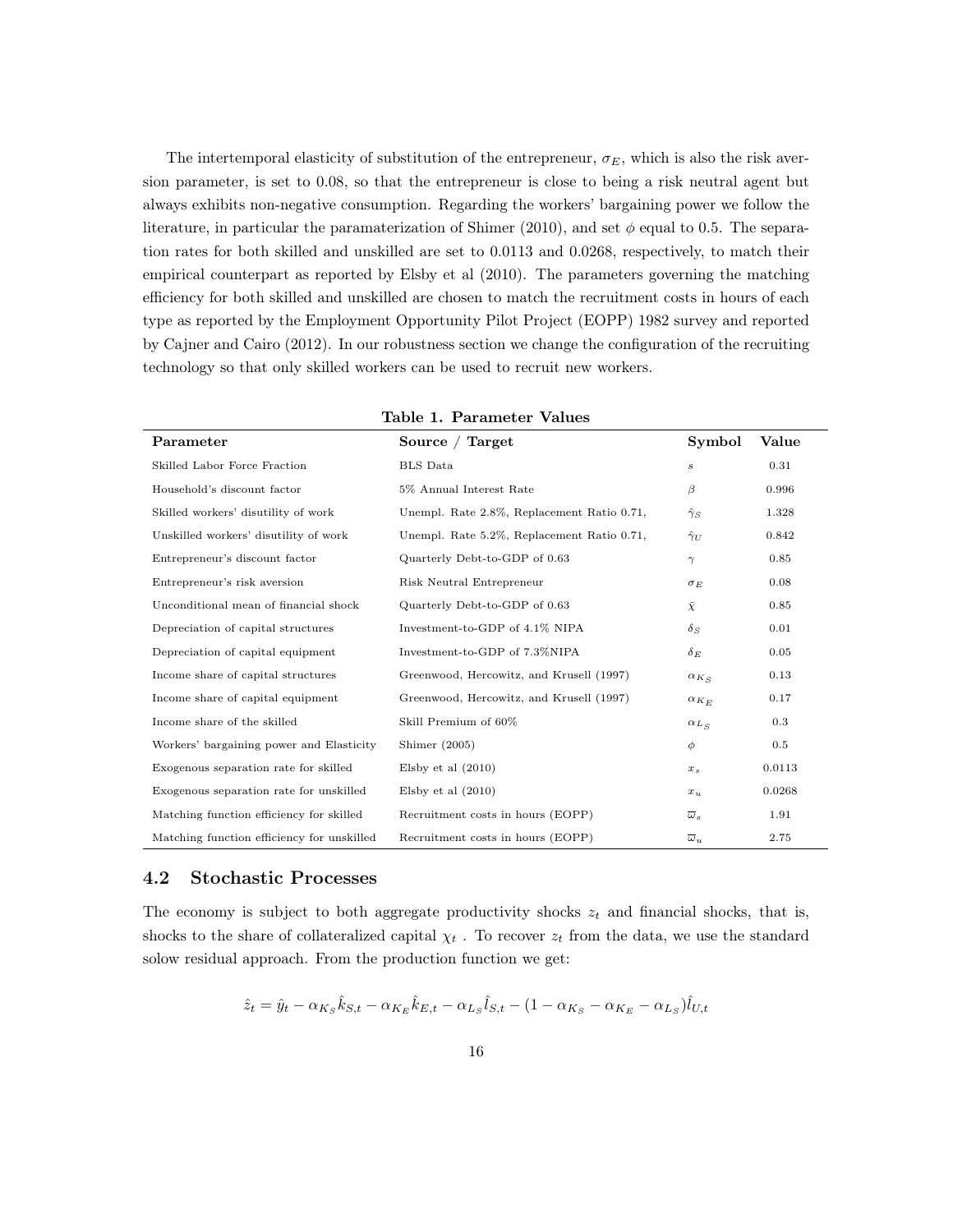where hat variables are percentage deviations from trend. Given the values for the parameters  $\alpha_{KS}$ ,  $\alpha_{KE}$  and  $\alpha_{LS}$  and empirical series for  $\hat{y}_t$ ,  $\hat{k}_{S,t}$ ,  $\hat{k}_{E,t}$ ,  $\hat{l}_{S,t}$  and  $\hat{l}_{U,t}$  we can construct the  $\hat{z}_t$  series.

To construct the series for the financial shock, we assume that the borrowing constraint holds and write all the variables relative to output:

$$
\tfrac{B_{t+1}(1+r_{t+1})}{Y_t} + \tfrac{W_{U,t} n_{U,t} + W_{S,t} n_{S,t}}{Y_t} = \chi_t \tfrac{K_{S,t+1}}{Y_t}
$$

Each term in this equation has a clear counterpart in the data.The first term is the leverage of the private sector, which can be computed using the Flow of Funds data. The second term is the labor-share of the economy which can be measured using the NIPA accounts. The right-hand side term is the capital structures-output ratio which can also be computed using data from the NIPA accounts. We can thus compute the series for  $\chi_t$  as a residual<sup>14</sup>. Figure 1 plots the series for both shocks over the period 1976.II-2012.II.



Figure 1. TFP and Financial Series

Finally, we estimate the autoregressive system:

$$
\begin{pmatrix} \hat{z}_{t+1} \\ \hat{\chi}_{t+1} \end{pmatrix} = \begin{pmatrix} \rho_{zz} & \rho_{z\chi} \\ \rho_{\chi z} & \rho_{\chi\chi} \end{pmatrix} \begin{pmatrix} \hat{z}_t \\ \hat{\chi}_t \end{pmatrix} + \begin{pmatrix} \epsilon_{z,t+1} \\ \epsilon_{\chi,t+1} \end{pmatrix}
$$

where  $\epsilon_{z,t+1}$  and  $\epsilon_{\chi,t+1}$  are iid shocks with standard deviations  $\sigma_z$  and  $\sigma_\chi$  respectively<sup>15</sup>. The results are presented in Table 2.

<sup>14</sup>As in Jermann and Quadrini (2002), the validity of this procedure depends on the validity of the assumption that the borrowing constraint is always binding. We check this condition ex-post by feeding the constructed series into the model and checking whether the constraint is always binding.

<sup>&</sup>lt;sup>15</sup>Please see appendix 8.1 for details on how we obtain our monthly estimates from quarterly data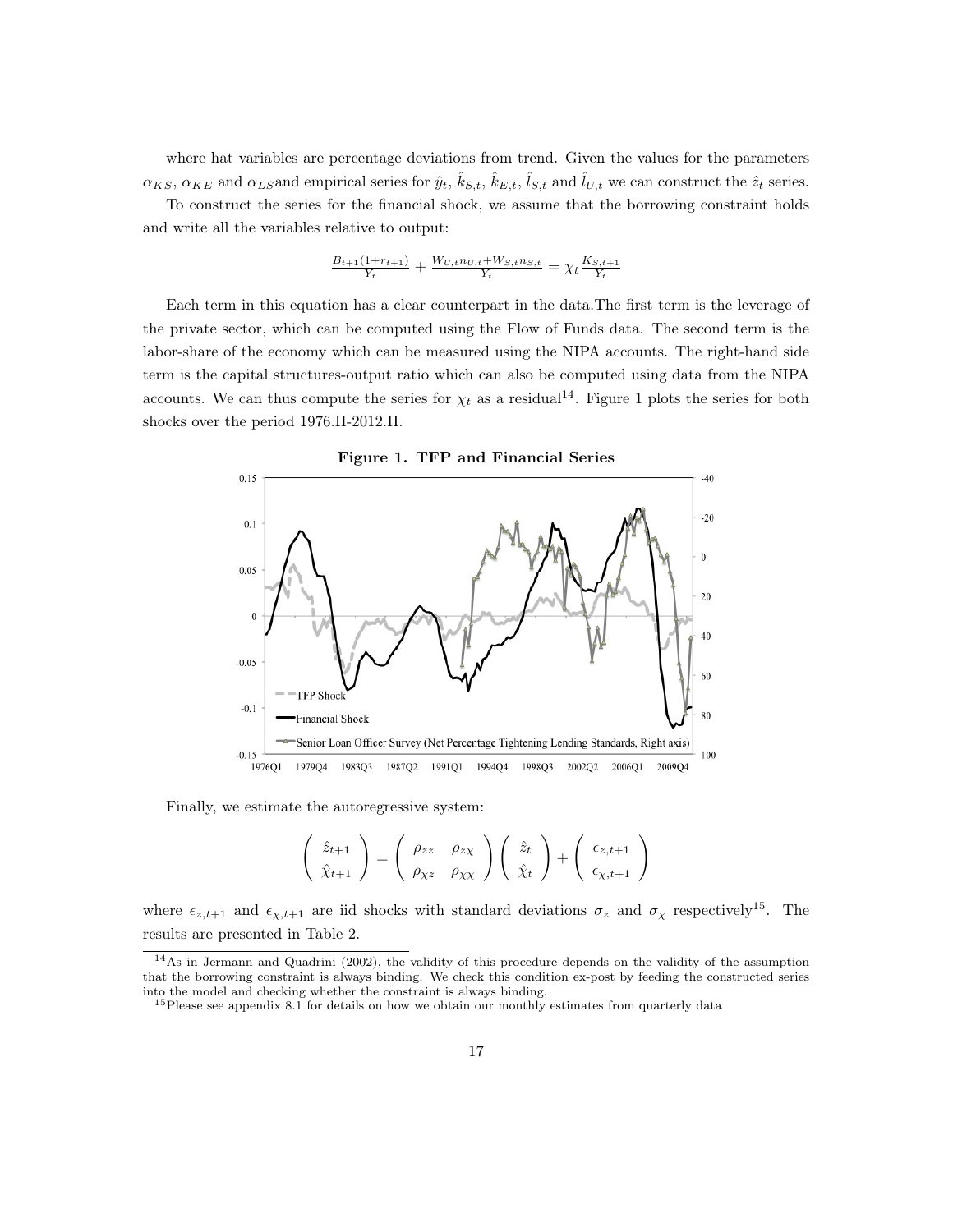| Standard deviation productivity shock            | $\sigma_{\gamma}$  | 0.0044    |
|--------------------------------------------------|--------------------|-----------|
| Standard deviation financial shock               | $\sigma_{\rm v}$   | 0.0057    |
| Covariance parameter innovations                 | $\sigma_{z\gamma}$ | 0.0008    |
|                                                  | $\sigma_{\chi z}$  | 0.0008    |
| Autoregressive parameter for productivity shock  | $\rho_{zz}$        | 0.9824    |
| Autoregressive parameter for financial shock     | $\rho_{XX}$        | 0.9738    |
| Spill-over from financial shock to productivity  | $\rho_{zx}$        | $-0.0032$ |
| Spill-over from productivity to financial shocks | $\rho_{\chi z}$    | 0.1072    |

Table 2. Stochastic Properties of Shocks

## 4.3 Impulse-Responses

We begin by analyzing the behavior of our benchmark model when hit by a one standard deviation negative shock to aggregate productivity and to the parameter governing the fraction of collateralized asset. Figures 2 shows the impulse response functions.

We first look at the effects of a TFP shock. This shock impacts output directly, and is capable of generating a larger fall in output and consumption relative to a financial shock. However, the response of labor market variables and the aggregate capital stock over a long horizon to a TFP shock is relatively weak. The small decline in employment and other labor market variables is not surprising in light of two results. First, Shimer's (2005, 2010) neutrality result, that predicts, as discussed earlier, low volatility of employment when changes in productivity affect in a similar way both consumption and the marginal product of labor, leaving the surplus of a match unchanged. As seen from the impulse response functions, TFP shocks produce a fall in wages of a similar magnitude as the drop in the marginal product of labor. Second, as shown in Olivella and Roldan (2012), in models with reproducible capital general equilibrium effects dampen the response of real variables to productivity shocks, even in the presence of financial frictions.

Regarding relative variables, a TFP shock has little effect on relative employment of skilled to unskilled workers and also a negligible effect on the composition of capital. Changes in TFP affect all production inputs uniformly and have little reallocation effects between the two types of workers and the two types of capital.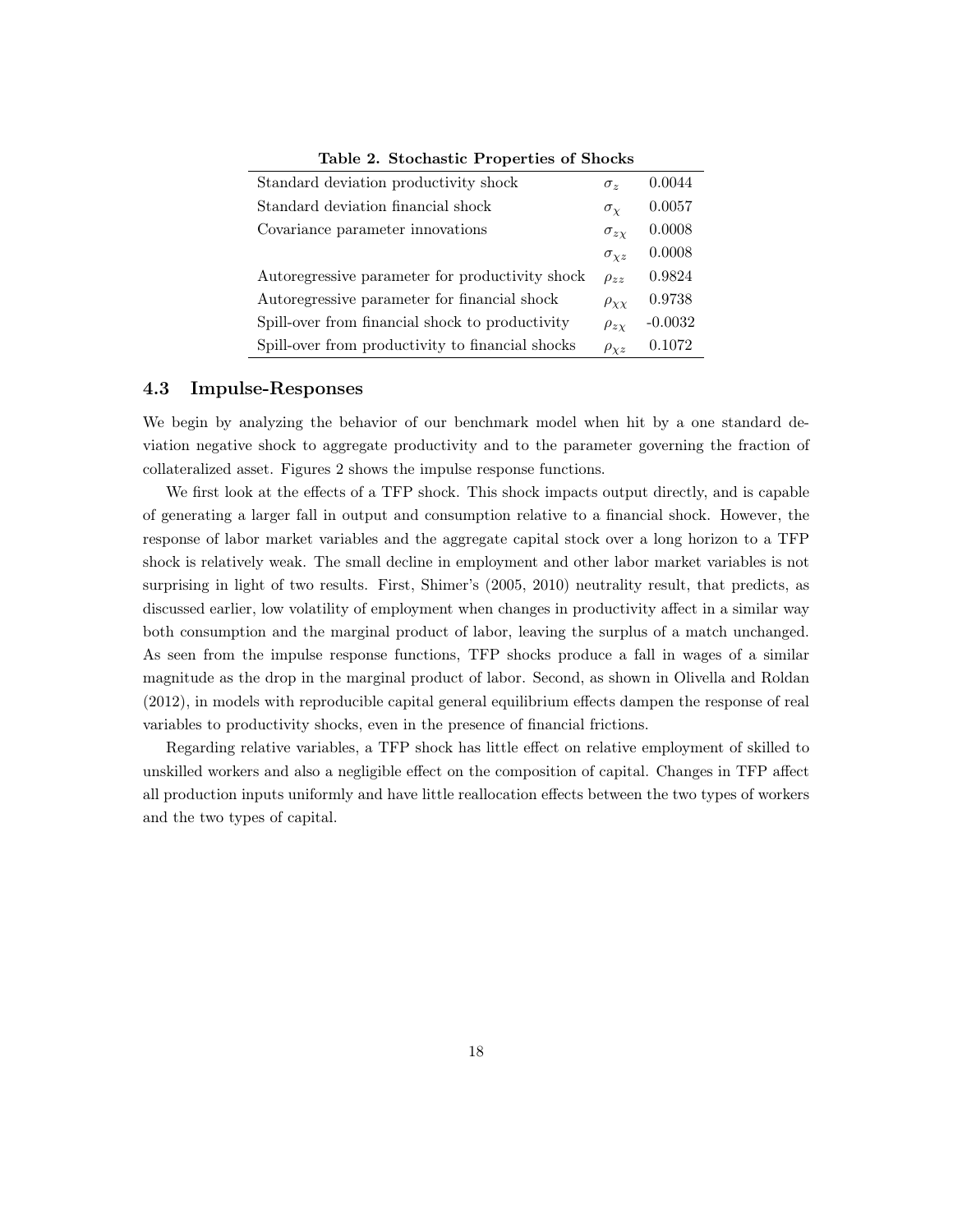

## Figure 2. Impulse-Responses Full Model: TFP and Financial Shock (% deviation of steady state)

Financial shocks have a very different impact on all variables. They produce a larger drop in employment and in the stock of debt, while generating a much higher increase in the multiplier of the borrowing constraint, where they have a first order effect.

The high volatility of employment in the model generated by financial shocks can be explained as follows. On the production side, a tighter borrowing constraint forces entrepreneurs to reduce their debt and scale down their operation. It also gives them incentives to reallocate resources towards the pledgable asset  $K_S$  at the expense of investment in the non-collateralized capital  $K_E$ , so as to offset the tighter borrowing constraint<sup>16</sup>. The decrease in  $K_E$  is such that aggregate capital also falls, reducing the marginal product of labor and thus the incentives to hire workers. On the cost side, the financial shock introduces an endogeneous wage rigidity in the model, as a result of a short-lived increase in households' consumption that occurs in the periods immediately following the shock, and thus in the marginal value of time of workers<sup>17</sup>. At the time of the shock, output remains constant as capital and employment are fixed. Given that firms demand less funds, households' consumption goes up, which translates into a decrease in its marginal utility. As a result, the marginal rate of substitution between leisure and consumption increases, which prevents wages from falling as otherwise<sup>18</sup>. Additionally, as a result of the need for working capital, the tightening of the borrowing constraint generates an increase in the shadow cost of financing labor, providing further incentives for firms to cut back employment. This appears in the model as labor

<sup>16</sup>We find evidence for this in the data

 $17$ This short-lived increase in consumption is also present in models with volatility shocks, see Bloom et al. (2011) <sup>18</sup>Kennan (2010) and Menzio (2005) also have models with search frictions and endogenous wage rigidites. However, in their work rigidities arise from asymmetric information on productivity and not from short-lived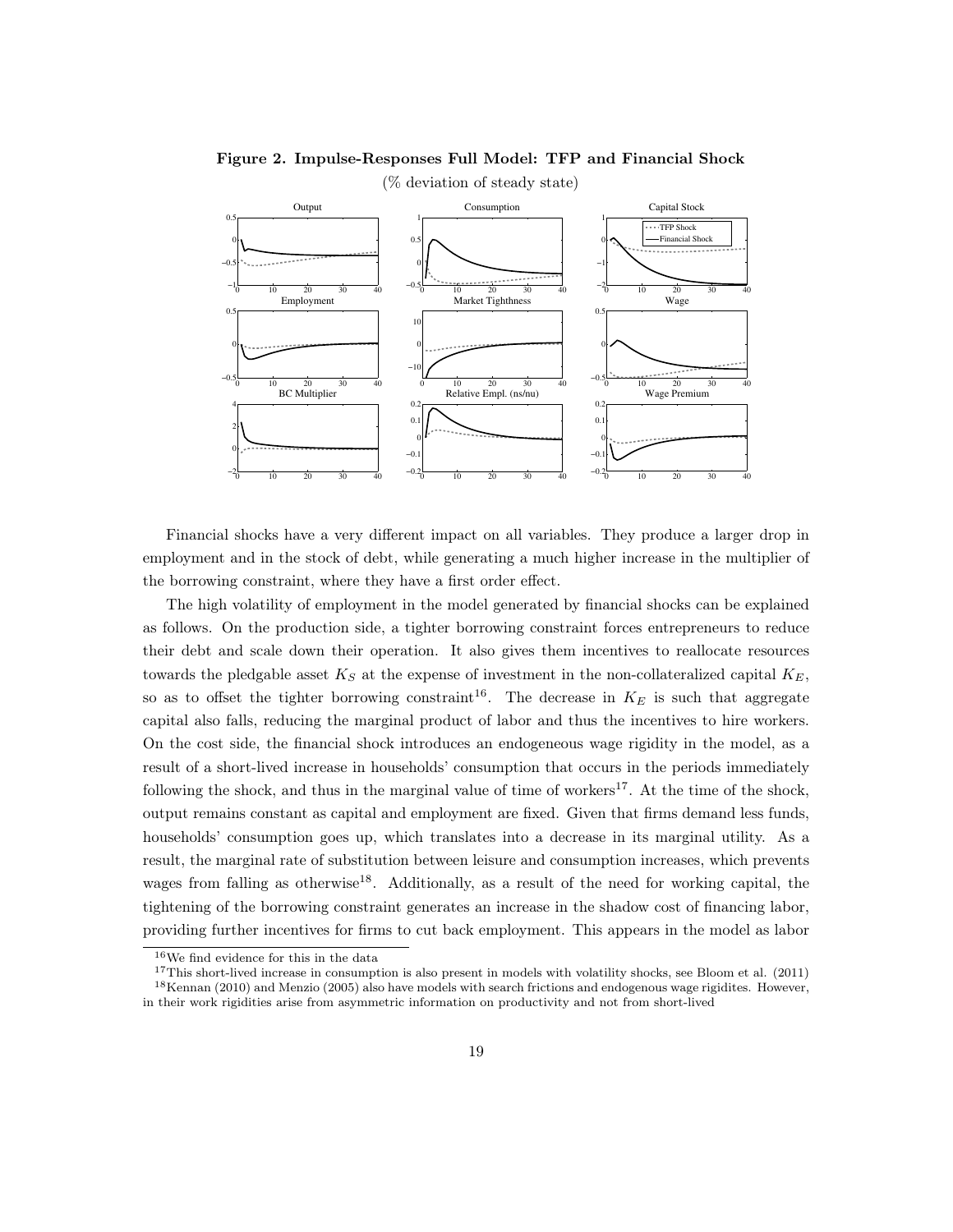wedge. Overall, the cost of labor falls by less than its marginal product, reducing the value of a match surplus and causing a significant decrease in employment<sup>19</sup>.

With respect to the responses of skilled and unskilled employment to a financial shock, we observe that what holds for the aggregate also holds for each type. In particular, a financial shock generates larger movements in both skilled and unskilled employment relative to those generated by a TFP shock. The same is true of the market tightness for both types of labor.

A financial shock also causes the ratio of skilled to unskilled employment (ns/nu) to move in favor of skilled workers, much more than what a TFP shock does. Although the TFP shock also generates a counter-cyclical ratio of skilled to unskilled workers, it is unable to reproduce almost any of the volatility of this ratio observed in the data. In general, as we discuss in the sensitivity analysis, various specifications of the model can generate a counter-cyclical employment ratio. This countercyclicality is a result of our calibration, which is consistent with higher steady state unemployment of unskilled workers, but does not rely on a larger replacement ratio for this type. Entrepreneurs internalize that future re-hiring is easier in the unskilled market given the larger pool of unemployed and the lower cost of recruitment, and facing the decision to scale down production, find it optimal to hire proportionally less unskilled workers than skilled, as attracting unskilled workers in the future is much easier than re-hiring skilled ones. However, it is the endogenous wage rigidity generated by the financial shock that reinforces this effect. This follows from the full risk sharing assumption, which determines that the marginal rate of substitution between leisure and consumption of both types of workers exhibit the same dynamics. Thus, wages of the unskilled do not fall as much, giving additional incentives for firms to cut hiring in the unskilled labor market.

In the next subsection we present the basic RBC statistics of the model with both shocks as well as with one shock at the time.

### 4.4 Business Cycle Statistics

Table 3 presents the standard Real Business Cycle statistics for the data, for our benchmark model with financial and TFP shocks and for model specifications that only include one shock at the time. The volatility of the data is computed as the standard deviation of the cyclical component of the detrended quarterly series<sup>20</sup>. To compute volatilites implied by the model we follow the same procedure but adjust the HP filter to control for the fact that the model is calibrated at a monthly

<sup>&</sup>lt;sup>19</sup>Note that our financial shock is different from an investment price shock, mainly in that the latter results in a significant increase in investment and capital, causing the marginal product of labor to increase. At the same time consumption decreases, lowering the marginal rate of substitution between leisure and consumption of workers. This, together with the fact that the shadow cost of financing labor remains relatively unchanged, results in employment moving significantly less than when a financial shock hits.

 $^{20}$ The sample period is the same use for estimating the stochastic processes: 1976.II-2012.II. We use data from NIPA accounts and report statistics using the Hodrick-Prescott (HP) filter with the standard smoothing parameter  $\lambda = 1,600$  for quarterly data. The volatility for  $\theta$  is taken from Shimer (2010). The correlation between wages and output is from Gertler and Trigari (2009)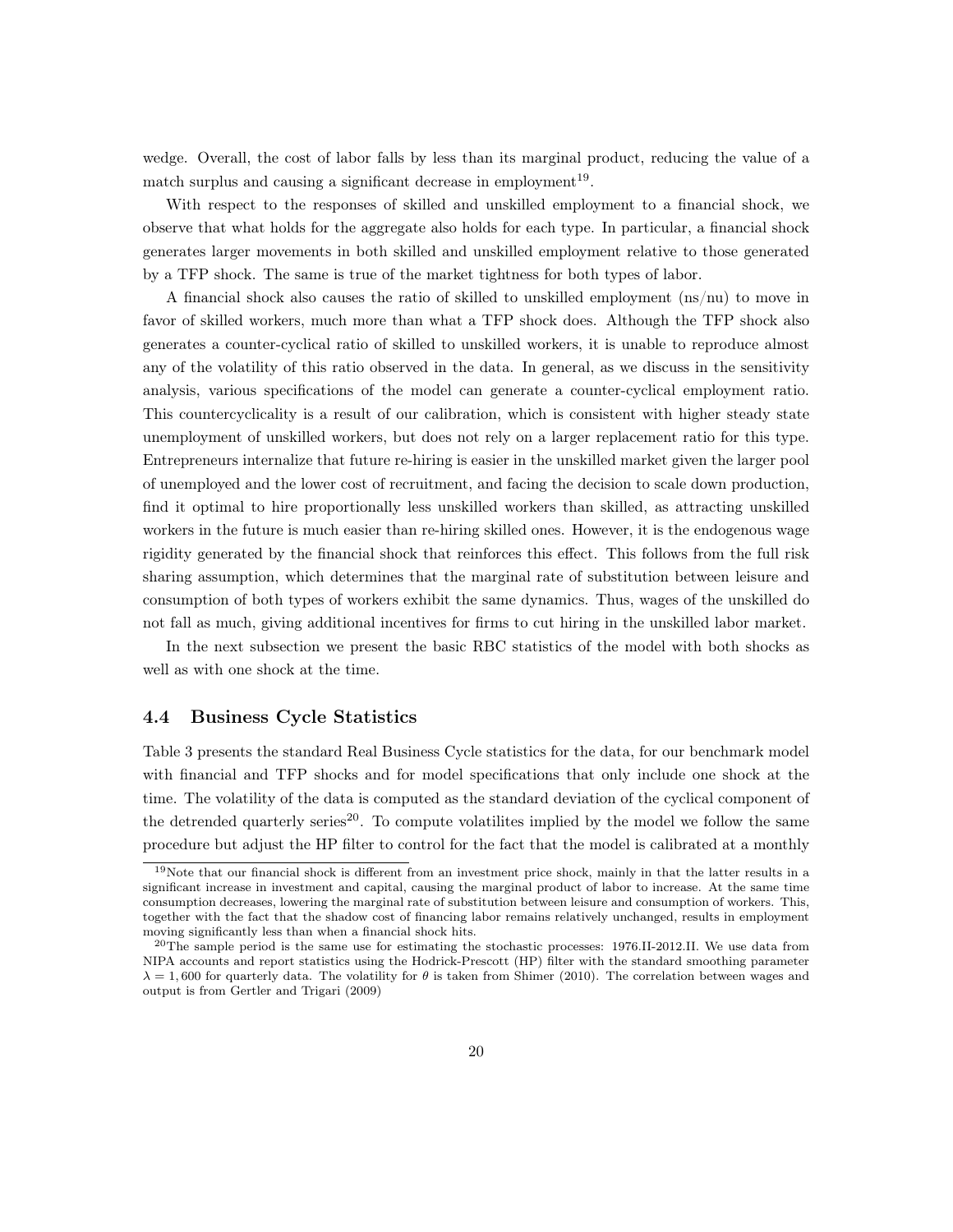frequency<sup>21</sup>.

The statistics for the benchmark model and the two alternative specifications with only one shock confirm what we discussed earlier when analyzing the IRF of the model. In particular, the model with a TFP shock delivers a volatility of output and consumption similar to the data but fails to reproduce the volatility of employment variables. Moreover, they confirm that the introduction of borrowing constraints has no effect on the typical successes and failures of the standard search model. All in all, the numbers reported for this exercise are very similar to the ones in Shimer (2010).

|                               | Data      | <b>Full Model</b>    |            |                         |  |  |  |
|-------------------------------|-----------|----------------------|------------|-------------------------|--|--|--|
|                               |           | <b>Both Shocks</b>   | TFP Shocks | <b>Financial Shocks</b> |  |  |  |
|                               |           | Volatility (stdv, %) |            |                         |  |  |  |
| $\sigma_Y$                    | 1.46      | 1.74                 | 1.30       | 0.60                    |  |  |  |
| Volatility Relative to Output |           |                      |            |                         |  |  |  |
| $\sigma_C$                    | 0.77      | 0.75                 | 0.82       | 2.09                    |  |  |  |
| $\sigma_N$                    | 0.66      | 0.38                 | 0.10       | 0.81                    |  |  |  |
| $\sigma_{K/Y}$                | 1.38      | 1.99                 | 0.68       | 4.17                    |  |  |  |
| $\sigma_{n_{II}}$             | 0.77      | 0.47                 | 0.12       | 0.99                    |  |  |  |
| $\sigma_{n,s}$                | 0.62      | 0.20                 | 0.05       | 0.40                    |  |  |  |
| $\sigma_{\theta}$             | $15.30\,$ | 17.41                | 4.63       | 39.25                   |  |  |  |
| $\sigma_{\theta_U}$           |           | 18.07                | 4.81       | 41.04                   |  |  |  |
| $\sigma_{\theta S}$           |           | 15.21                | 4.02       | 33.49                   |  |  |  |
| $\sigma_{n_S/n_U}$            | 0.84      | 0.28                 | 0.07       | 0.61                    |  |  |  |
| $\sigma_{w_S/w_U}$            | 0.46      | 0.22                 | 0.06       | 0.46                    |  |  |  |
|                               |           |                      |            |                         |  |  |  |
| Correlations with Output      |           |                      |            |                         |  |  |  |
| corr(C, Y)                    | 0.87      | 0.38                 | 0.87       | $-0.35$                 |  |  |  |
| corr(N, Y)                    | 0.79      | 0.79                 | 0.81       | 0.55                    |  |  |  |
| corr(K,Y)                     | 0.38      | 0.49                 | 0.74       | 0.72                    |  |  |  |
| corr(W, Y)                    | 0.56      | 0.92                 | 0.99       | 0.58                    |  |  |  |
| $corr_{(n_S/n_U, Y)}$         | $-0.57$   | $-0.77$              | $-0.81$    | $-0.52$                 |  |  |  |

Table 3. Second Moments of the Simulated Model

The financial shock however, produces statistics that are significantly different. Output has a lower standard deviation, but consumption, aggregate capital stock relative to output, employment

<sup>&</sup>lt;sup>21</sup>The statistics for the model are the theoretical moments using an smoothing parameter of  $10^5$  as in Shimer (2011)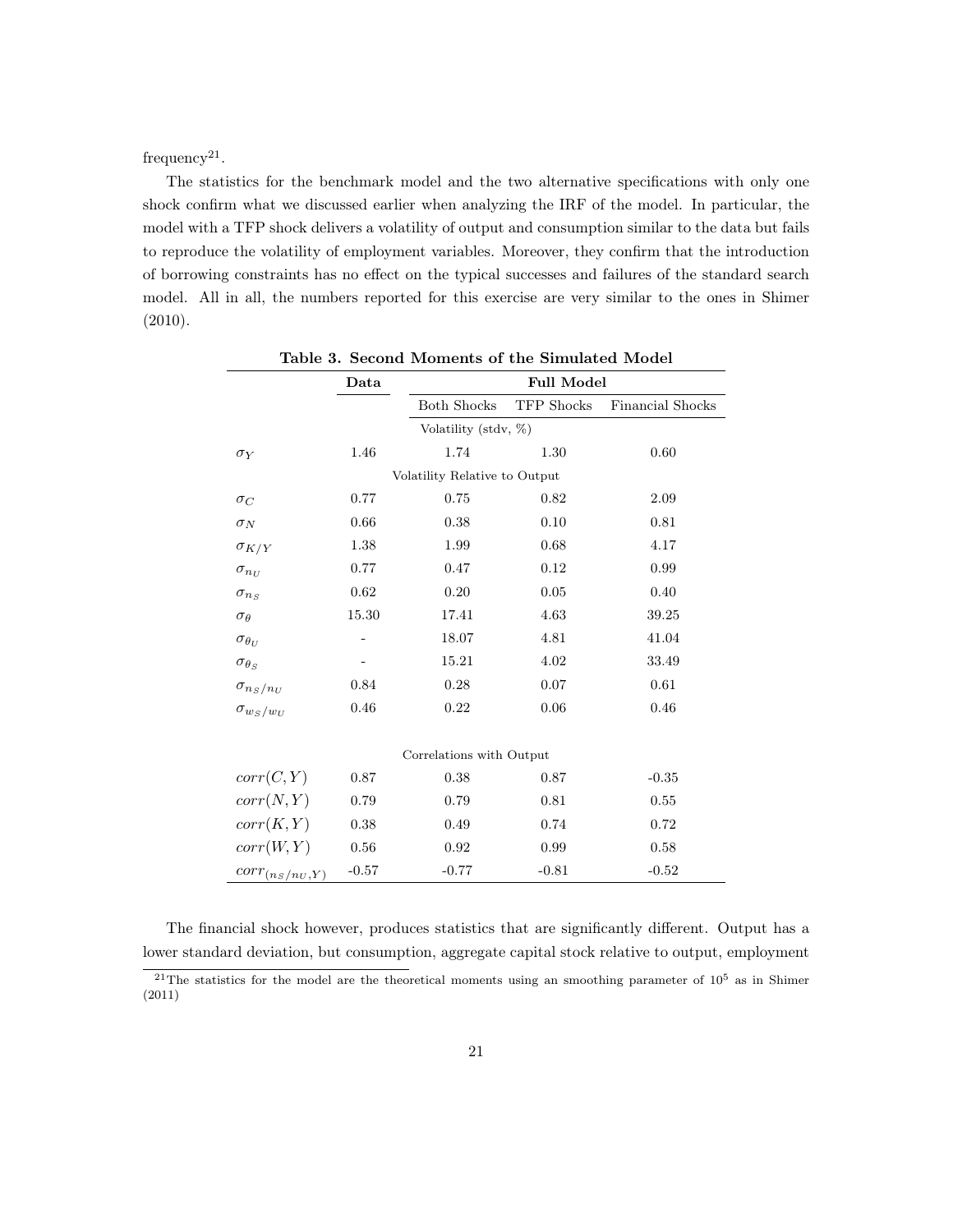(of both skilled and unskilled workers) and the market tightness for both labor markets are more volatile than their counterpart with TFP shocks. The volatilities of most labor market variables in this specification are higher than what is observed in the data. For example, the volatility of employment relative to output is 0.81, higher than the 0.66 reported in the data. The same is true for the volatility of unskilled employment (0.99 in the model vs 0.77 in the data) and the aggregate market tightness (39 in the model vs 15 in the data). As we discussed earlier, the financial shock has a first order effect on employment as it affects the shadow cost of hiring as well as the reservation wages through the movement in consumption. In fact, the financial shock predicts a counterfactual negative correlation between consumption and output, given that, as shown before, during the first few months after the shock, consumption is above steady-state levels while output is falling. This explains the lower correlation of aggregate wages to output in the presence of financial shocks (0.58), relative to case with TFP shocks (0.99), in which wages follow very closely output dynamics.

The model that includes both shocks (with properties as estimated in section 4.2) is able to deliver statistics closer to the data. The model explains almost 58% of the volatility in employment relative to output (0.38 in the model vs 0.66 in the data), and 69% of the absolute volatility of employment (0.66 in the model and 0.96 in the data). The volatility of theta relative to output is 17.41 in the model with both shocks, close to the 15.3 of the data and almost 4 times bigger than the volatility delivered by the standard search model with TFP shocks. The benchmark model also delivers the correct correlation among aggregate variables, although the correlation of consumption and output is lower than in the data and than in the standard search model with TFP shocks.

Finally, in the three specifications the ratio of employment of skilled to unskilled is countercyclical. However, for the TFP shock this ratio has a very low volatility, in line with our findings from the IRF analysis.

#### 4.5 Dynamics Induced by Shocks

To study the dynamics of the model induced by the constructed series of shocks, we conduct the following simulation. Starting with initial values of  $\hat{z}_{1976.II}$  and  $\hat{\chi}_{1976.II}$  we compute the quarterly innovations (recall that we use quarterly data to construct the series of shocks) for the period going up to 2012.II. These are shown in Figure 3. It is important to point out how the decline in  $\hat{\chi}$  during the last crisis is the largest in all of our sample period, and it is in this sense that the recent crisis is characterized by the most severe financial conditions experienced in the US economy for decades.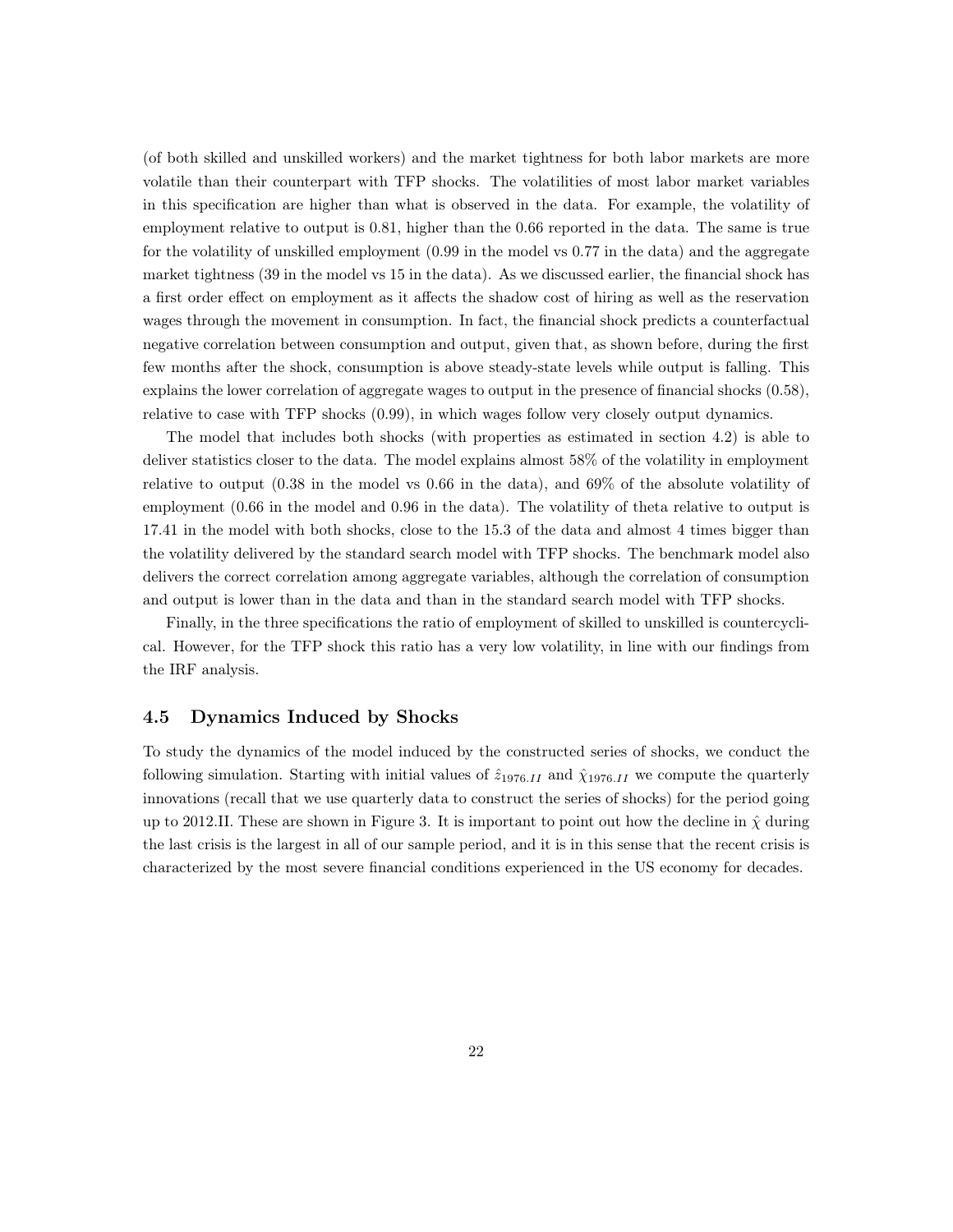

Figure 3. TFP and Financial Innovations

Once we have the quarterly innovations, we transform them into monthly, which we feed into the model and compute the responses for output, employment and relative employment. We do this for three different specifications of the model, one in which we only have productivity shocks  $(\hat{\chi})$  is kept constant at its unconditional mean value  $\bar{\chi}$ ), one with financial shocks only and one with both. Note that although we use the actual sequence of shocks, the agents do not perfectly anticipate them, they forecast their future values using the autoregressive system described earlier. Finally, we verify that the multiplier of the borrowing constraint remains positive during the whole simulation period, implying that the constraint is always binding.

Figure 4 to 6 plot the response of output, employment and relative employment, respectively, under the three different specifications together with the corresponding data. (GDP and employment are in logs deviations from trend over the period 1976.II-2012.II, relative employment is also linearly detrended during the same period but not logged).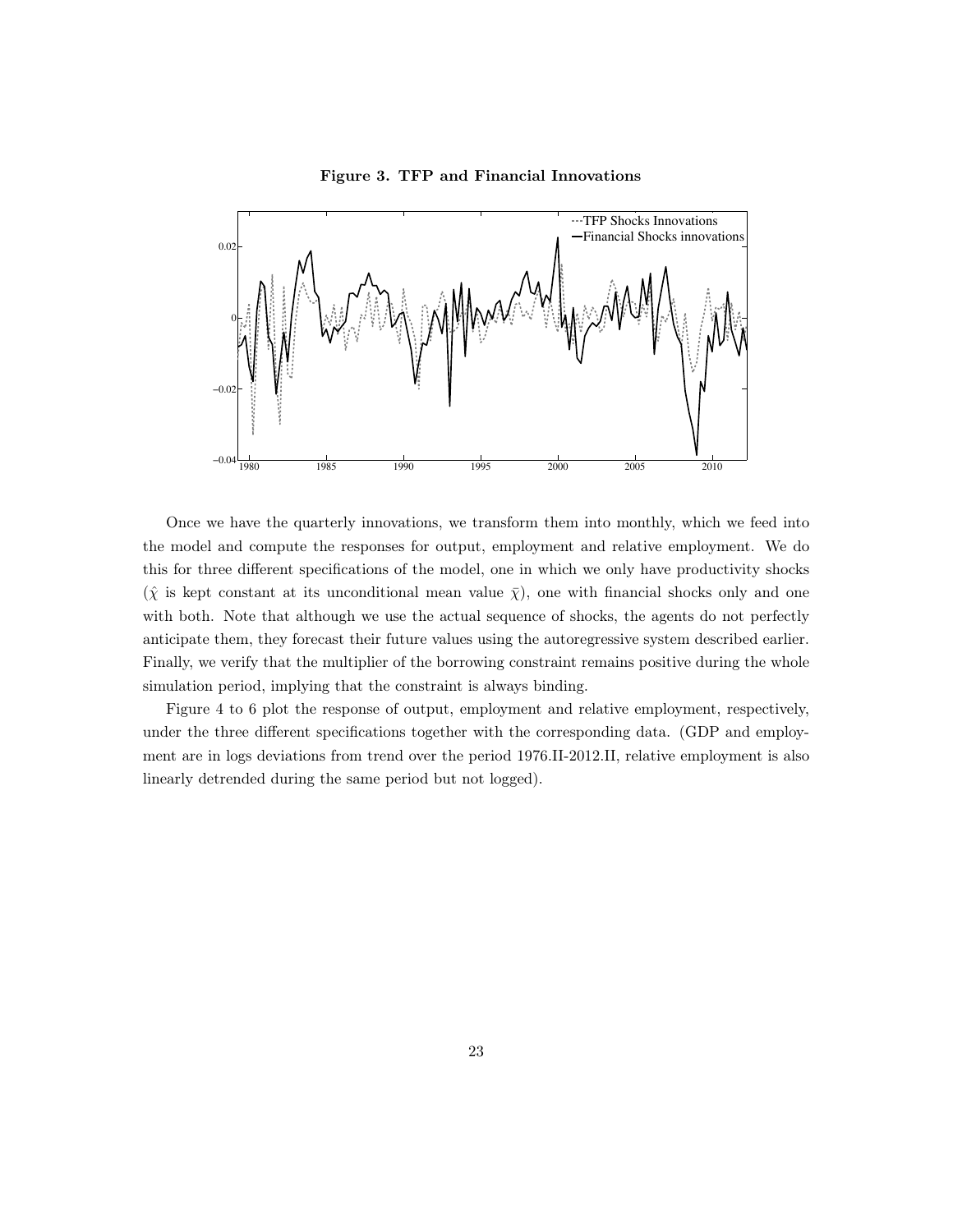#### Figure 4. Output Simulation With Estimated Shocks



(% deviations from trend)

Regarding output, TFP shocks capture most of its dynamics. However, financial shocks appear to perform better during the second half of the sample, in particular during the great recession when TFP shocks predict a smaller decline and a much faster recovery in production. Financial shocks do not generate enough output fluctuations during the first years of the sample though, as a result of smaller innovations during the 1980s as shown in figure 2. The specification with both shock tracks output fluctuations well but over estimates its volatility.

With respect to employment, TFP shocks alone do not capture any of the movements observed in the data, as they fail to generate enough volatility. Moreover, the drop in employment captured by TFP shocks during the last recession is barely noticeable relative to the fall observed in the data. On the contrary, the specification with financial shocks is capable of replicating the behavior of employment during the whole sample period. In particular, financial shocks generate sharp drops in employment during all four recessions: 1980s, 1990-1991, 2001 and 2008-2009. The drop in employment generated by financial shocks in the last recession is almost of the same magnitude as that observed in the data.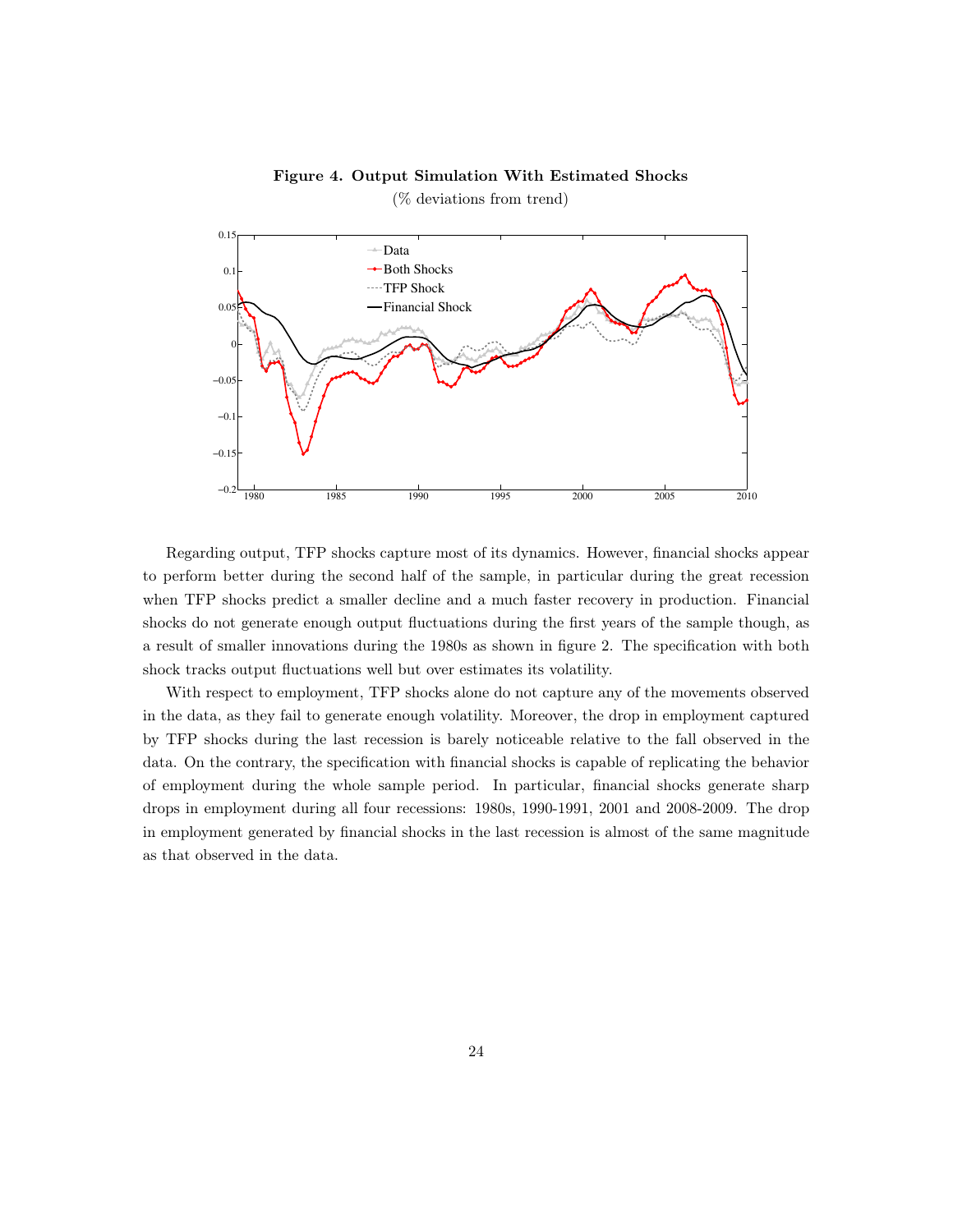

## Figure 5. Employment Simulation With Estimated Shocks (% deviations from trend)

Something similar holds for relative employment of skilled to unskilled workers. While the model with TFP shocks can account for almost none of the volatility in relative employment, the model with financial shocks captures the dynamics of the variable quite well, and in particular is able to explain all of the increase in relative employment during the last crisis. Finally, for employment and relative employment the performance of the model with both shocks is very similar to that of the model with financial shocks only.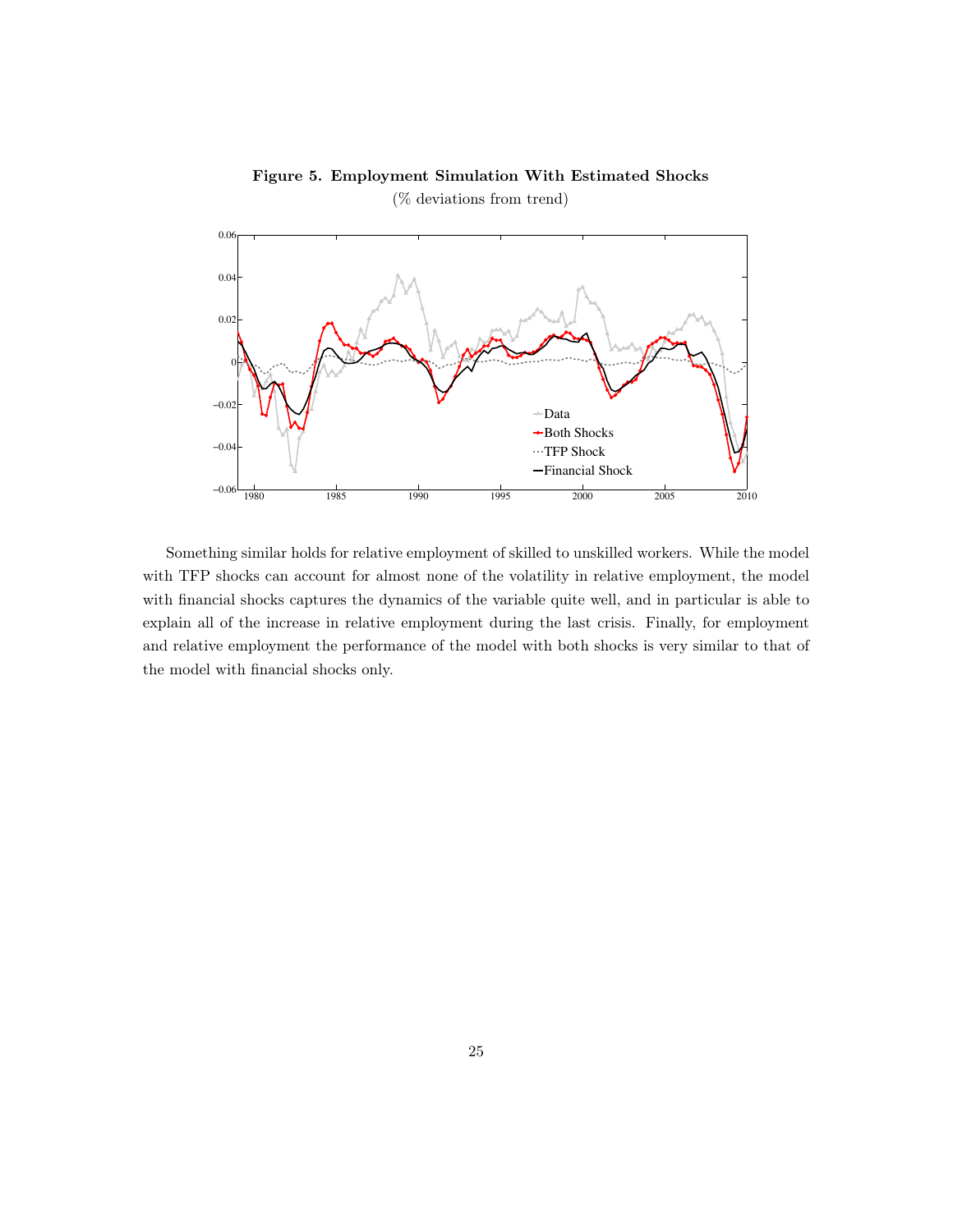

Figure 6. Relative Employment Simulation With Estimated Shocks (% deviations from trend)

## 5 Sensitivity Analysis

In this section we analyse the importance of some of our main assumptions for our results. In particular, we consider different specifications of the model and study the impact of financial and TFP shocks on the volatility of key employment variables. We change the model along 4 dimensions: 1) we change some of the features on the production side, 2) we depart from balance growth preferences introducing more or less curvature in the utility function regarding consumption, 3) we recalibrate the model to have lower or higher leverage in equilibrium and 4) we recalibrate the model so as to get a high flow utility of leisure like the one suggested by Hagedorn and Manovski (2008). Table 4 reports these results.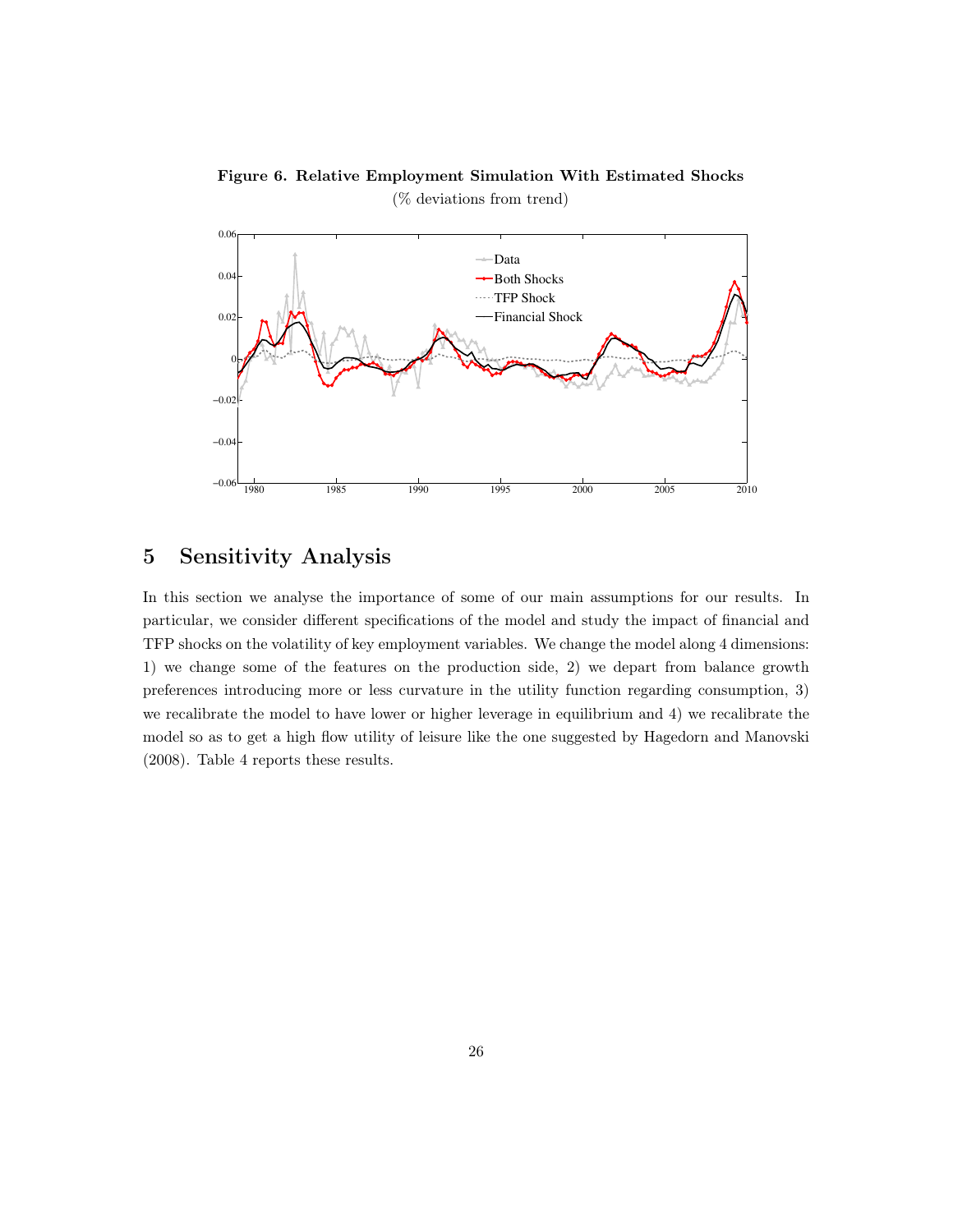|                                                 |            |         |         | <b>Financial Shocks</b> |                               |                |          |         |         | <b>TFP Shocks</b> |
|-------------------------------------------------|------------|---------|---------|-------------------------|-------------------------------|----------------|----------|---------|---------|-------------------|
|                                                 | Production |         |         |                         | Household                     |                | Leverage |         |         |                   |
|                                                 | One        | No Wage |         | Skill                   |                               |                |          |         |         |                   |
|                                                 | Capital    | Bill    | KS      | Recruit                 |                               | Neutral Averse | Low      | High    | HM      | ΚS                |
|                                                 |            |         |         |                         | Volatility (stdv, %)          |                |          |         |         |                   |
| $\sigma_Y$                                      | 1.19       | 0.61    | 0.56    | 0.53                    | 0.71                          | 0.49           | 0.71     | 0.57    | 1.66    | 1.23              |
|                                                 |            |         |         |                         | Volatility Relative to Output |                |          |         |         |                   |
| $\sigma_N$                                      | 0.37       | 0.54    | 0.87    | 0.65                    | 0.52                          | 1.24           | 0.43     | 1.00    | 0.37    | 0.09              |
| $\sigma_{n_U}$                                  | 0.44       | 0.66    | 1.10    | 0.75                    | 0.64                          | 1.53           | 0.52     | 1.24    | 0.38    | 0.11              |
| $\sigma_{n_S}$                                  | 0.20       | 0.27    | 0.37    | 0.44                    | 0.26                          | 0.61           | 0.22     | 0.49    | 0.35    | 0.07              |
| $\sigma_{\frac{n_S}{s}}$<br>$\overline{n_{IJ}}$ | 0.25       | 0.40    | 0.74    | 0.32                    | 0.39                          | 0.92           | 0.30     | 0.76    | 0.04    | 0.06              |
| $\sigma w_S$<br>$\overline{W_U}$                | 0.14       | 0.28    | 0.52    | 0.27                    | 0.30                          | 0.70           | 0.17     | 0.62    | 0.02    | 0.19              |
|                                                 |            |         |         |                         | Correlations with Output      |                |          |         |         |                   |
| $n_S$                                           | $-0.05$    | $-0.34$ | $-0.47$ | $-0.39$                 | $-0.62$                       | $-0.59$        | $-0.22$  | $-0.73$ | $-0.83$ | $-0.28$           |
| $\frac{n_U}{W_S}$                               | 0.08       | 0.32    | 0.58    | 0.29                    | 0.59                          | 0.54           | 0.26     | 0.69    | 0.64    | 0.97              |

Table 4: Sensitivity Analysis

Regarding the modifications on the production side, we first consider the case in which the two types of capital can be used as collateral (which is equivalent to having only one type of capital in the economy). As can be seen from the first column of Table 4, under this model specification a financial shock generates smaller changes in employment. The reason for this is that when the entrepreneur has only one type of capital, the substitution effect between the pledgeable and non pledgeable asset that was present in the benchmark model no longer exists, and thus the only way for entrepreneurs to counteract the tightening of the borrowing constraint is by accumulating aggregate capital, which in turn increases the marginal product of labor. This partially offsets the endogenous wage rigidity generated by the financial shock and results in a smaller decrease in employment.

The second exercise is related to the presence of the wage bill in the borrowing constraint. If labor costs are not part of the latter, hiring decisions are not directly affected by the financial situation of the firm (they will still be affected indirectly, through capital and borrowing decisions). In this case the model exhibits around 65% of the volatility of employment observed in the benchmark model (column 2). That is, roughly one third of the volatility generated by the financial shock is coming from the direct effect of the tightening of the borrowing constraint on the shadow cost of labor in terms of financing.

We consider two more variations of the model on the production side. Column 4 reports the results of the model with only one recruiter of the skilled type. This model exhibits lower volatility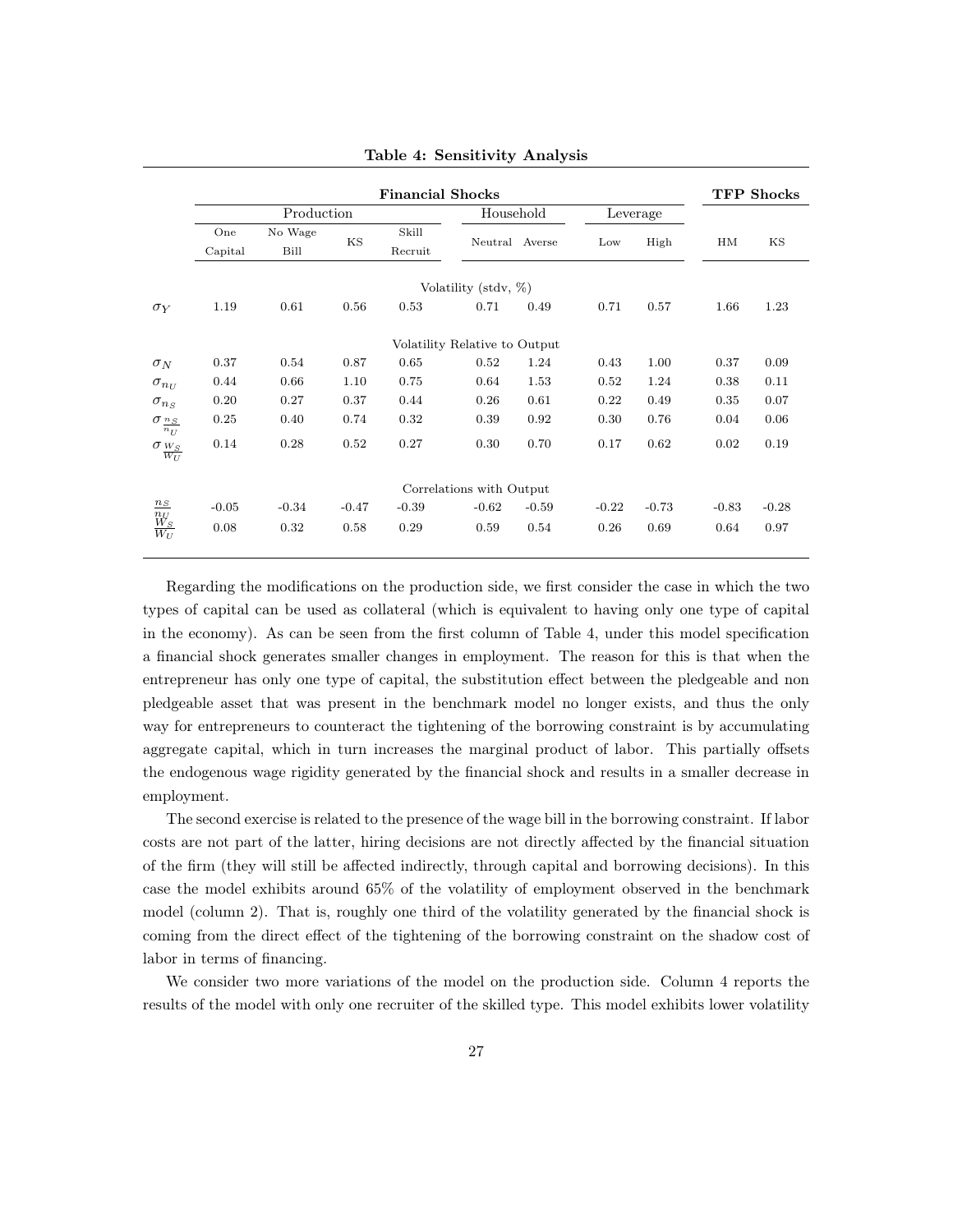but sufficiently high to show that this particular feature is not key for the results of the benchmark model. One important difference between this specification and the benchmark model is the volatility of unskilled workers, which falls to 0.75 from 0.99. When only skilled workers can recruit, the opportunity cost of hiring unskilled is determined by skilled wages, and hence the differences between the two types of labor narrow. Finally, column 3 presents the results of our capital-skill complementarity specification, which we discuss in more detail later in this section.

A second dimension we explore is that of household's preferences. Column 5 and 6 present the results of a model recalibrated to have the same steady state as the benchmark but in which the risk aversion coefficient (the intertemporal substitution parameter), is different from one. In the first of these two columns we report the results for the case in which households are very close to having linear utility in consumption and in the second we present the case in which the risk aversion coefficient is 2. Given that the two specifications have the same steady state as in the benchmark model, this allows us to isolate the effect of a financial shock on wages, and hence on the overall elasticity of employment, that comes solely from consumption dynamics. When agents are riskneutral, the relative volatility of employment to output is 64% of the one observed in the benchmark, falling to 0.52 from 0.81. This drop in volatility occurs for both skilled and unskilled employment, as well as for the relative employment ratio. This result suggests that in the benchmark model, about one-third of the volatility of employment generated by financial shocks is explained by the general equilibrium effect of consumption on wages and employment. Alternatively, if households' utility exhibits more curvature, changes in consumption have a stronger effect on wages, bringing higher employment volatility, as shown in column 6.

We then consider a model that is calibrated to have lower or higher leverage in equilibrium, and show that the elasticity of employment resulting from financial shocks is directly related to the level of leverage in the economy. For the benchmark calibration we chose parameter values of  $\chi$  and  $\gamma$ consistent with a debt-to-gdp ratio of 0.63 at quarterly basis. In the last two columns we present a calibration of the model that favors lower and higher leverage respectively. For the first case we re-calibrate  $\gamma$  to be consistent with a steady state debt-to-gdp ratio of 0.2 at quarterly basis. For the high leverage case we target a ratio of 1. The economy with higher leverage shows higher volatilities across all labor market variables, as suggested in our earlier discussion on leverage and employment.

Regarding the ability of the model to generate movements in labor variables with productivity shocks, we conduct two robustness exercises. First, we follow a calibration in which we maximize the flow utility derived from unemployment in line with the work by Hagedorn and Manovksi (2008). For this case we set the bargaining power parameter  $(\phi)$  close to zero and choose the leisure utility parameters,  $\hat{\gamma}_s$  and  $\hat{\gamma}_u$ , so as to match the unemployment level of skilled and unskilled workers. Table 4 shows that, when hit by a TFP shock, this specification (under the label HM) exhibits a larger volatility of employment relative to output than in the basic model, just as in the setup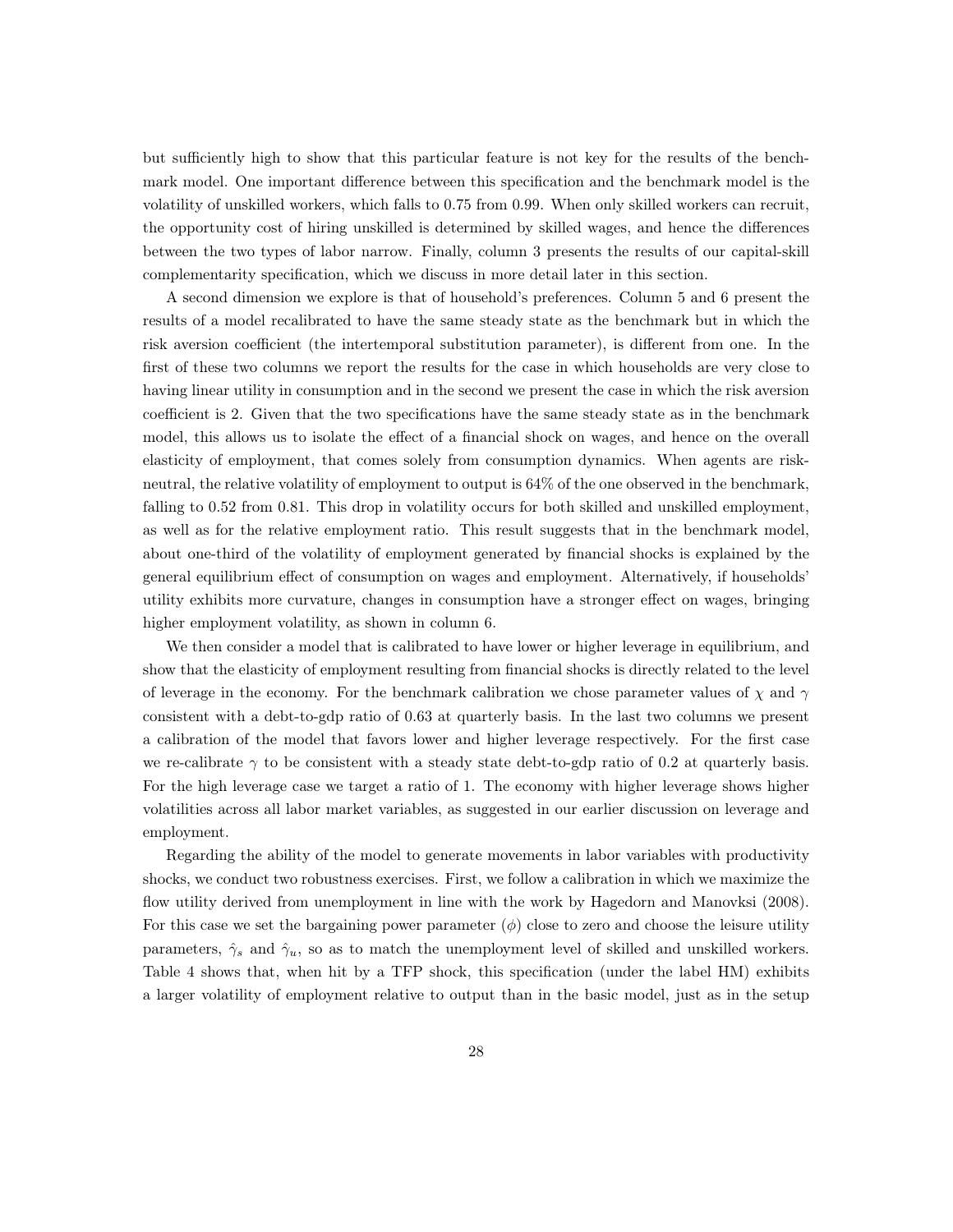of Hagedorn and Manovksi (2008). However, the overall employment volatility is lower than in our benchmark model with both TFP and financial shocks and also lower than in the model with financial shocks only. Moreover, Figure 7 shows that this model specification, calibrated to have higher leisure utility, does a poor job in replicating the observed pattern of employment fluctuations when fed with the actual realizations of the aggregate productivity series.



Figure 7. Employment Simulation HM Calibration

In terms of relative employment, the HM specification delivers a low volatility of the  $\frac{n_S}{n_U}$  ratio. That is, while TFP shocks create incentives for firms to re-scale their production, they don't generate any strong reallocation incentives among production inputs. Moreover, if we were to change the calibration to generate higher movements in the relative ratio of employment, we would have to set a higher bargaining power for unskilled workers. This, however, would in turn reduce the volatility of aggregate employment, because of the lower  $\hat{\gamma}_u$  needed to keep the steady-state unemployment level of unskilled workers unchanged. Additionally, it would be at odds with the conjecture that skill workers should have, if any different, a higher bargaining power than the unskilled.

In our second exercise we test whether departing from a Cobb-Douglas production function could help to generate realistic employment fluctuations under TFP shocks. In order assess this we consider a production function and parameter values such that there is capital-skill complementarity as in the work by Greenwood et al. (1997) and Krusell et al (2000).

Under this specification the production technology is given by:

$$
F(K_{S,t}, K_{E,t}, L_{S,t}, L_{U,t}) = Z_t K_{S,t}^{\theta} \left[ \alpha L_{U,t}^{\nu} + (1 - \alpha) \left[ \lambda K_{E,t}^{\varphi} + (1 - \lambda) L_{S,t}^{\varphi} \right]^{\frac{\nu}{\varphi}} \right]^{\frac{1 - \theta}{\nu}}
$$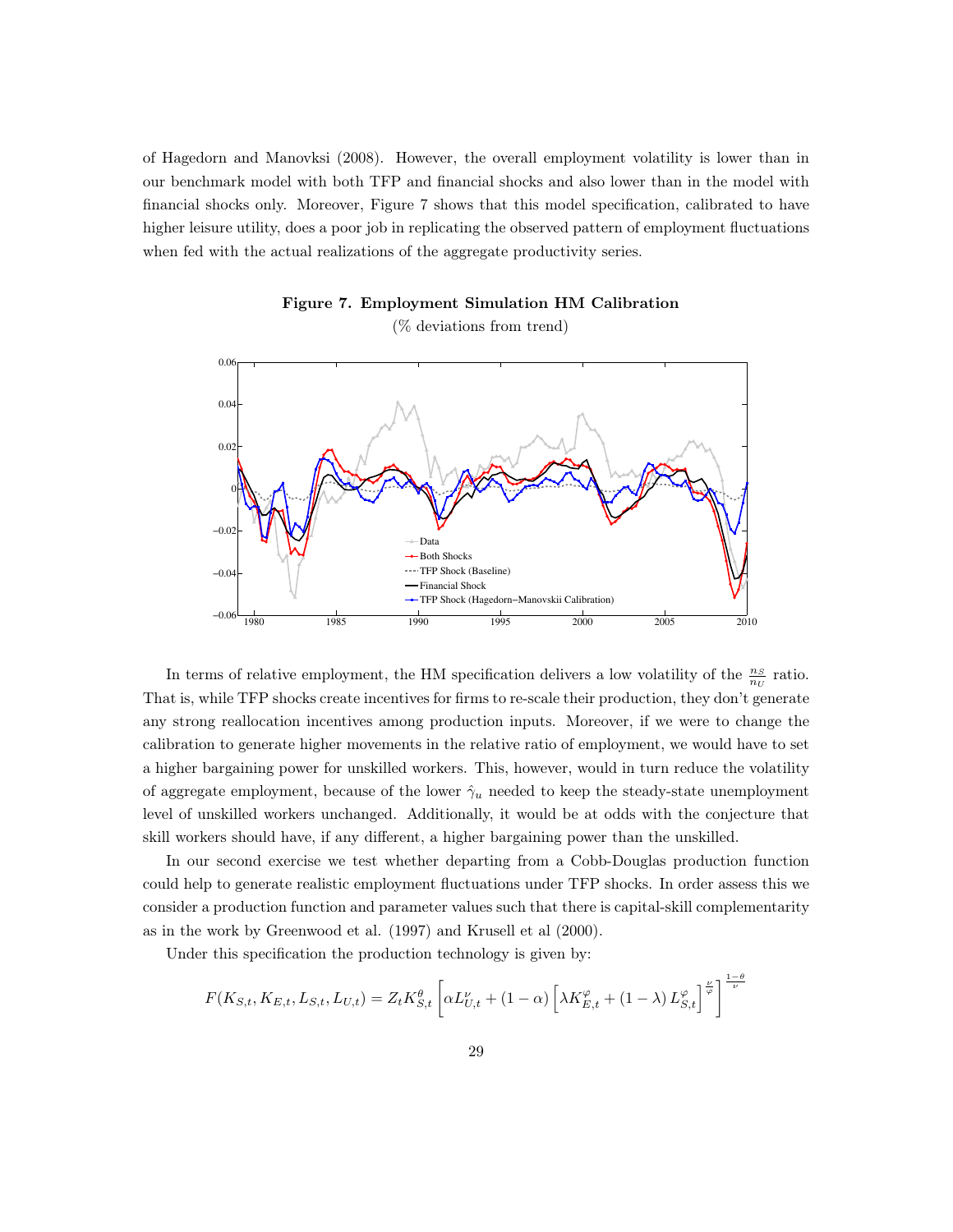where  $\theta, \alpha, \lambda \in (0, 1); \nu, \varphi \in (-\infty, 1)$  and  $\nu, \varphi \neq 0$ . This production function has been applied both to study long-term dynamics of the wage skill premium (such as Krusell et al, 2000), as well as business cycle dynamics under TFP shocks as well as shocks to the relative price of investment on equipment (Lindquist, 2004). More recently, Baller and Van Rens (2013) have challenged the view that there is any evidence of capital-skill complementarity at the business cycle frequency and suggest an alternative parameterization in which capital and skill are mildly substitutable .

Parameters  $\nu$  and  $\varphi$  are the two key substitution parameters.  $1/(1 - \varphi)$  defines the elasticity of substitution between capital equipment and skilled labor, while the elasticity of substitution between capital equipment and unskilled labor and between skilled and unskilled labor are both given by  $1/(1-\nu)$ . If  $\nu > \varphi$ , the production function is said to exhibit capital-skill complementarity.

Income share of capital structures is given by  $\theta$ , while  $\alpha$  and  $\lambda$  determine the income shares of skilled and unskilled labor and of capital equipment. We set the substitution parameters,  $\nu = 0.401$ and  $\varphi = -0.495$ , as in Krusell et al. (2000), and choose the other parameters in order to match the same moments as in our benchmark model.

We report the main statistics of employment-related variables for this exercise in Table 4 under the label "KS". Both aggregate and relative employment fluctuations are similar for the specification with capital-skill complementarity and the benchmark Cobb-Douglas calibration for both TFP and financial shocks respectively. That is, the capital-skill complementarity specification does not appear to contribute much regarding employment volatilities, and the same results that hold in our benchmark scenario carry over.

## 6 Conclusions

In this paper we study the effect of exogenous shocks to financing conditions on labor market outcomes. We find that financial shocks, unlike aggregate productivity shocks, can replicate the large fluctuations in aggregate and skill-specific employment as observed in the data. This suggests that understanding cyclical changes in credit is important to help us understand economic fluctuations and labor market dynamics. Given that we assume here a representative entrepreneur, understanding how financial shocks reallocate resources from different labor markets between heterogeneous producers or sectors is beyond the scope of this paper but is a promising area for research. Recent papers by Khan and Thomas (2013) and Buera, Fattal-Jaef and Shin (2013) discuss financial shocks in the context of heterogeneous firms but with homogenous labor markets. Allowing for heterogeneity in labor markets could be important for understanding the differences in employment levels as well as the persistence of unemployment across skill types observed during and after the crisis.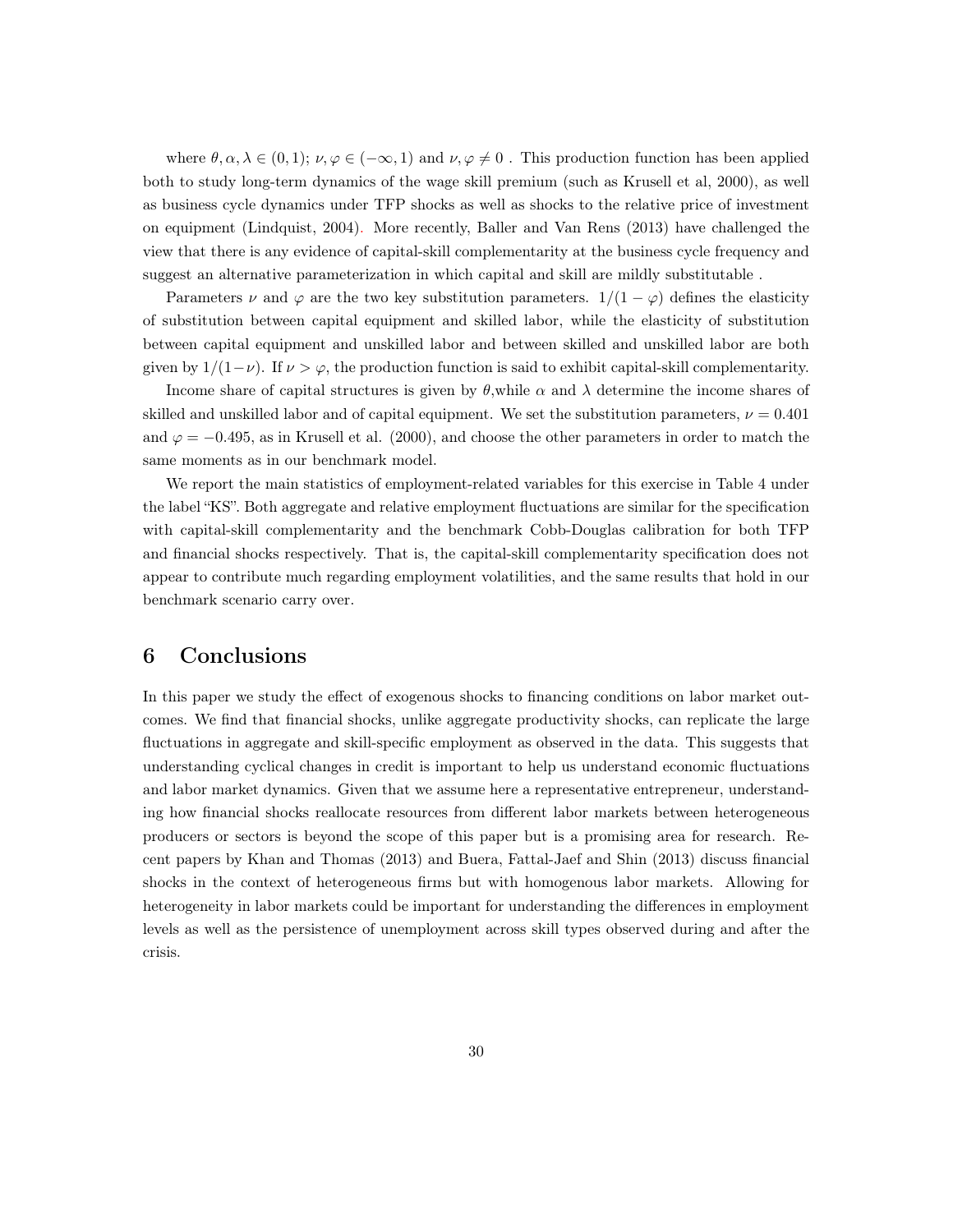## 7 References

- Acemoglu, D. 1998. "Why do new technologies complement skills? Directed technical change and wage inequality." The Quarterly Journal of Economics 113 (4): 1055-1089.
- Andolfatto, David. 1996. "Business cycles and labor-market search." The American Economic Review, pp. 112–132.
- Balleer, A., and T. Van Rens. 2013. "Skill-biased technological change and the business cycle." Review of Economics and Statistics 95:1222–1237.
- Bloom, Nicholas, Max Floetotto, Nir Jaimovich, Itay Saporta-Eksten, and Stephen J Terry. 2012. "Really Uncertain Business Cycles." NBER Working Paper.
- Buera, Francisco, Roberto Fattal-Jaef, and Yongseok Shin. 2013. "Anatomy of a Credit Crunch: from Capital to Labor Markets." Working Paper.
- Buera, Francisco J, and Benjamin Moll. 2012. "Aggregate implications of a credit crunch." NBER Working Paper.
- Caggese, Andrea, and Ander Perez. 2013. "Aggregate Implications of Financial and Labor Market Frictions." Working Paper.
- Cahuc, Pierre, and Etienne Wasmer. 2001. "Does intrafirm bargaining matter in the large firm's matching model?" *Macroeconomic Dynamics* 5 (05): 742–747.
- Cajner, T., and I. Cairo. 2011. "Human Capital and Unemployment Dynamics: Why More Educated Workers Enjoy Greater Employment Stability." Working Paper, no. 1145.
- Christiano, Lawrence J, Roberto Motto, and Massimo Rostagno. 2010. "Financial Factors in Economic Fluctuations." ECB Working Paper.
- Elsby, M, Michael WL, and B. Hobijn. 2010. "The Labor Market in the Great Recession." Brookings Papers on Economic Activity.
- Gertler, Mark, and Antonella Trigari. 2009. "Unemployment Fluctuations with Staggered Nash Wage Bargaining." Journal of Political Economy 117 (1): 38–86.
- Gilchrist, Simon, Jae Sim, and Egon Zakrajśek. 2012. "Uncertainty, Financial Frictions, and Investment Dynamics." Working Paper.
- Gilchrist, Simon, and Egon Zakrajsek. 2012. "Credit Spreads and Business Cycle Fluctuations." The American Economic Review 102 (4): 1692–1720.
- Greenwood, J., Z. Hercowitz, and P. Krusell. 1997. "Long-run implications of investment-specific technological change." The American Economic Review, pp. 342–362.
- Guerrieri, Veronica, and Guido Lorenzoni. 2011. "Credit crises, precautionary savings, and the liquidity trap." NBER Working Paper.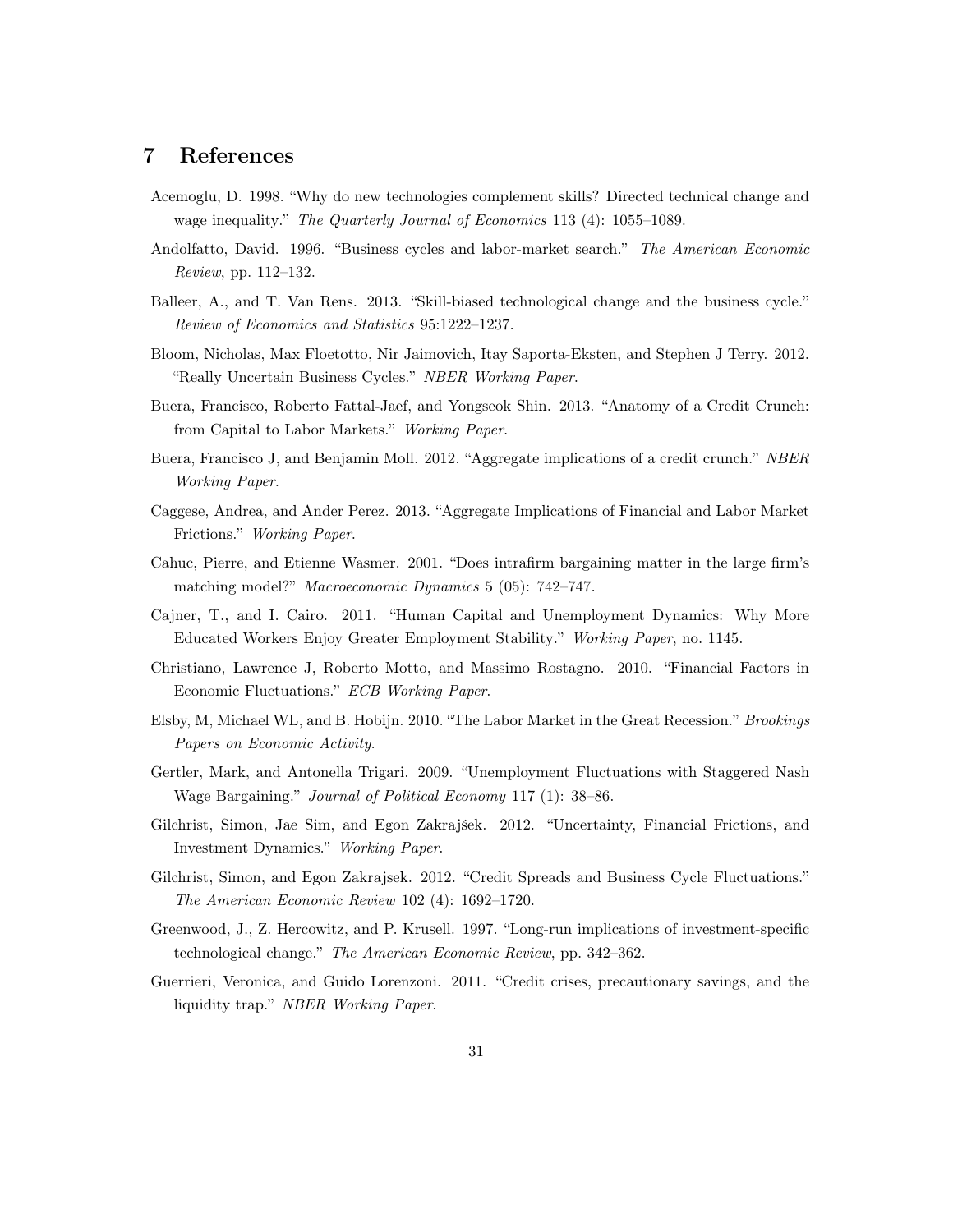- Hagedorn, M., and I. Manovskii. 2008. "The Cyclical Behavior of Equilibrium Unemployment and Vacancies Revisited." American Economic Review 98 (4): 1692–1706.
- Hornstein, Andreas, Per Krusell, and Giovanni Violante. 2005. "Unemployment and vacancy fluctuations in the matching model: Inspecting the mechanism." FRB Richmond Economic Quarterly 91 (3): 19–51.
- Hosios, A.J. 1990. "On the efficiency of matching and related models of search and unemployment." The Review of Economic Studies 57 (2): 279–298.
- Jermann, U., and V. Quadrini. 2012. "Macroeconomic effects of financial shocks." The American Economic Review 102 (1): 238–271.
- Kennan, John. 2010. "Private information, wage bargaining and employment fluctuations." The Review of Economic Studies 77 (2): 633–664.
- Khan, A., and J.K. Thomas. 2013. "Credit Shocks and Aggregate Fluctuations in an Economy with Production Heterogeneity." The Journal of Political Economy.
- Kiyotaki, N., and J. Moore. 1997. "Credit Cycles." The Journal of Political Economy 105 (2): 211–248.
- Kiyotaki, Nobuhiro, and John Moore. 2012. "Liquidity, business cycles, and monetary policy." Working Paper.
- Krause, Michael, and Thomas A Lubik. 2007. "Does intra-firm bargaining matter for business cycle dynamics?" Working Paper Deutschen Bundesbank.
- Krusell, P., L.E. Ohanian, J.V. Ríos-Rull, and G.L. Violante. 2000. "Capital-skill complementarity and inequality: A macroeconomic analysis." Econometrica 68 (5): 1029–1053.
- Lindquist, M.J. 2004. "Capital–skill complementarity and inequality over the business cycle." Review of Economic Dynamics 7 (3): 519–540.
- Marcellino, Massimiliano. 1999. "Some consequences of temporal aggregation in empirical analysis." Journal of Business  $\mathcal C$  Economic Statistics 17 (1): 129–136.
- Menzio, Guido. 2005. "High frequency wage rigidity." Manuscript. Univ. Pennsylvania.
- Merz, Monika. 1995. "Search in the labor market and the real business cycle." Journal of Monetary Economics 36 (2): 269–300.
- Monacelli, T., V. Quadrini, and A. Trigari. 2011. "Financial markets and unemployment." NBER Working Paper.
- Mortensen, Dale T, and Christopher A Pissarides. 1994. "Job creation and job destruction in the theory of unemployment." The Review of Economic Studies 61 (3): 397–415.
- Olivella, V., and J. Roldan. 2011. "Re-Examining the Role of Financial Constraints: is Something Wrong with the Credit Multiplier?" Working Paper.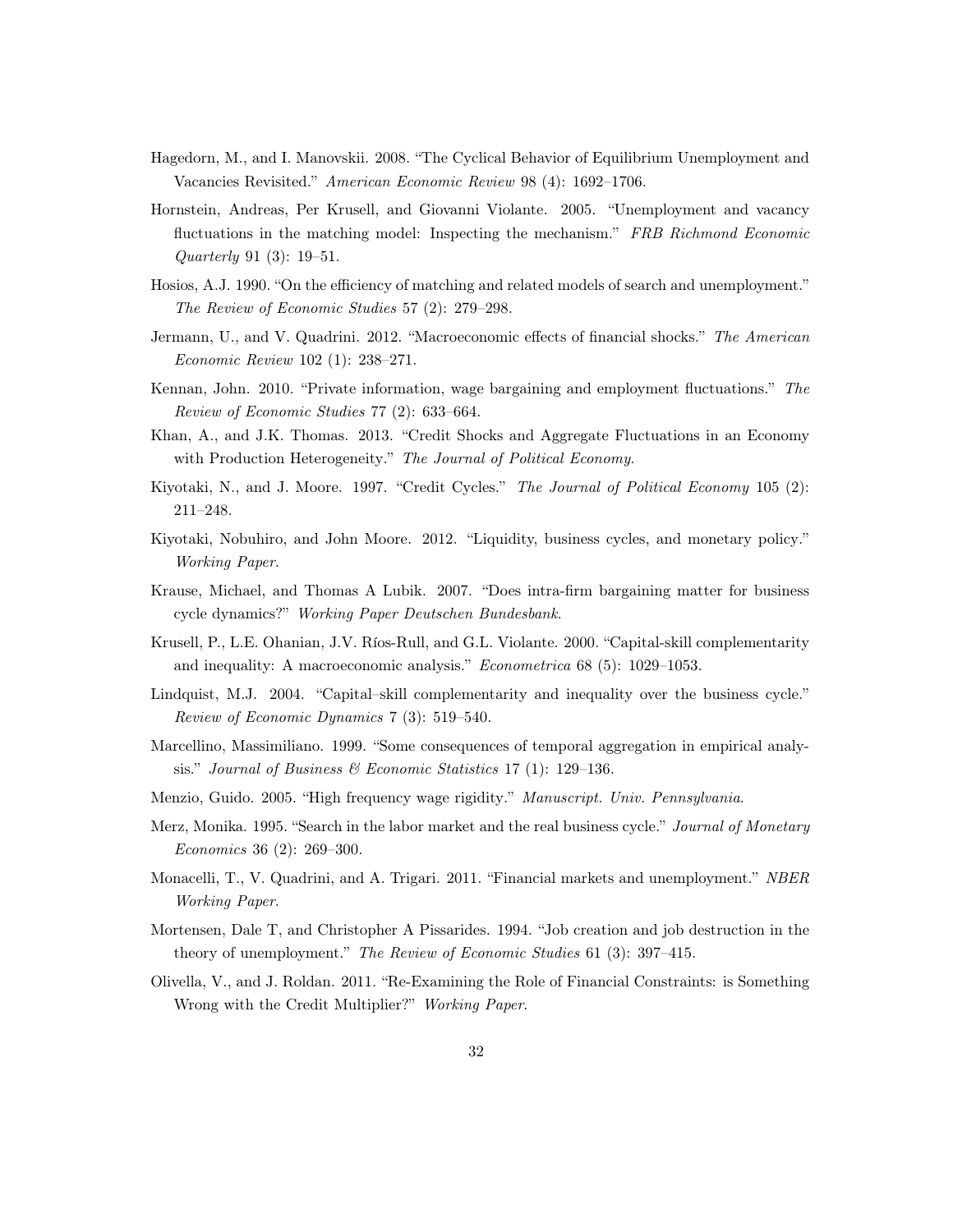- Petrosky-Nadeau, Nicolas, and Etienne Wasmer. 2013. "The Cyclical Volatility of Labor Markets under Frictional Financial Markets." American Economic Journal: Macroeconomics 5 (1): 193–221.
- Quadrini, Vincenzo. 2011. "Financial frictions in macroeconomic fluctuations." FRB Richmond Economic Quarterly 97 (3): 209–254.
- Shimer, Robert. 2005. "The cyclical behavior of equilibrium unemployment and vacancies." American economic review, pp. 25–49.
- . 2010. Labor Markets and Business Cycles. Princeton University Press.
- Wasmer, Etienne, and Philippe Weil. 2004. "The Macroeconomics of Labor and Credit Market Imperfections." American Economic Review, pp. 944–963.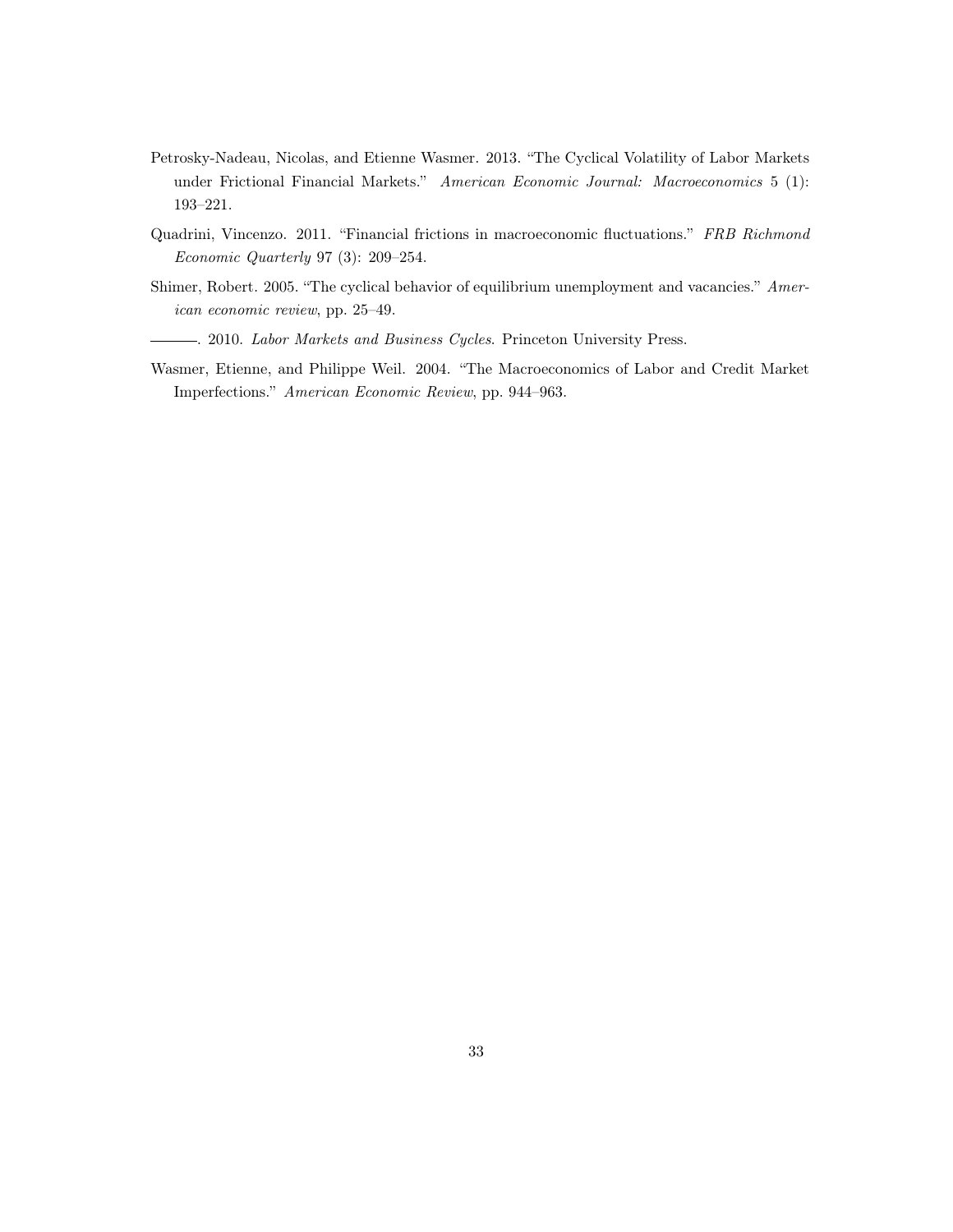## 8 Appendix

#### 8.1 Estimation of Stochastic Processes

We use quarterly data to construct our series of TFP and the credit shock, but in our model the stochastic processes have a monthly frequency. Hence, we need to transform our quarterly estimates into monthly numbers. In order to do so, we solve the non-linear system of equations associated to the problem of temporal aggregation as follows.  $22$ :

The monthly auto-regressive process can be represented as:  $\hat{X}t^M = A\hat{X}^M_{t-1} + B\xi^M_t$ , where  $\hat{X}^M_t =$  $\left[ \begin{array}{c} \hat{z}_t^M \\ \hat{\chi^M}_t \end{array} \right]$ 1  $, A =$  $\begin{bmatrix} \rho_{\hat{z}z}^M & \rho_{\hat{z}\hat{\chi}}^M \end{bmatrix}$  $\rho_{\hat{z}\hat{\chi}}^{M}$   $\rho_{\hat{\chi}\hat{\chi}}^{M}$ 1  $, B =$  $\left[ \begin{array}{cc} \sigma_{\hat{z}\hat{z}}^{M} & \sigma_{z\hat{\chi}}^{M} \end{array} \right]$  $\sigma_{z\hat{\chi}}^{M}$   $\sigma_{\hat{\chi}\hat{\chi}}^{M}$ 1 and  $\xi_t^M \sim N(0, \sum_{z,\chi^M} = I_2)$ . We can re-write it as  $\hat{X}t^M = A^3 \hat{X}_{t-3}^M + B \xi_t^M + AB \xi_{t-1}^M + A^2 B \xi_{t-2}^M$ , and then, re-stated in quarterly terms  $\hat{X}t^{Q} = C \hat{X}_{t-1}^{Q} + D\epsilon_{t}$ , where  $\hat{X}_{t}^{Q} =$  $\left[ \begin{array}{c} \hat{z}_t^Q \\ \hat{ \chi^Q}_t \end{array} \right]$ 1  $, C =$  $\left[ \begin{array}{cc} \rho_{\hat{z}z}^Q & \rho_{\hat{z}\hat{\chi}}^Q \end{array} \right]$  $\rho_{\hat{z}\hat{\chi}}^{Q}$   $\rho_{\hat{\chi}\hat{\chi}}^{Q}$ 1  $, B =$  $\begin{bmatrix} \sigma_{\hat{z}z}^Q & \sigma_{\hat{z}\hat{\chi}}^Q \end{bmatrix}$  $\sigma_{z\hat{\chi}}^{Q}$   $\sigma_{\hat{\chi}\hat{\chi}}^{Q}$ 1 ,  $A^3 \hat{X}_{t-3}^M = C \hat{X}_{t-1}^Q$  and  $D\epsilon_t = B\xi_t^M + AB\xi_{t-1}^M + A^2B\xi_{t-2}^M$ , with  $\epsilon_t \sim N\left(0, \sum_{z,\chi^Q} = I_2\right)$ . From our quarterly estimates we get matrices  $C$  and  $D$ . The matrix  $A$ , governing the persistence of the monthly process can be calculated using  $A = C^{\frac{1}{3}}$ . We can recover the B matrix, by solving the following non-linear system:  $DD' = BB' + ABB'A' + A^2BB'A'^2$ .

#### 8.2 Wage Determination

We present here the characterization of the bargaining problem for the skilled worker, but there is an analogous condition for the unskilled. The Nash Bargaining solution to this negotiation protocol is given by the wage that maximizes the following Nash product:

$$
W_S = argmax\left(\tilde{V}_{n_S}\right)^{\phi} \left(\tilde{J}_{n_S}\right)^{1-\phi}
$$

where  $\tilde{V}_{n_S}$  is the marginal value for a household of having a skilled worker employed at wage  $W_s$ and  $\tilde{J}_{n_S}$  is the marginal value of this worker for the firm. The bargaining power of workers is represented by  $\phi$  (same for skilled and unskilled workers).

Using a recursive representation for the household's preferences we obtain the following expression:

$$
\frac{\partial \tilde{V}_{n_S}}{\partial W_S} = \tilde{V}'_{n_S} = \frac{1}{c}
$$

Taking logs to the Nash product and deriving with respect to the equilibrium wage, we can express the first term as:

 $22$ For a discussion on this topic see Marcellino (1999)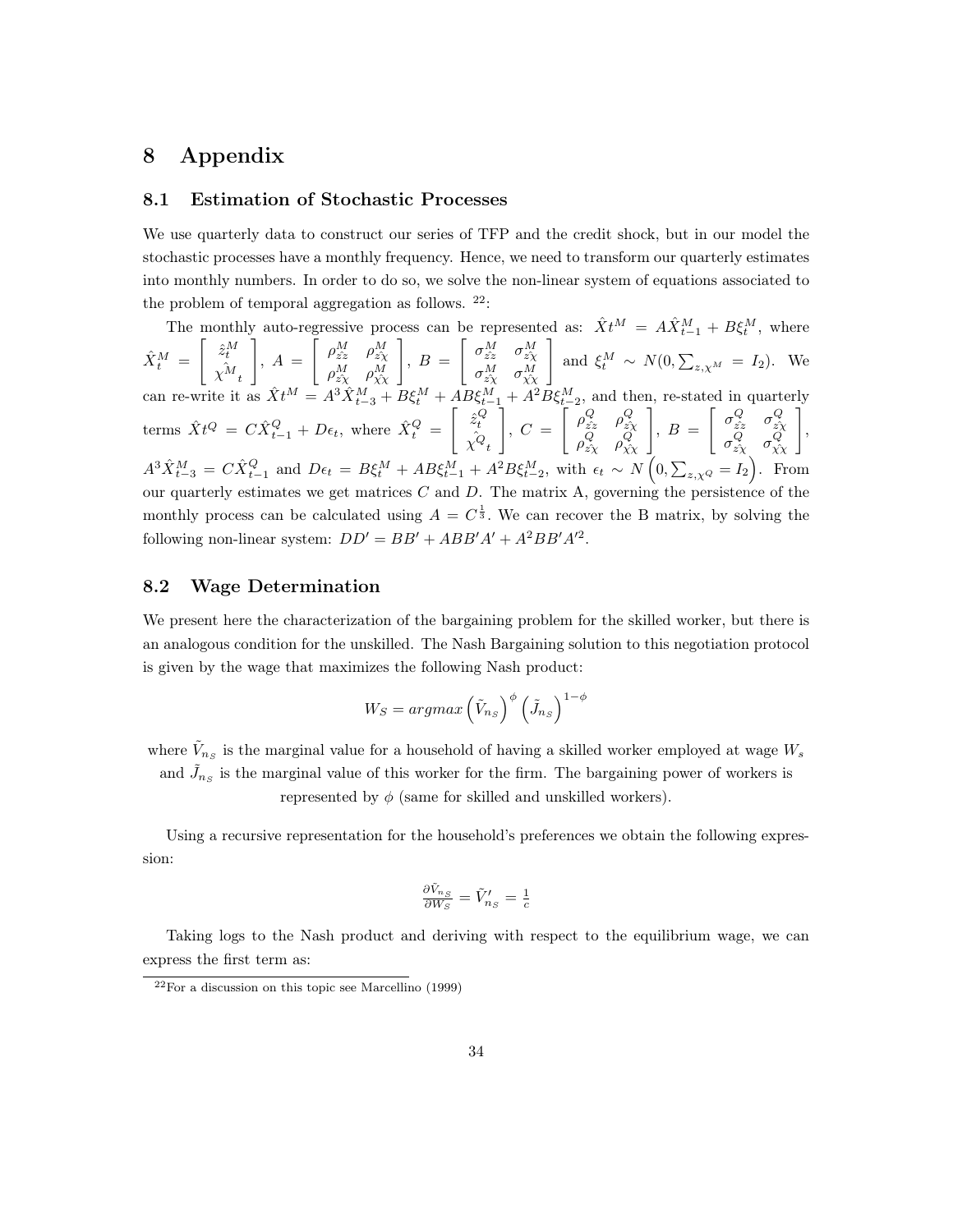$$
\phi \frac{\tilde{V}_{n_S}'(\bar{W}_S)}{\tilde{V}_{n_S}(\bar{W}_S)} = \phi \frac{(1/c)}{V_{n_S}} = \phi \frac{[1-\beta(1-x_S-f(\theta_S))]}{W_s - c \cdot \hat{\gamma}_S}
$$

For the firm side, we can compute the marginal value of a worker employed at a wage  $W_S$  for one period, instead of the equilibrium wage  $\bar{W_S}$ :

$$
\tilde{J}_{n_S} (K_E, K_S, B, n_S, n_U, W_S) = (W_S - \bar{W_S}) (1 + \mu) + J_{n_S}
$$

Taking logs and the derivative with respect to the wage, we have:

$$
(1 - \phi) \frac{\tilde{J'}_{n_S}}{\tilde{J}_{n_S}} = \frac{-(1 - \phi)(1 + \mu)}{J_{n_S}} = \frac{(1 + \mu)(1 - \phi)\gamma\omega(\theta_S)}{MPL_S}
$$

Putting together the expressions from the household and firm side:

$$
\phi \frac{\tilde{V}'_{n_S}(\bar{W}_S)}{\tilde{V}_{n_S}(\bar{W}_S)} + (1 - \phi) \frac{\tilde{J'}_{n_S}}{\tilde{J}_{n_S}} = \phi \frac{(1 - \beta(1 - x_S - f(\theta_S)))}{W_s - c \cdot \hat{\gamma}_S} = \frac{(1 - \phi)\gamma \omega(\theta_S)(1 + \mu)}{MPL_S}
$$

and simplifying and solving for the equilibrium wage, we get:

$$
W_S = \frac{\beta \phi}{\phi \beta + (1 - \phi)\gamma} \frac{MPL_S}{(1 + \mu)} \left( 1 + \theta_S + \frac{\gamma - \beta}{\gamma \beta} \frac{1}{\omega(\theta_S)} \right) + \frac{\gamma(1 - \phi)}{\phi \beta + (1 - \phi)\gamma} \hat{\gamma}_S \cdot c
$$